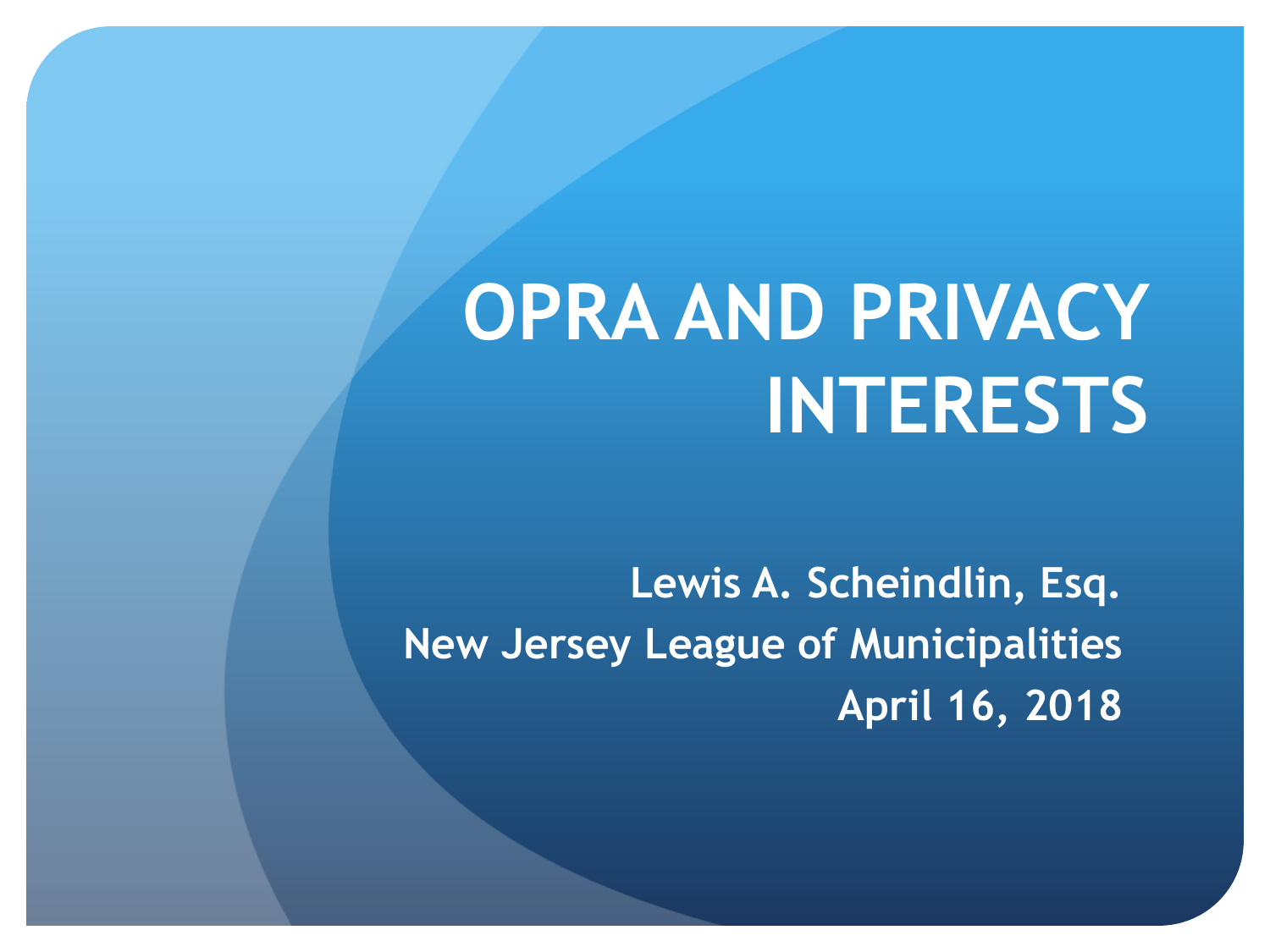### OPRA's Conflicting Policies

• Transparency of government records v. protection of personal privacy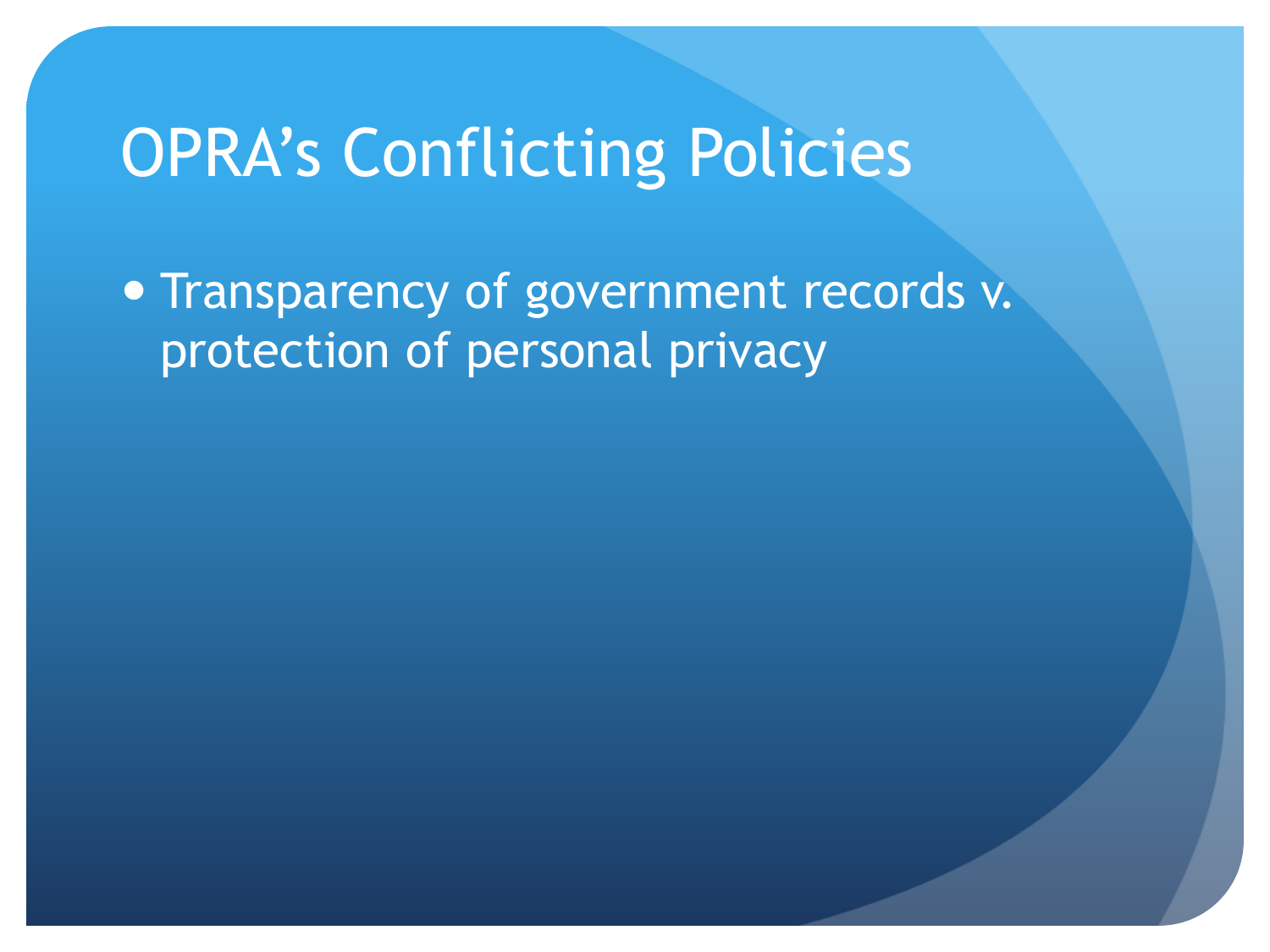# **Public Policy: Transparency of Government Records**

#### "Sunshine is said to be the best of disinfectants."

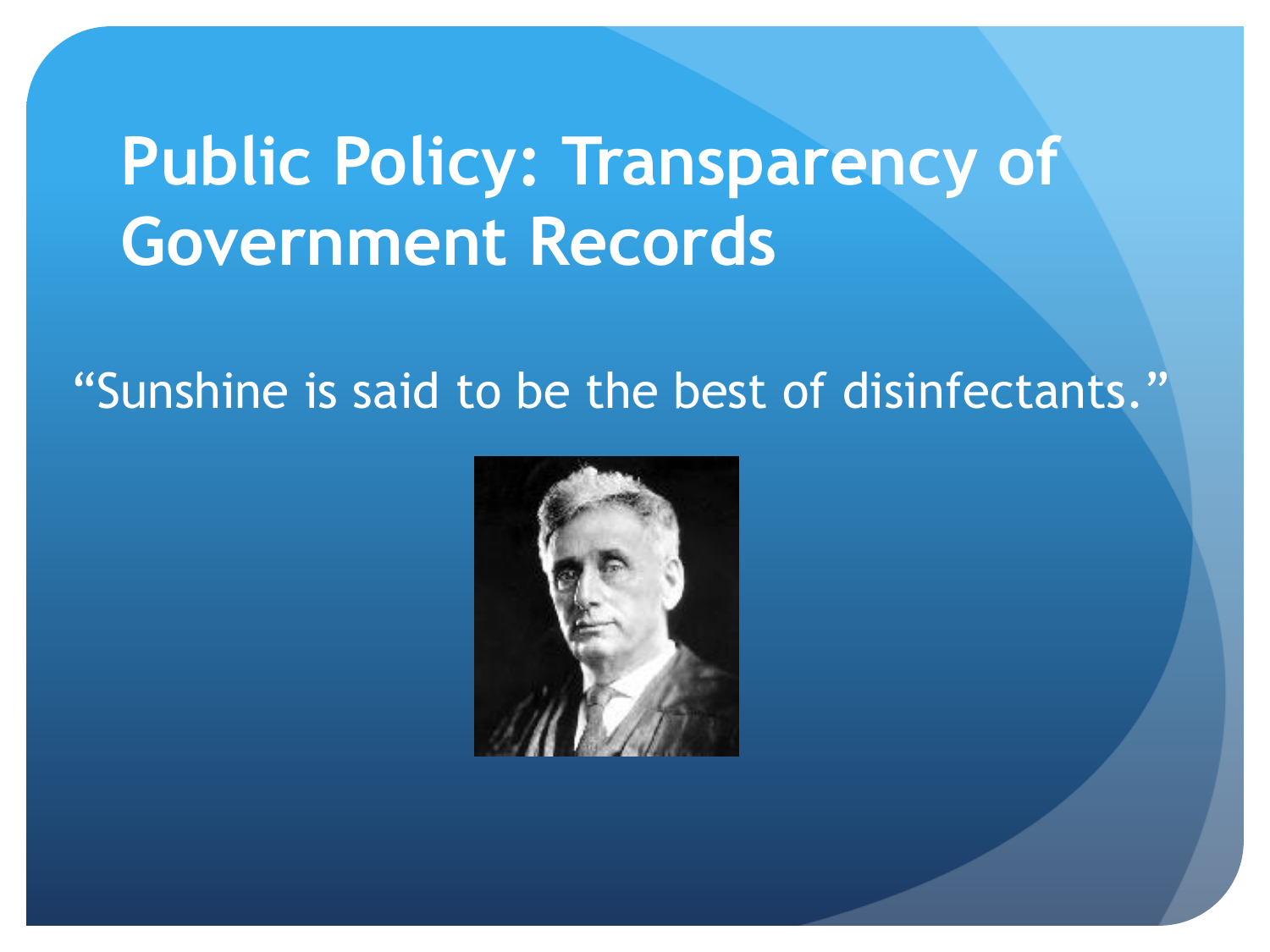### **Public Policy: Privacy Protection**

 "[T]he right to be let alone—the most comprehensive of rights and the right most valued by civilized men."

> -Olmstead v. U.S. (1928) (Brandeis, J. dissenting)

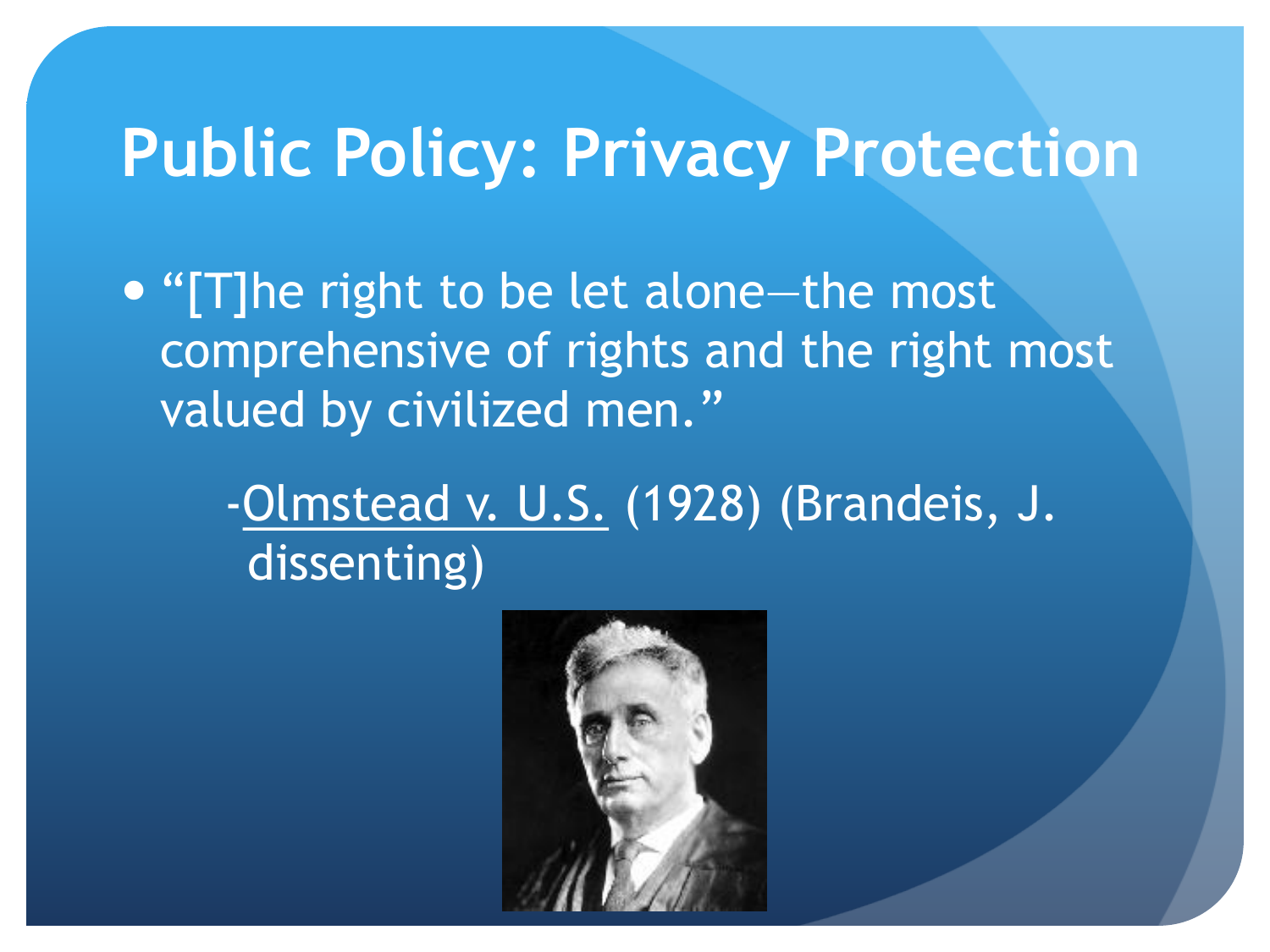### **OPRA: Transparency v. Privacy**

• N.J.S.A. 47:1A-1–Legislature declares it to be State's public policy to make government records readily accessible for inspection, copying or examination by the public,

and also:

 "[A] public agency has a responsibility and an obligation to safeguard from public access a citizen's personal information with which it has been entrusted when disclosure thereof would violate the citizen's reasonable expectation of privacy...'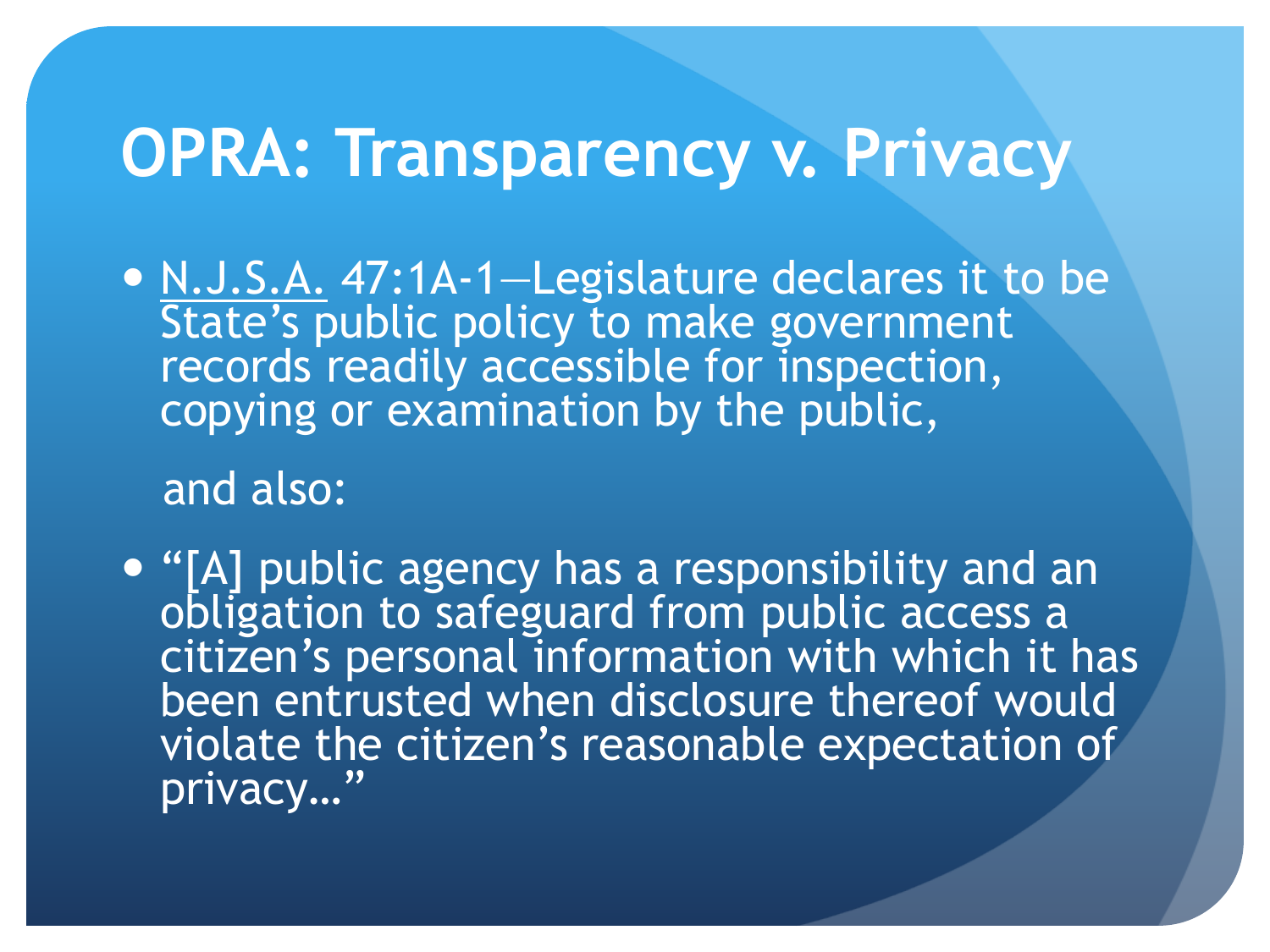### **Government Holds Much Personal Information**

- Identifiers—e.g., address, phone number, date of birth, marital status, social security number
- Health
- **Financial**

• Records affecting reputation and privacye.g., video surveillance, police videos, investigative material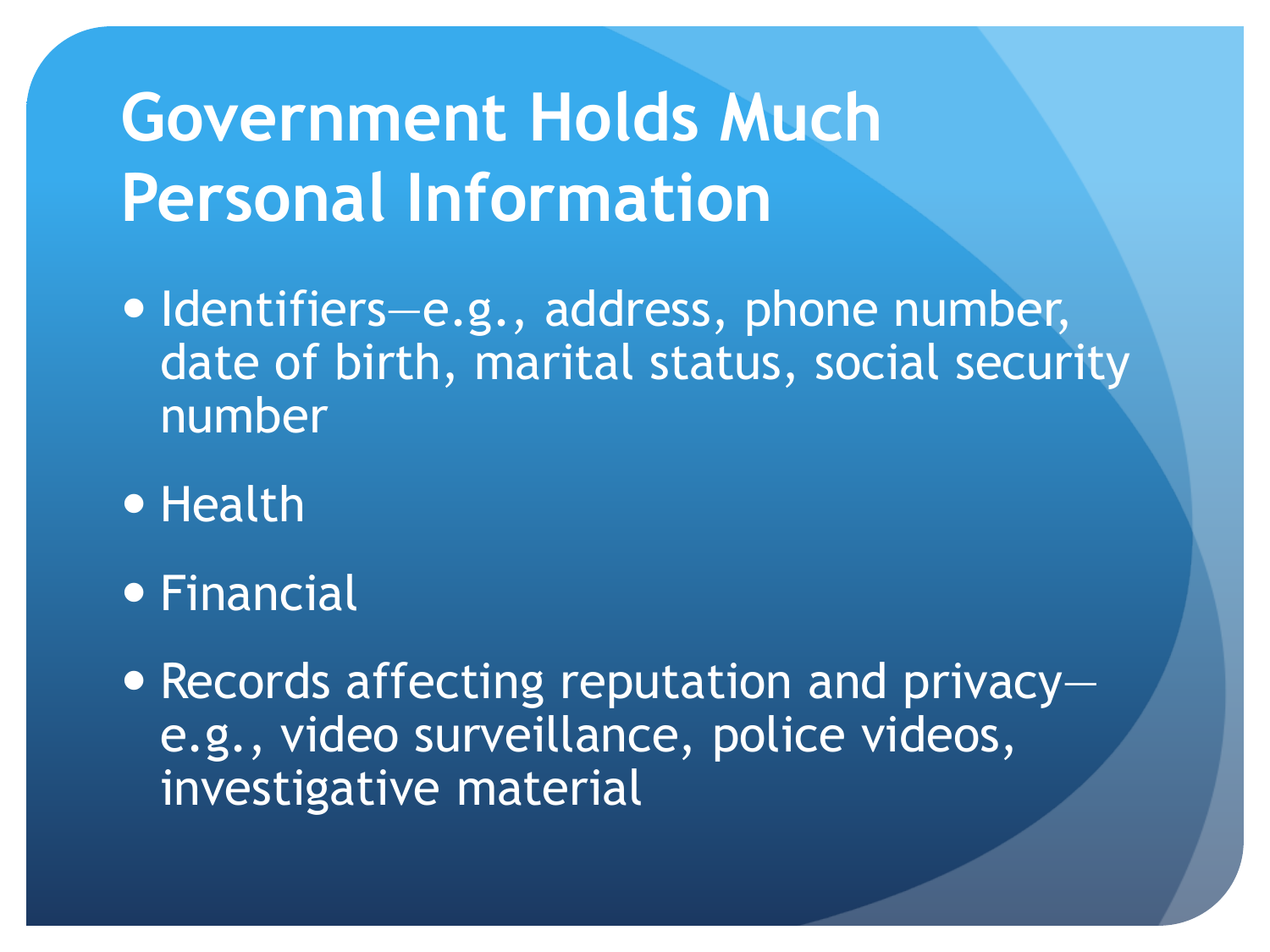### **OPRA and Privacy Interests**

• More guidance from courts is needed.

 Developing area of OPRA law: the Supreme Court is poised to issue opinions that will have major impact on OPRA privacy issues.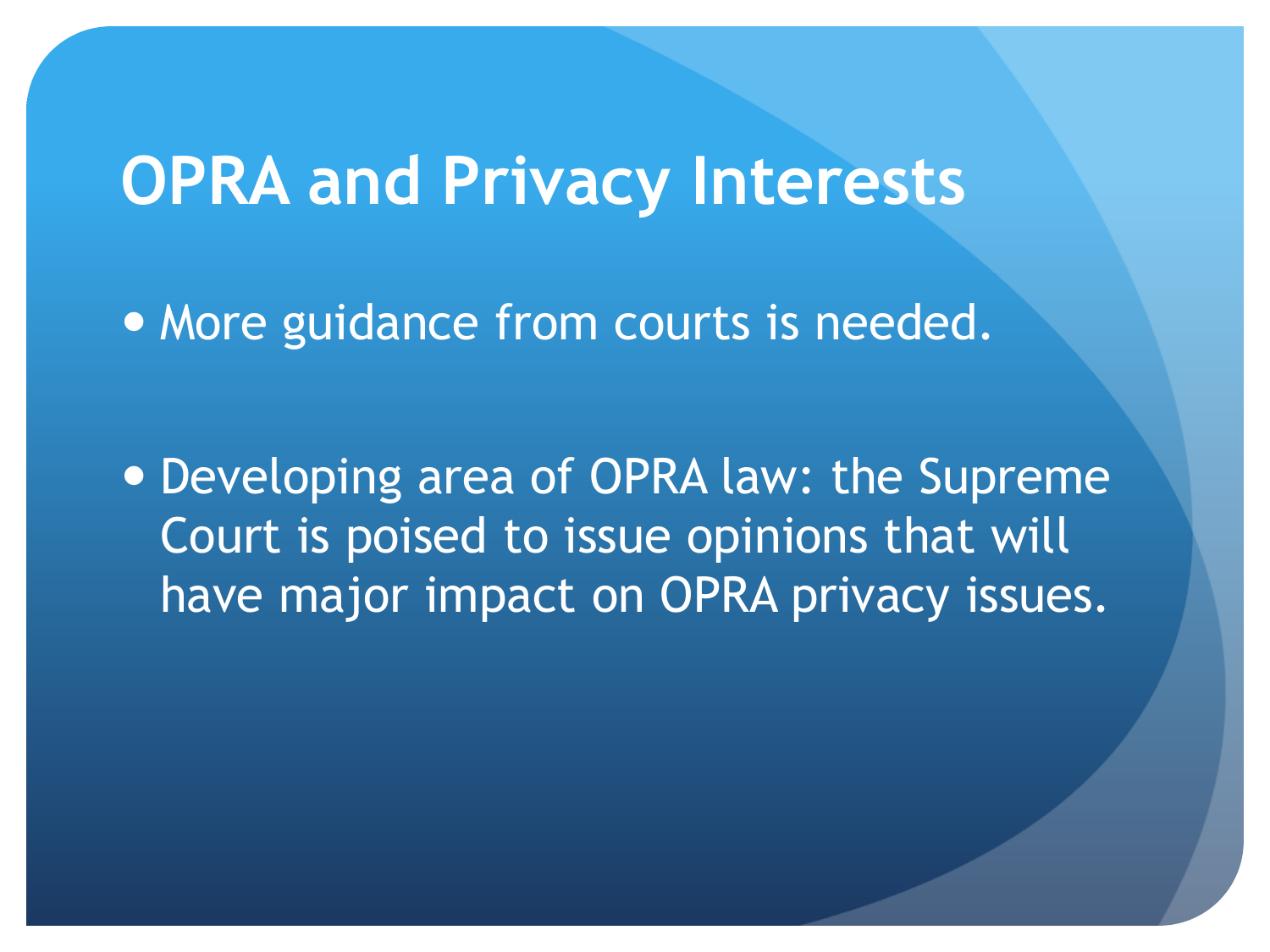### **Pending Supreme Court Privacy Cases**

**• Brennan v. Bergen County Prosecutor- Must** the names and addresses of bidders at an auction held by a public entity be disclosed? Argued Jan. 17, 2018

• Paff v. Ocean County Prosecutor - If MVR of an arrest is not an exempt criminal investigatory record, does the arrestee's privacy interest justify withholding it? Argued Feb. 27, 2018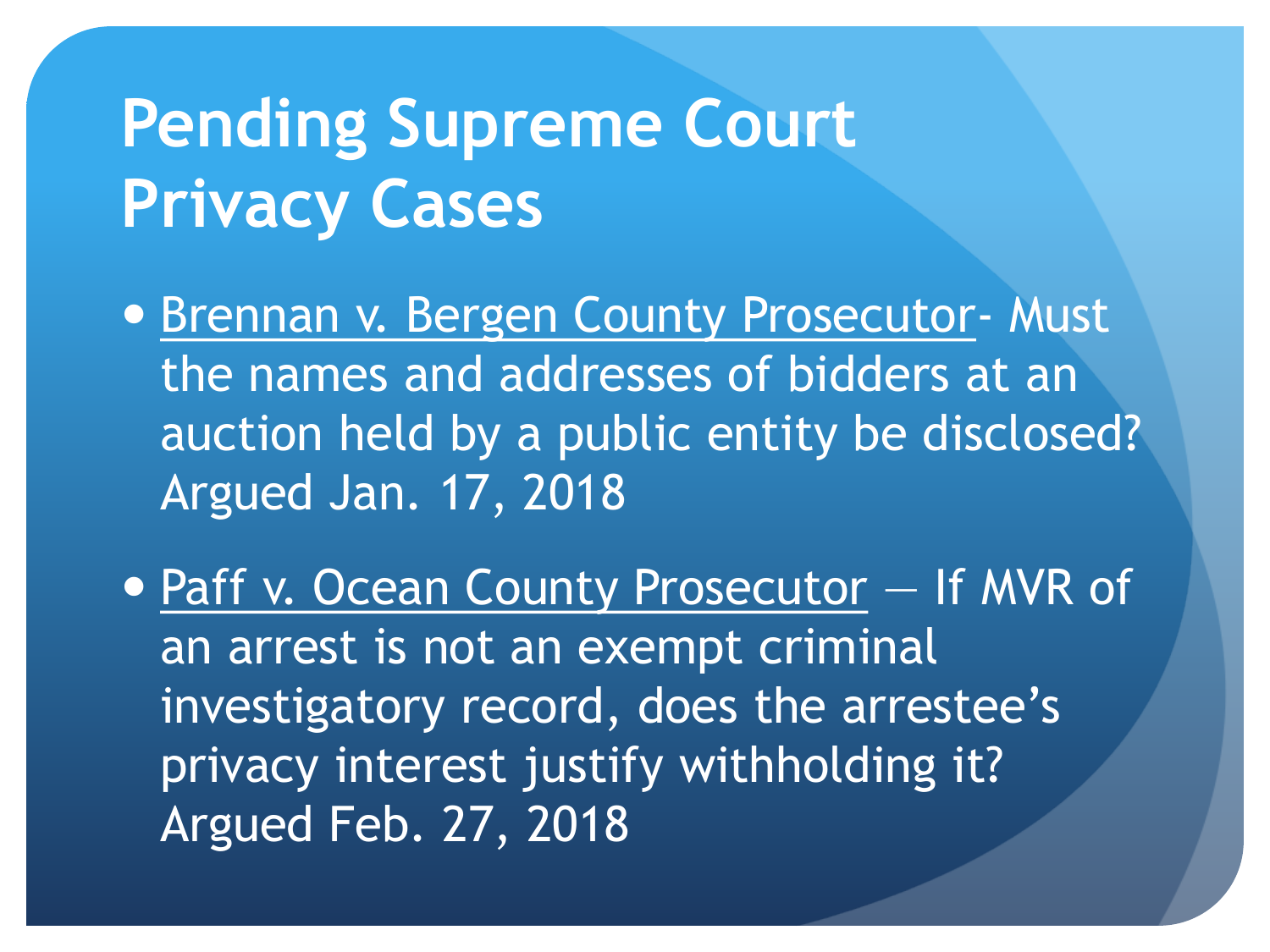#### **OPRA Basics**

 Government records are presumptively accessible to the public unless exempted from access by statute, regulation, executive order, court rule, federal law, or case law.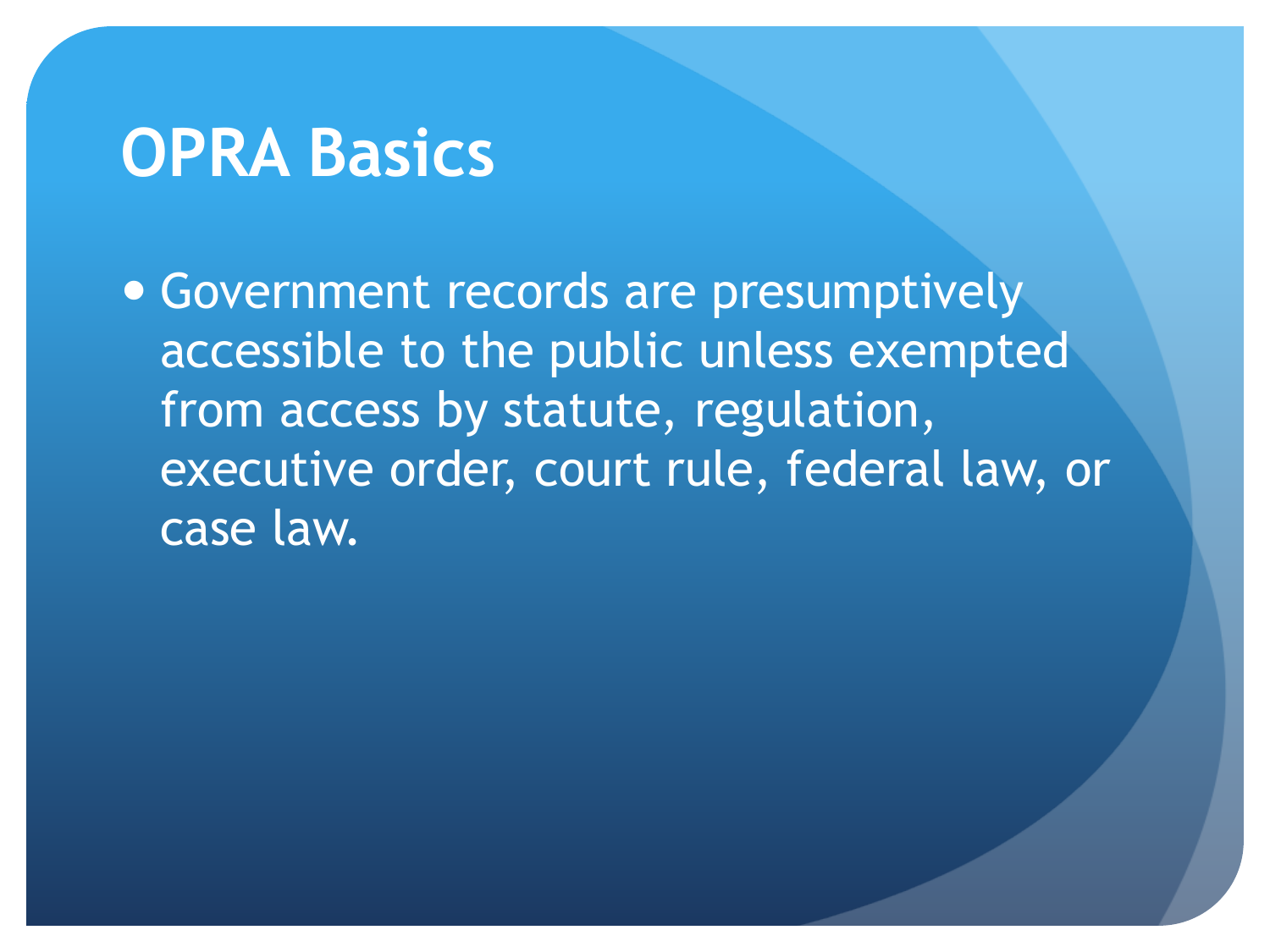# **OPRA Basics: Exemptions from Disclosure**

• There are approximately 30 exemptions listed in OPRA itself, plus many more in other statutes, executive orders, regulations and case law.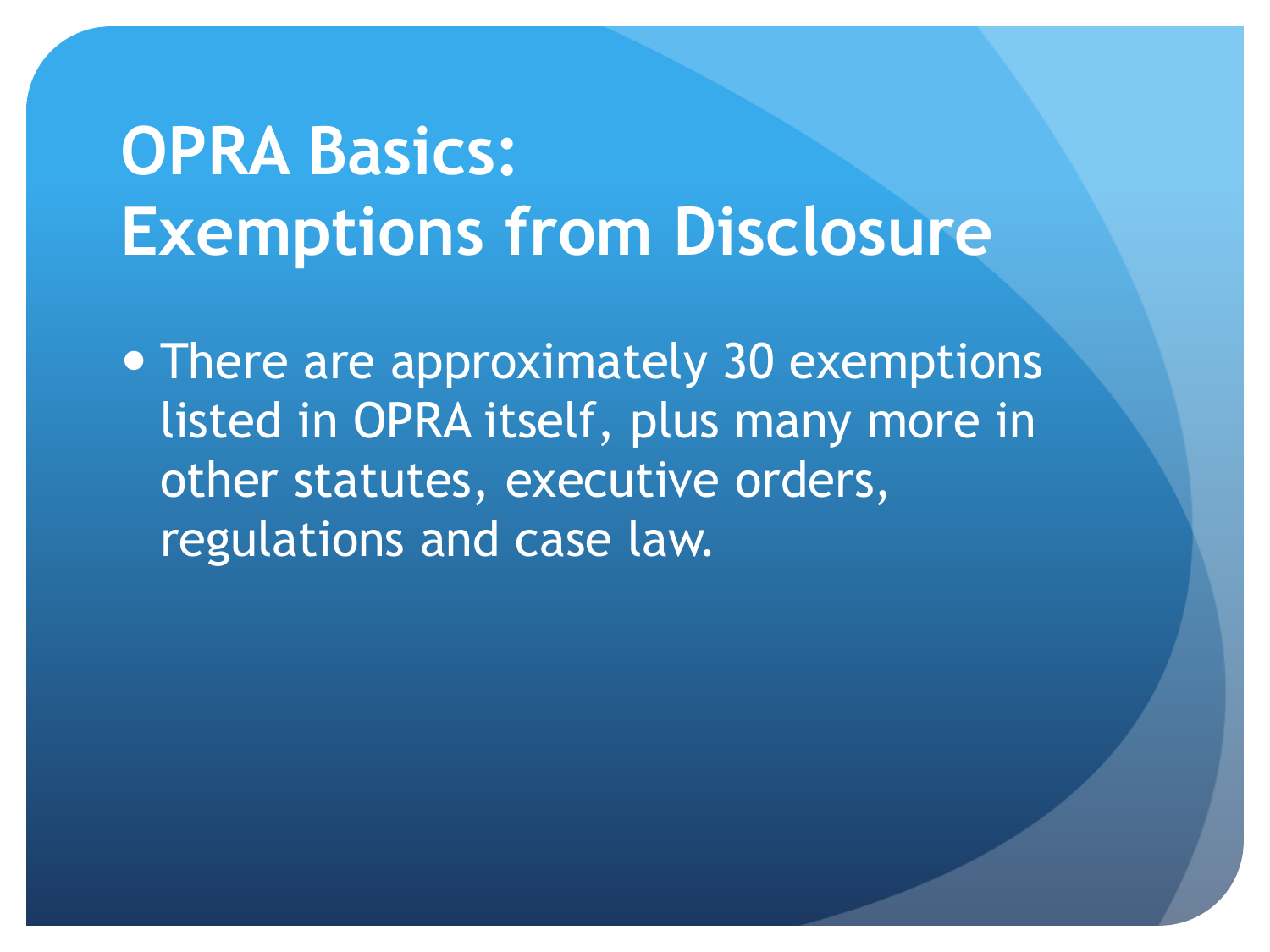# **Privacy-Based Exemptions within OPRA**

• Social security, credit card, drivers license and unlisted telephone numbers- N.J.S.A. 47:1A-5a.

• Information describing a person's finances-Exec. Order 26 (2002).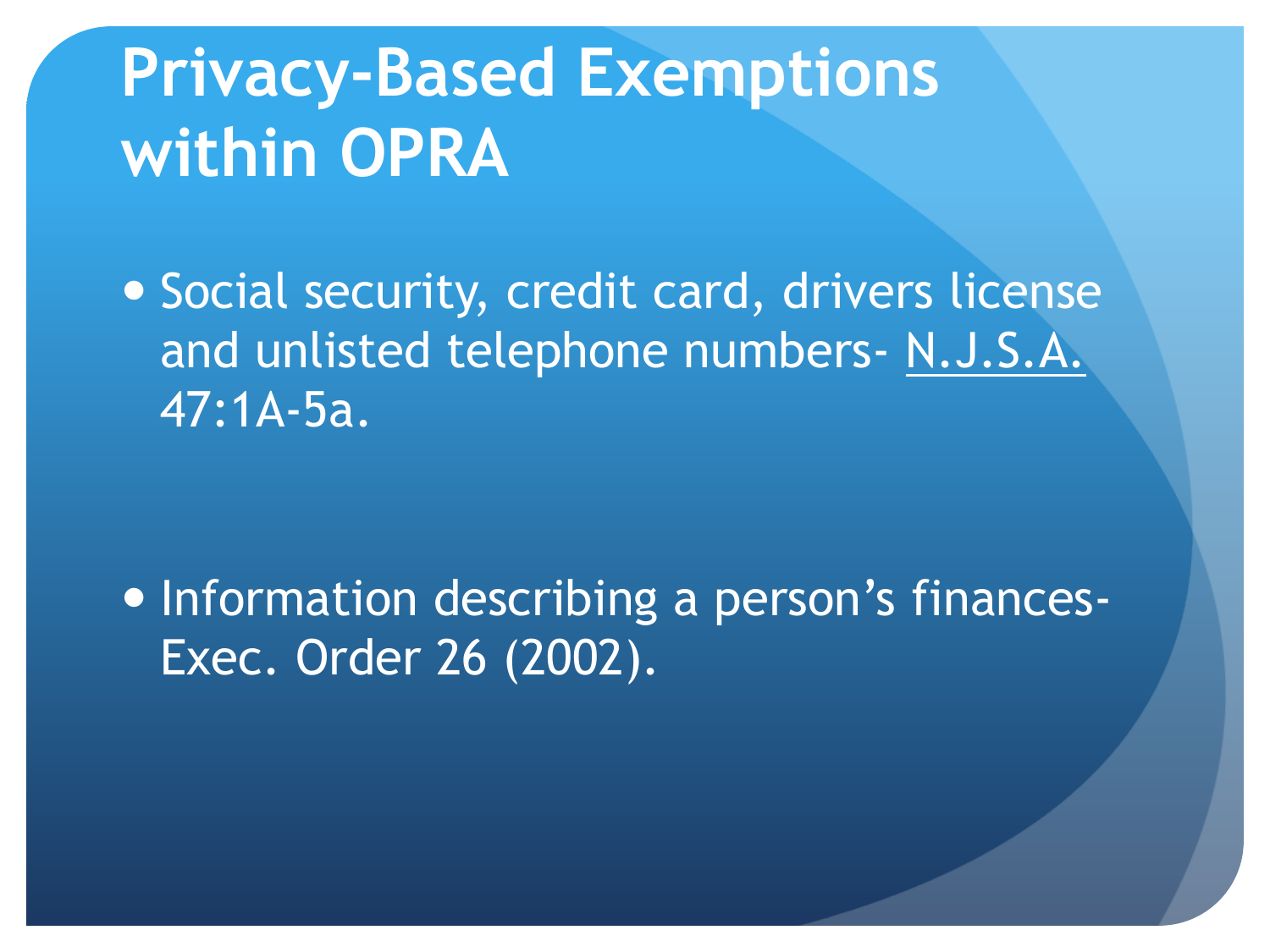#### **Privacy-Based Exemptions**

**• Personnel records- N.J.S.A. 47:1A-10.** 

• See Kovalcik v. Somerset County, 206 N.J. 581 (2011) and McGee v. East Amwell, 416 N.J. Super. 602 (App. Div. 2010) (personnel records implicate sensitive and important privacy interests).

• Medical, psychiatric or psychological information concerning an individual-Exec. Order 26 (2002).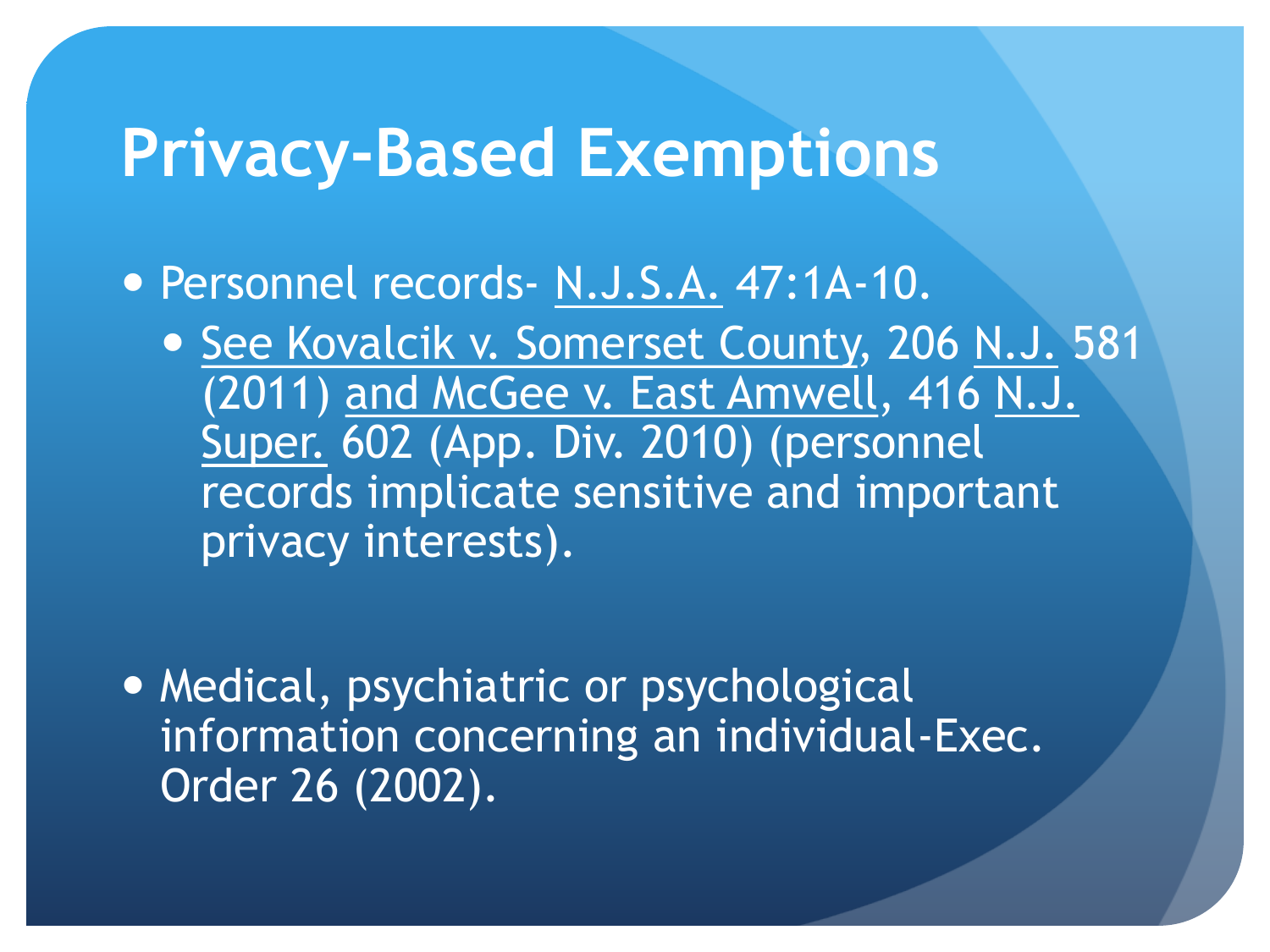#### Privacy-Based Exemptions

- Autopsy and crime scene photos of body of deceased person
- Personal firearms records—information in background investigation of applicant for gun permit, including name, address, phone number, email address
- Personal identifying information received by DEP from applicant for hunting with firearm license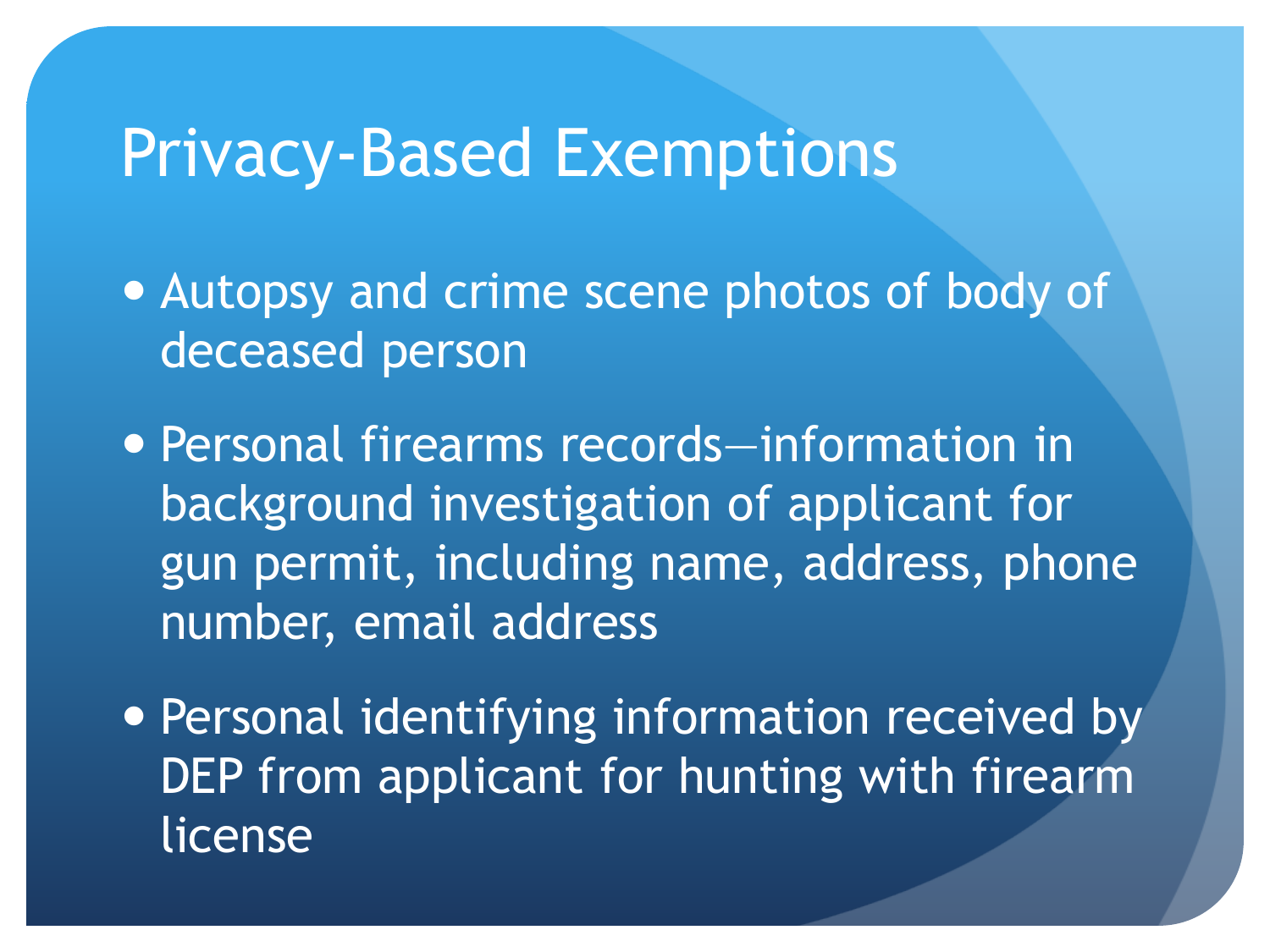#### Privacy-Based Exemptions

**• Privacy required by other statute,** regulation or case law

Example—student records

 L.R. v. Camden City School District, etc., 452 N.J. Super. 56 (App. Div. 2017) (records pertaining to special education students are not accessible under OPRA, per privacy requirements of federal and state education laws)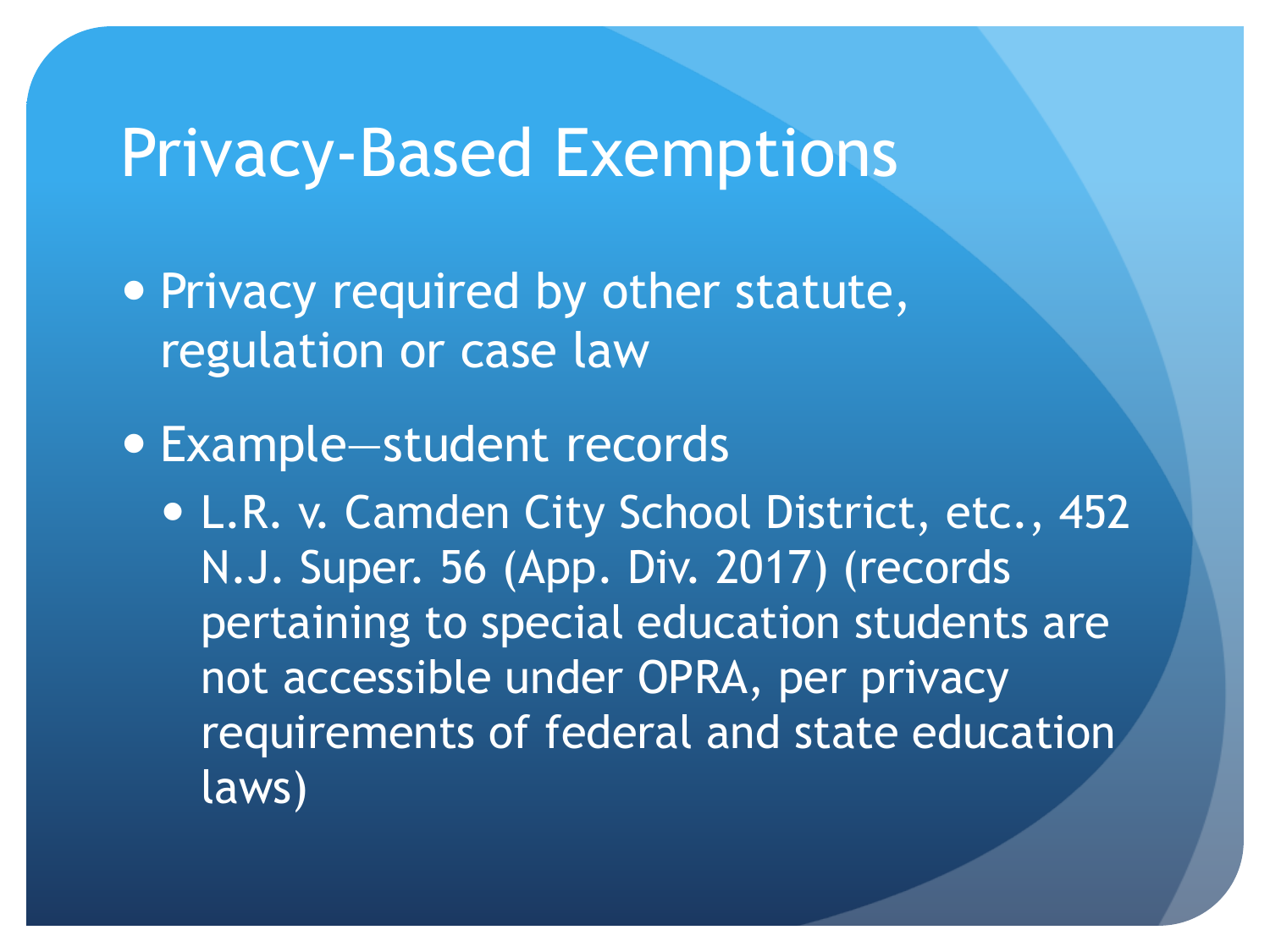# **OPRA's Specific Privacy Exemption**

"[A] public agency has a responsibility and an obligation to safeguard from public access a citizen's personal information with which it has been entrusted when disclosure thereof would violate the citizen's reasonable expectation of privacy…"

N.J.S.A. 47:1A-1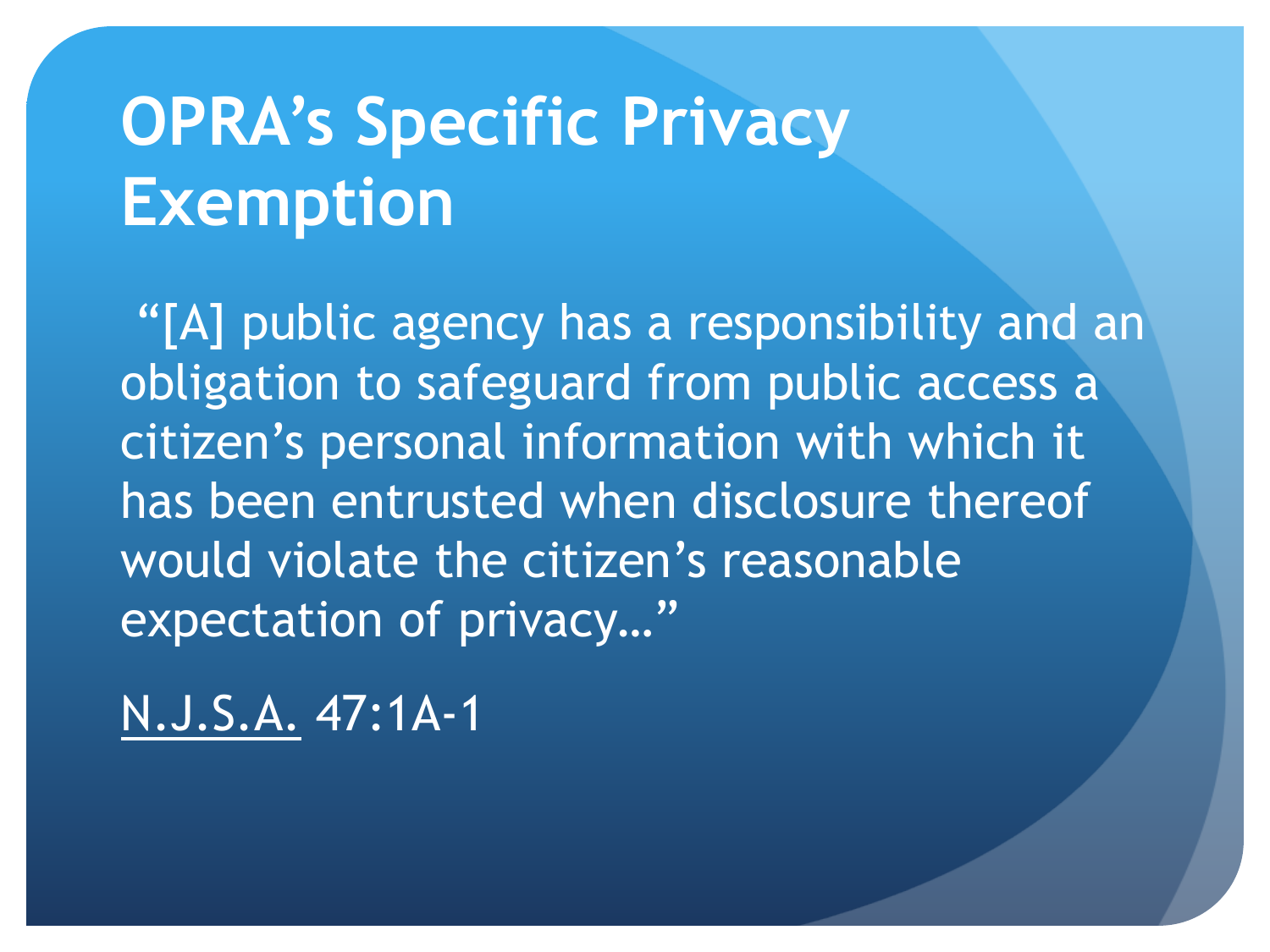# **The Key Case: Burnett v. County of Bergen**

Burnett v. County of Bergen, 198 N.J. 408 (2009)

Established two principles governing OPRA privacy. matters:

- (1) Privacy provision (N.J.S.A. 47:1A-1) is a substantive exemption from disclosure.
- (2) Where there is a reasonable expectation of privacy, records custodian must apply a balancing test to determine whether privacy or disclosure prevails.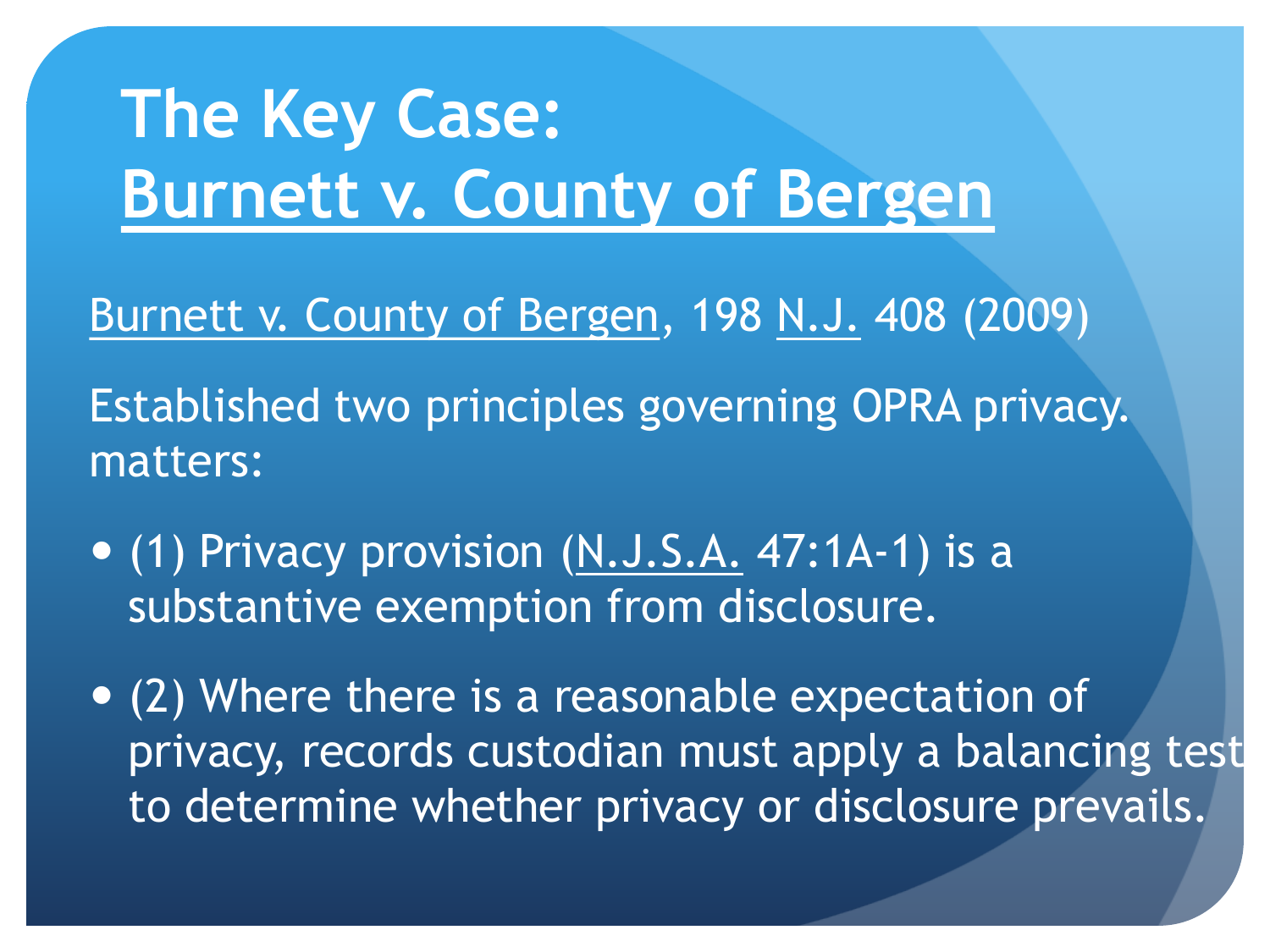• Privacy protection is substantive requirement, even though it's set forth in the "Legislative findings and declarations" section of OPRA.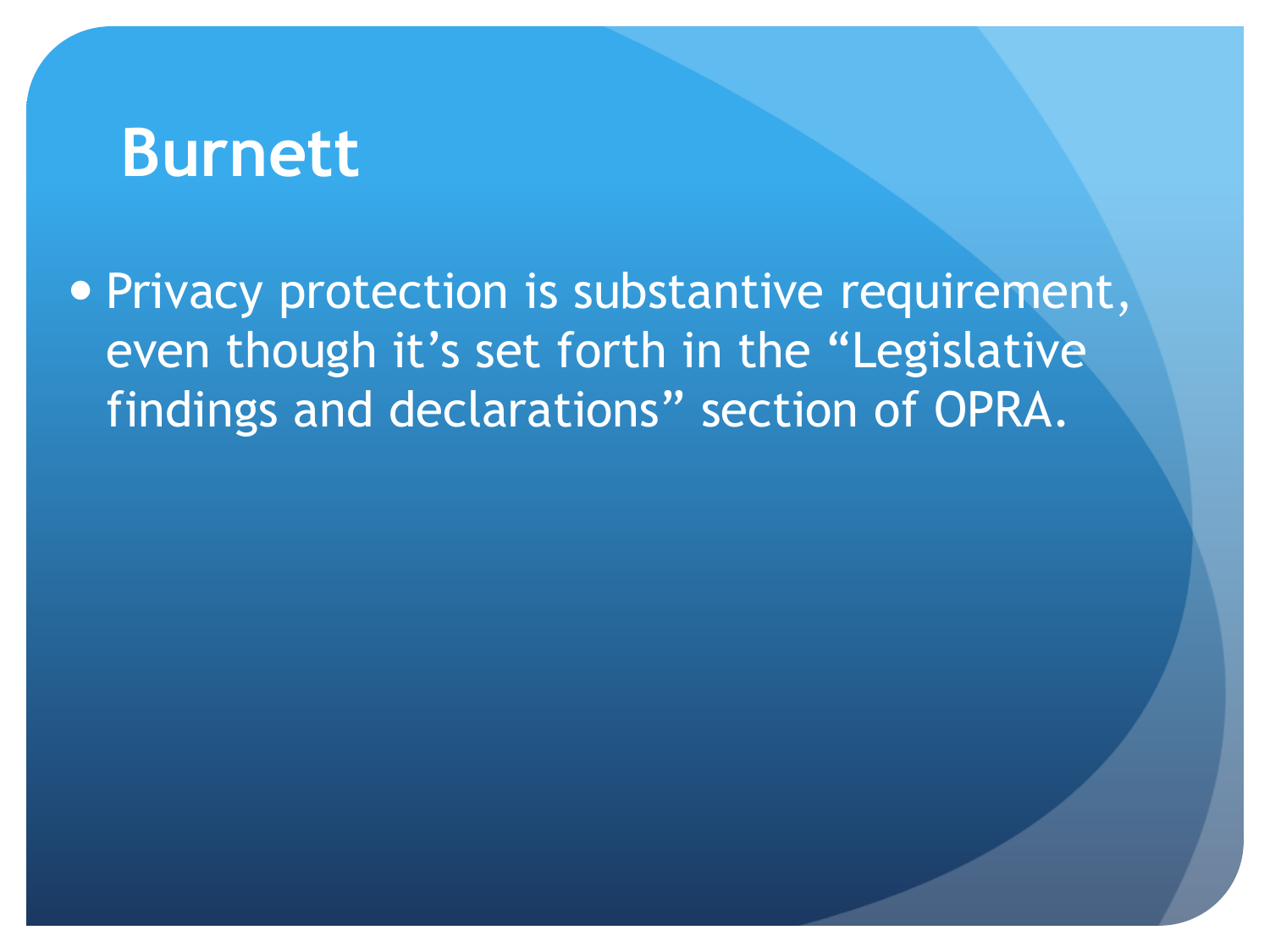Specific issue before the Court: Whether social security numbers on millions of pages of land title records should be redacted to protect privacy.

• Note: OPRA requires redaction of SSNs except where they are on a record required by law to be made, maintained or kept on file.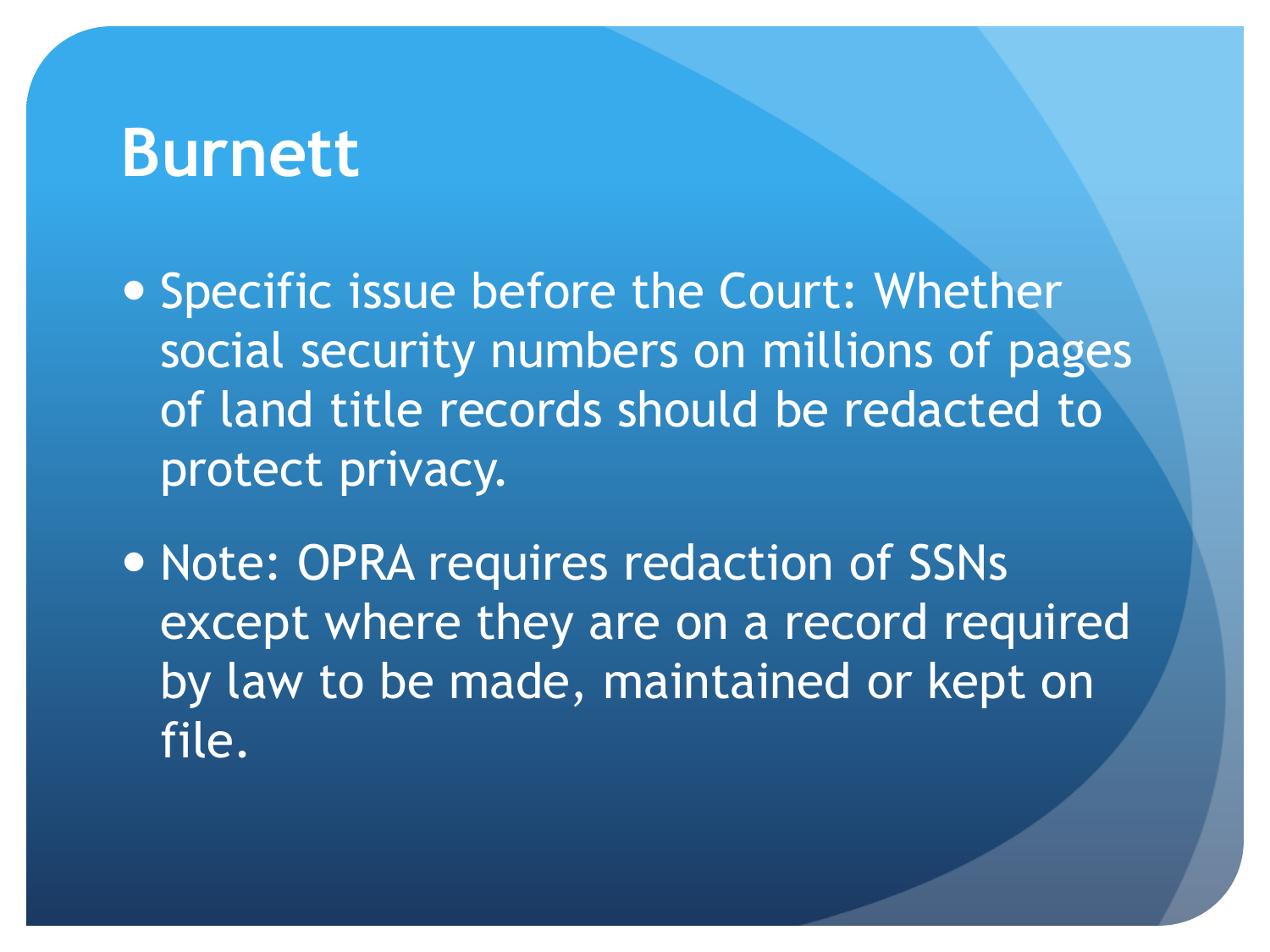- **First inquiry: Is there reasonable** expectation of privacy in the information?
- Supreme Court: Yes-documents contain SSNs, plus names, addresses, signatures and marital status of individuals.
- Therefore, must apply balancing test to determine if disclosure or confidentiality is warranted.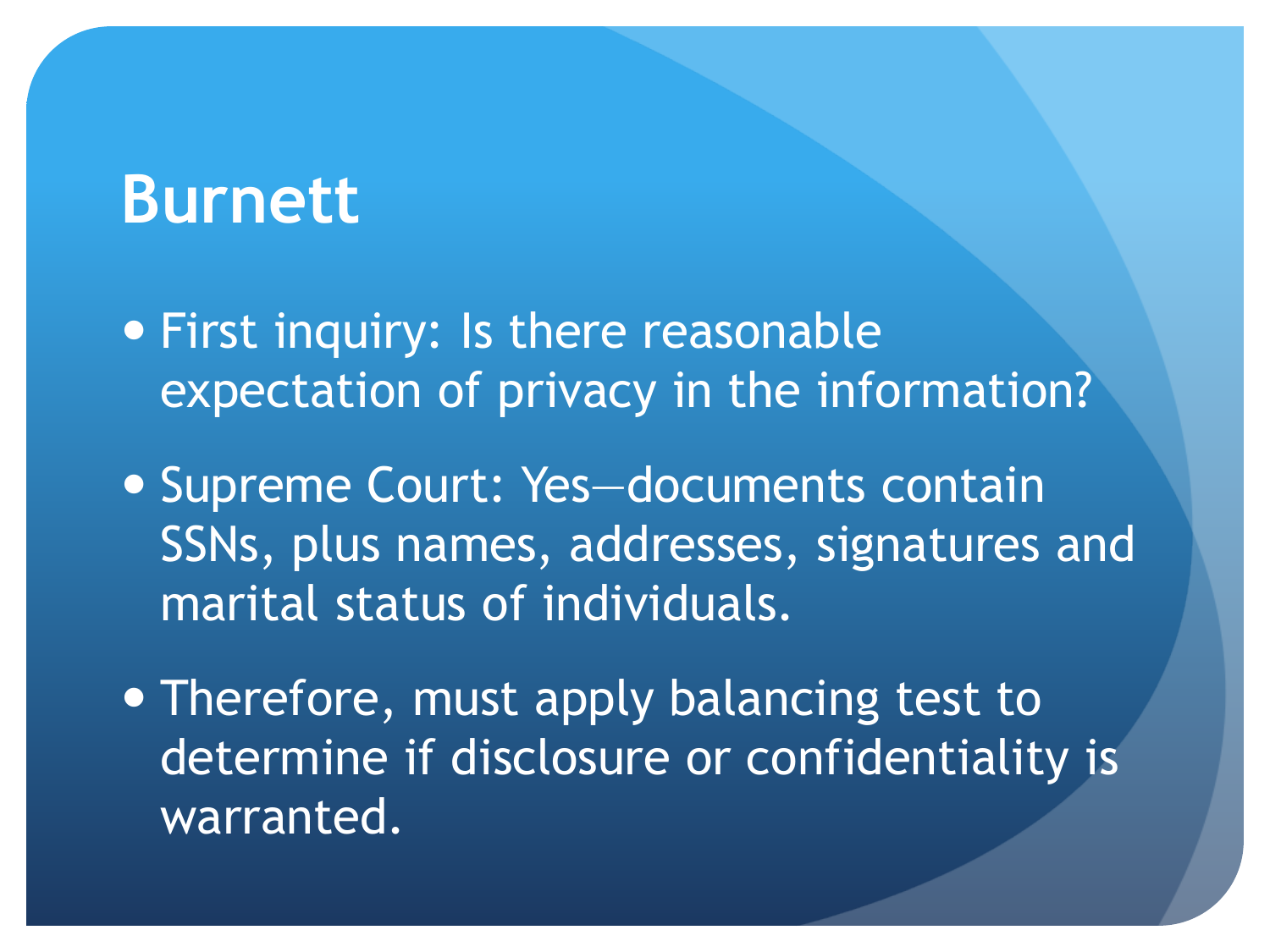# **Burnett: The Balancing Test**

- (1) The type of record requested; (2) The information it does or might contain;
- (3) The potential for harm in any subsequent nonconsensual disclosure; (4) The injury from disclosure to the relationship in which the record was generated;
- (5) The adequacy of safeguards to prevent unauthorized disclosure;
- (6) The degree of need for access; and
- (7) Whether there is an express statutory mandate, articulated public policy, or other recognized public interest militating toward access.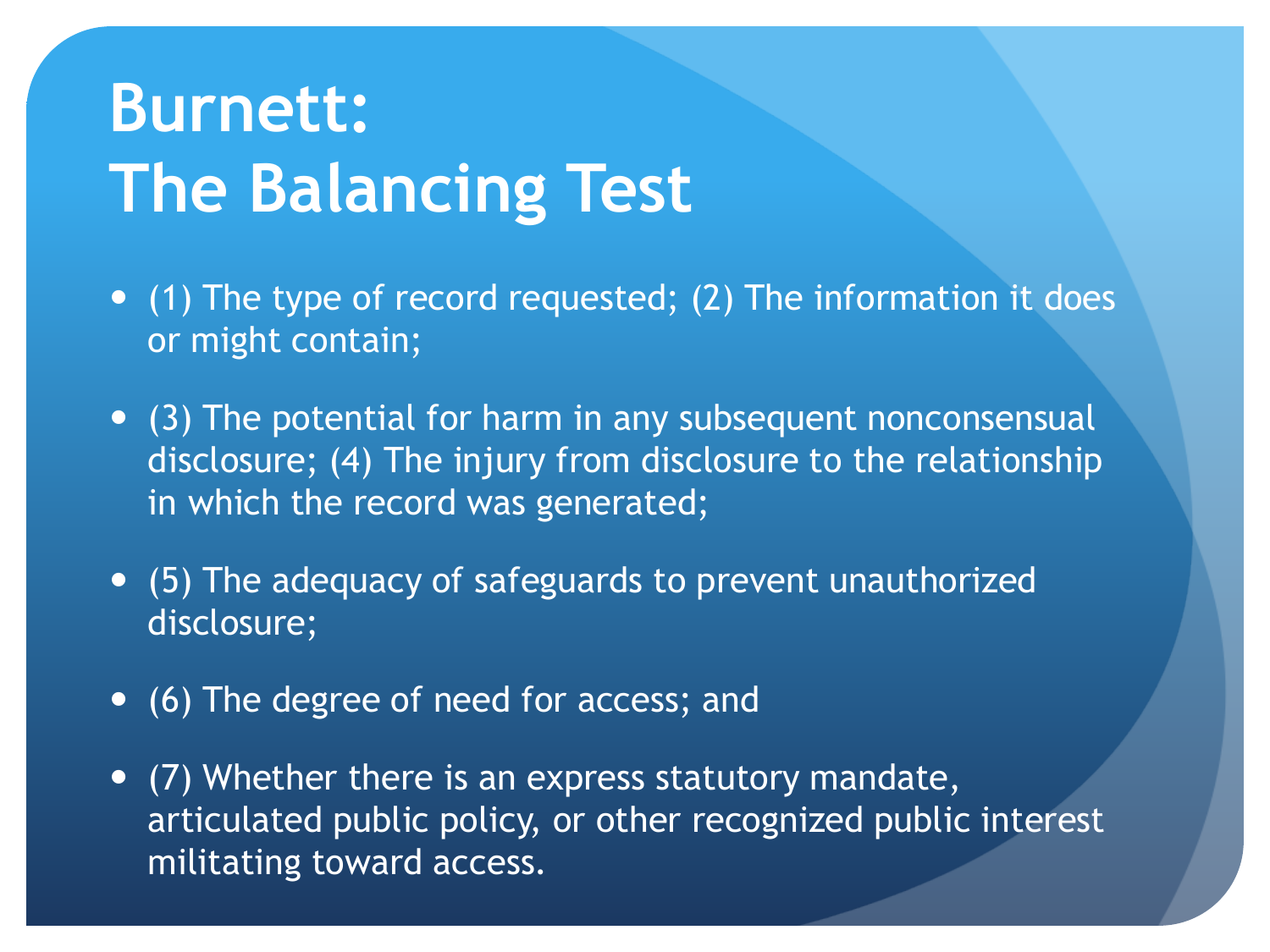# **Burnett: The Court's Application of the Balancing Test**

 (1) Type of record and (2) information contained in the record, considered together:

Records show personal info (SSNs, addresses, marital status, signatures), plus mortgage (financial) information.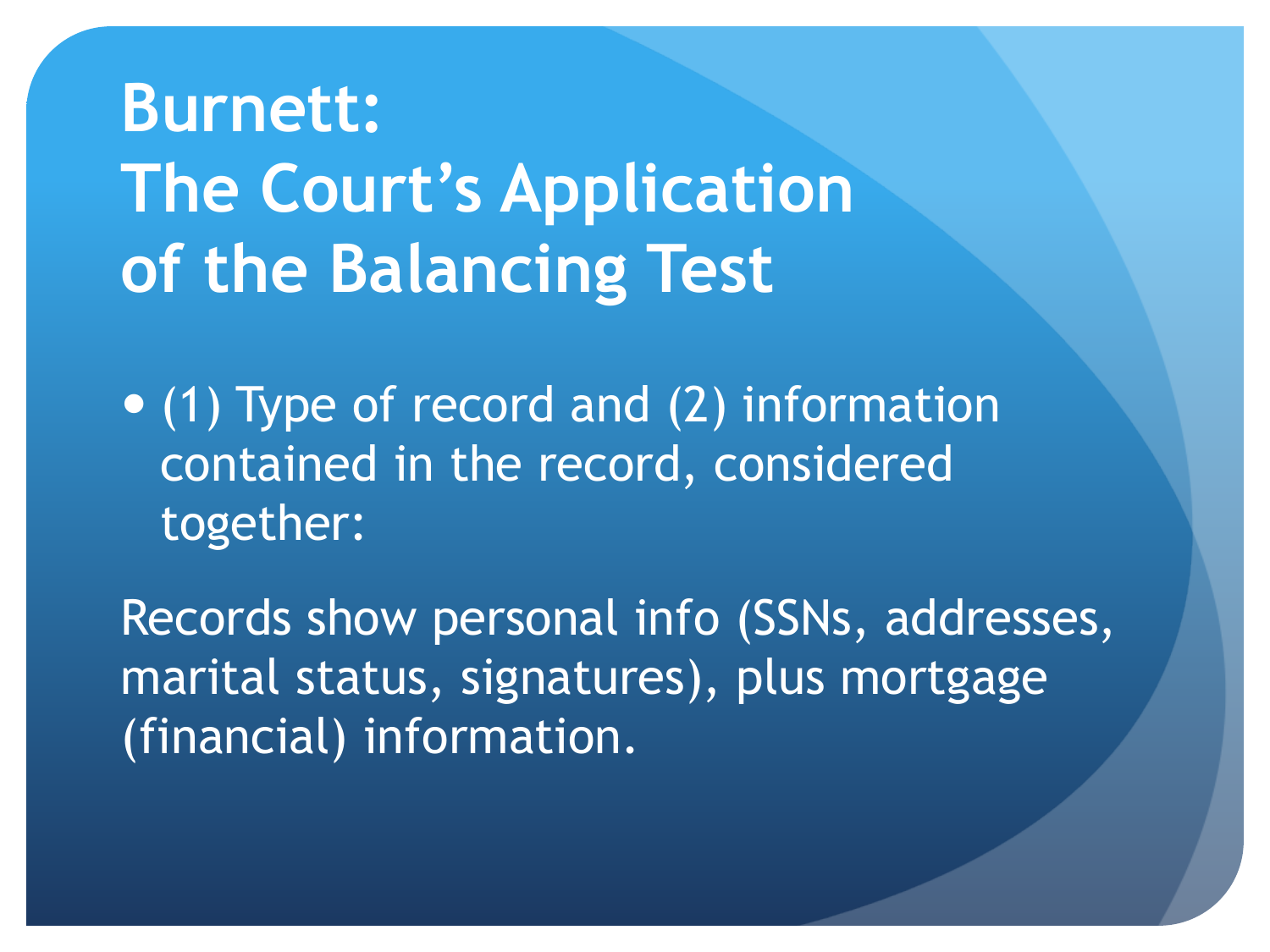# Burnett's Application of Balancing **Test**

- (3) and (4), potential harm and injury from disclosure, considered together:
	- Substantial risk of harm from disclosure due to potential for identity theft.
- (5) Adequacy of safeguards against unauthorized disclosure:
	- No safeguards--Anyone will be able to buy the info from the requestor and use it for improper purposes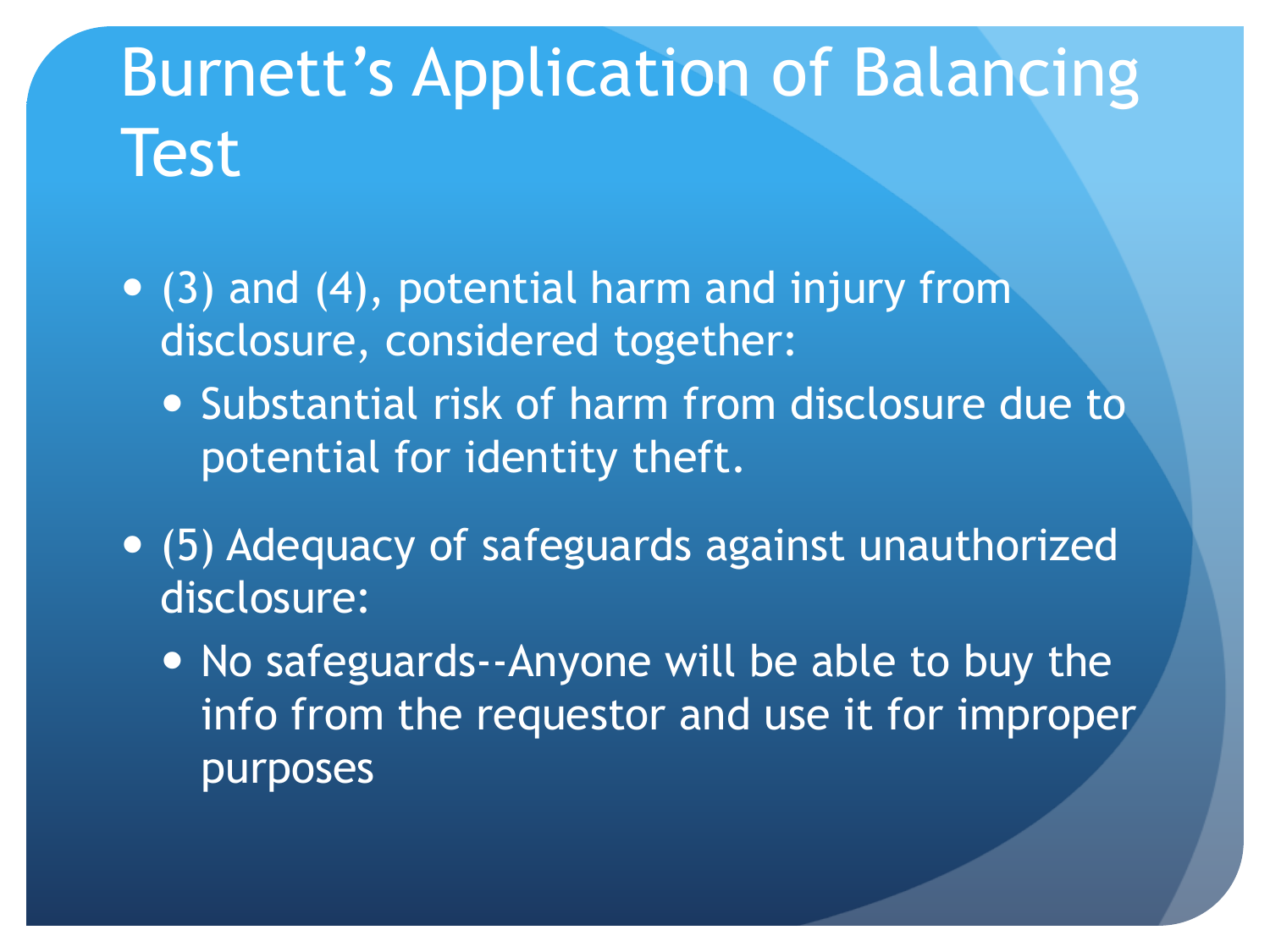# **Burnett's Application of Balancing Test**

(6) Degree of need for access:

 This requestor, a data information company, had no need for access to SSNs.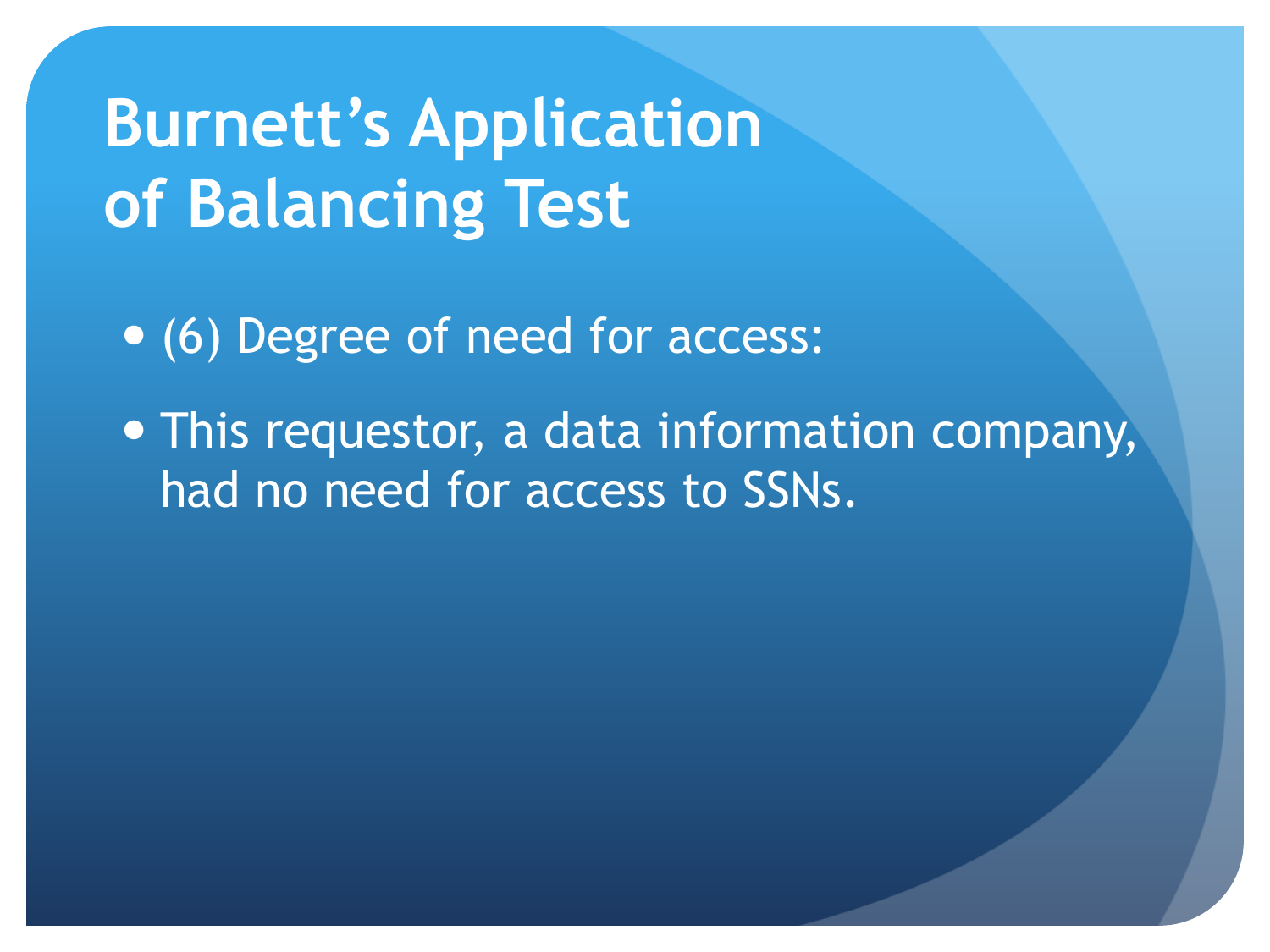### **Burnett's Application of Balancing Test**

(7) Public policy regarding access:

- Legislative and public policy favors confidentiality of SSNs .
- Disclosure of the information would not further OPRA's core goal of transparent government.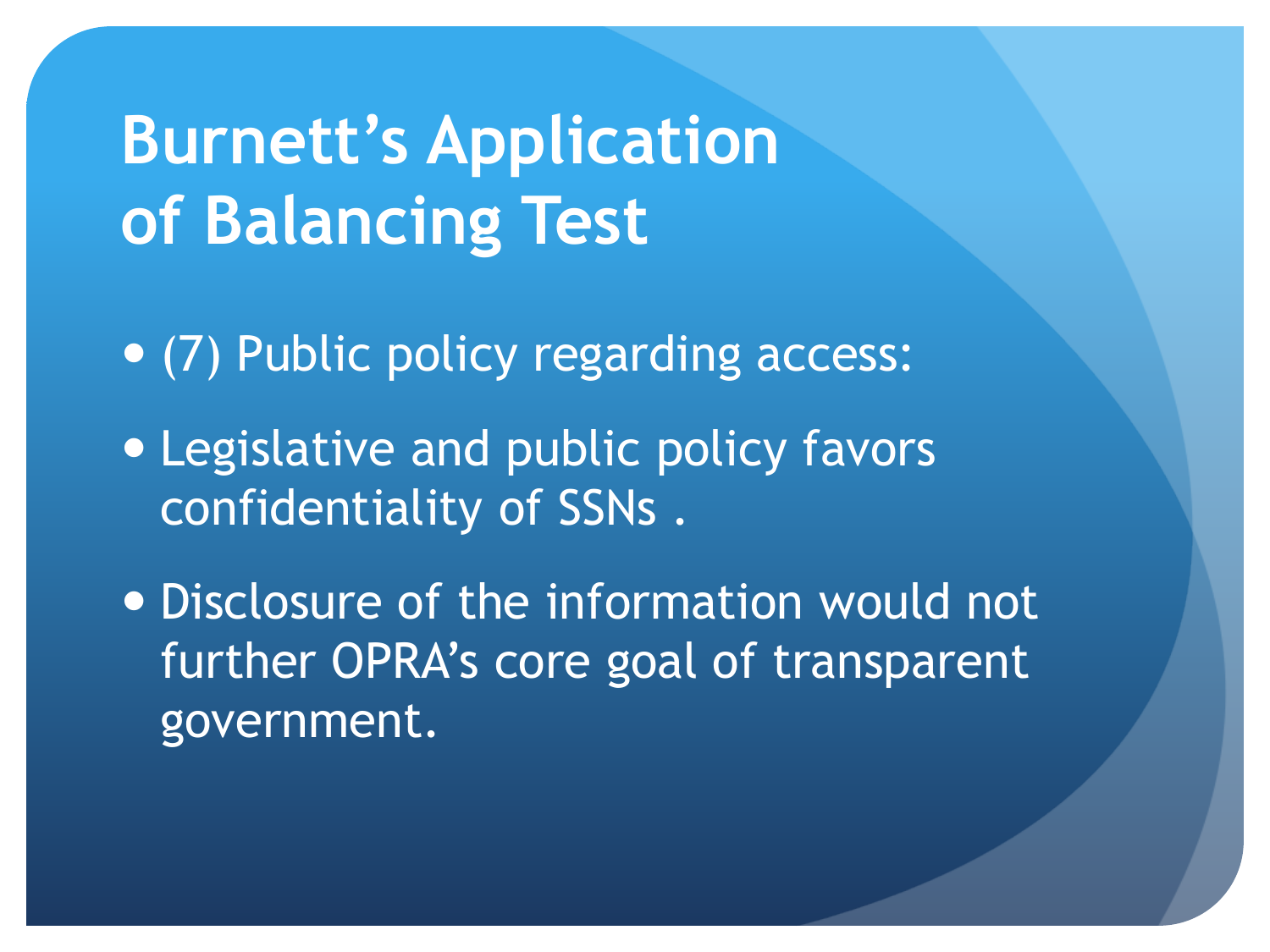- Held: balancing requires redaction of SSNs. Court emphasized:
	- High risk of identity theft.
	- Requestor doesn't need access to SSNs.
	- Disclosure does not further OPRA's aim of transparent government.

• Redaction costs to be borne by the requestor.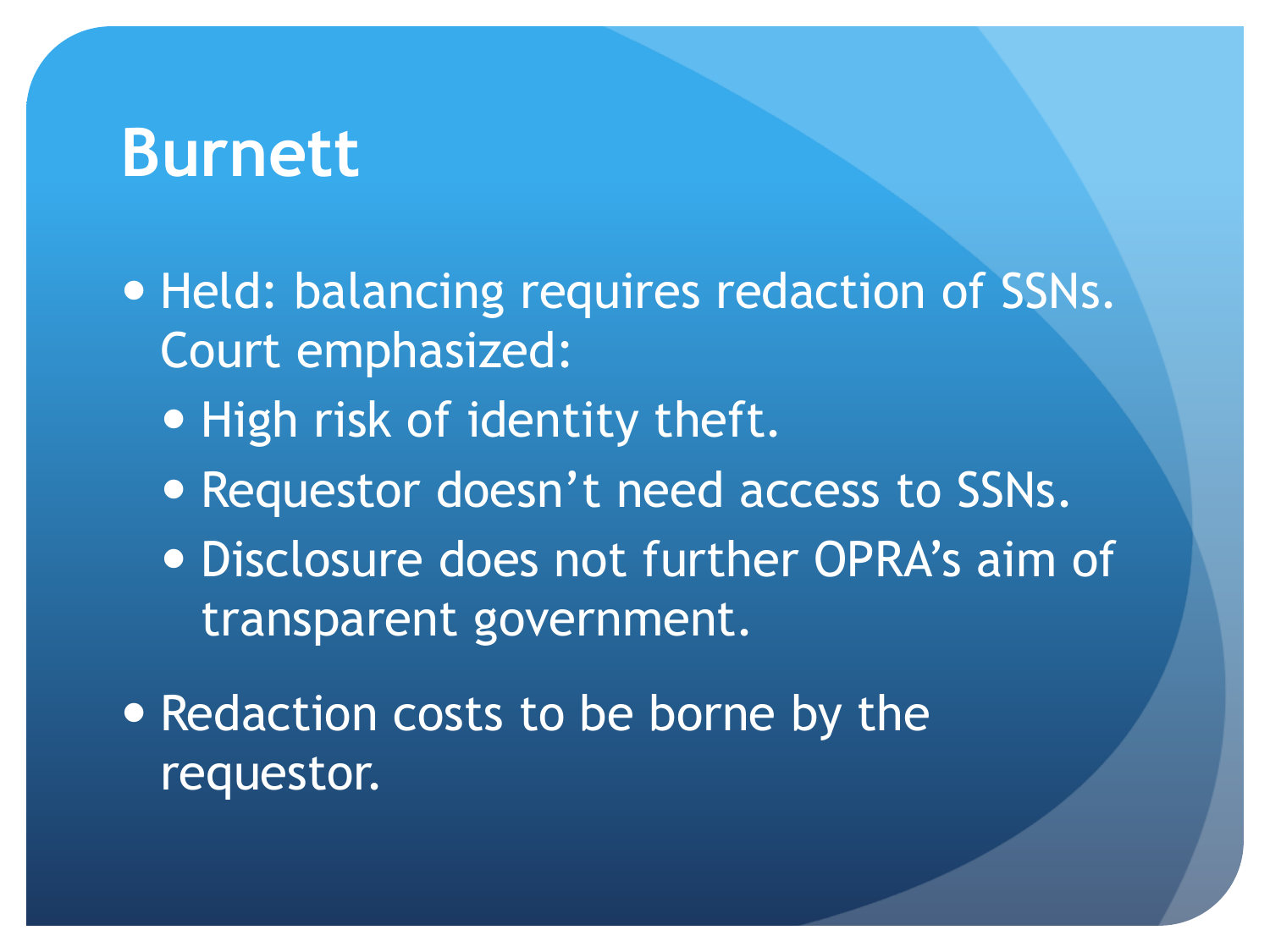# Supreme Court's Only Other OPRA Privacy Balancing Test Opinion

• Matter of NJ Firemen's Assn. Obligation to Provide Relief Applications under OPRA, 230 N.J. 258 (2017)

**.** Issue: Whether privacy exemption precludes disclosure of a relief check, which shows the name of, and amount awarded to, the recipient of financial relief granted by State Firemen's Assn. to needy firefighter.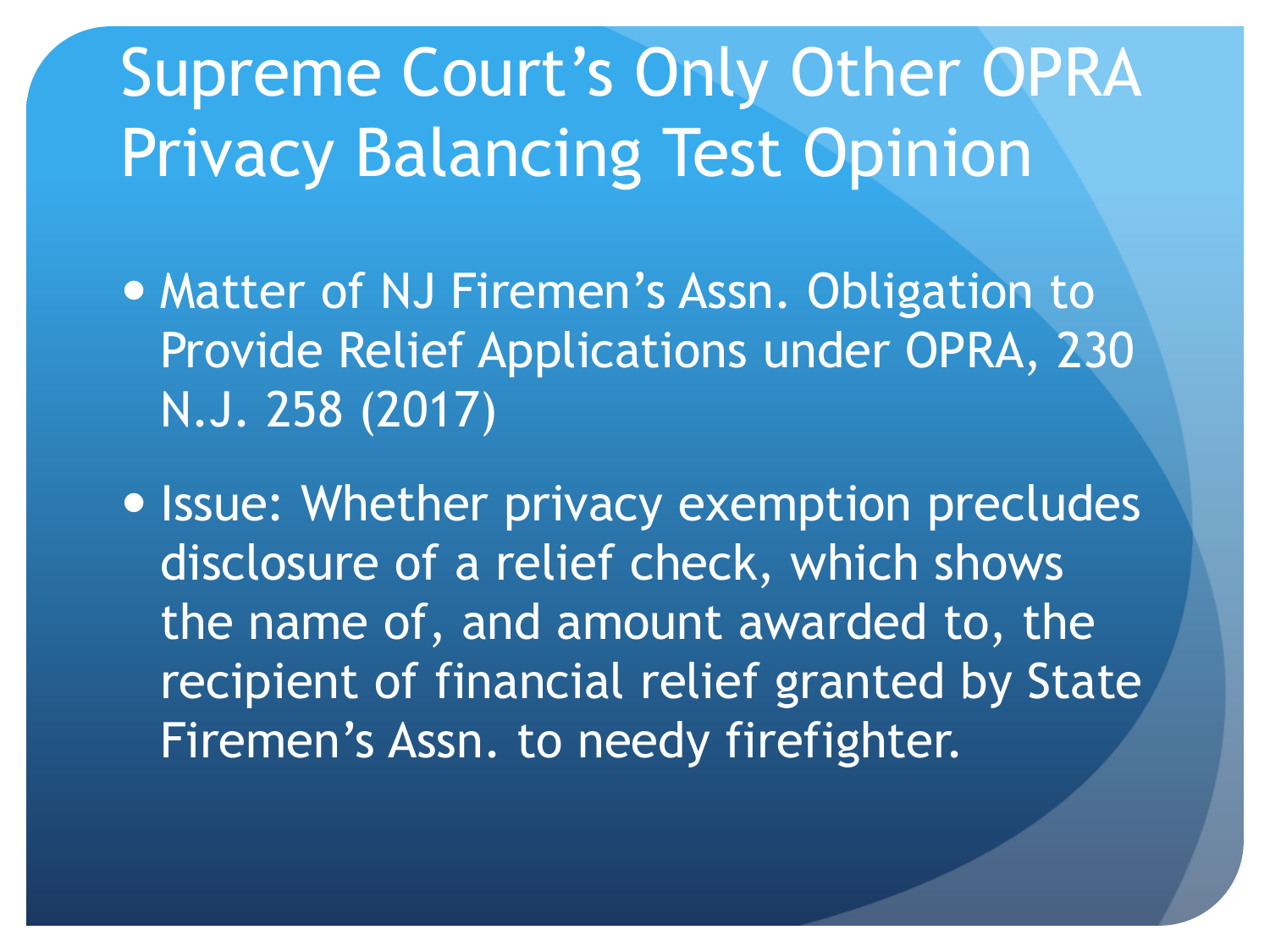#### Firemen's Assn.

 Supreme Court denied disclosure: under the Burnett balancing test, the strong privacy interest and the "unlimited" potential harm to the individual from disclosure of the information outweighs the insignificant public need for release of one person's application information.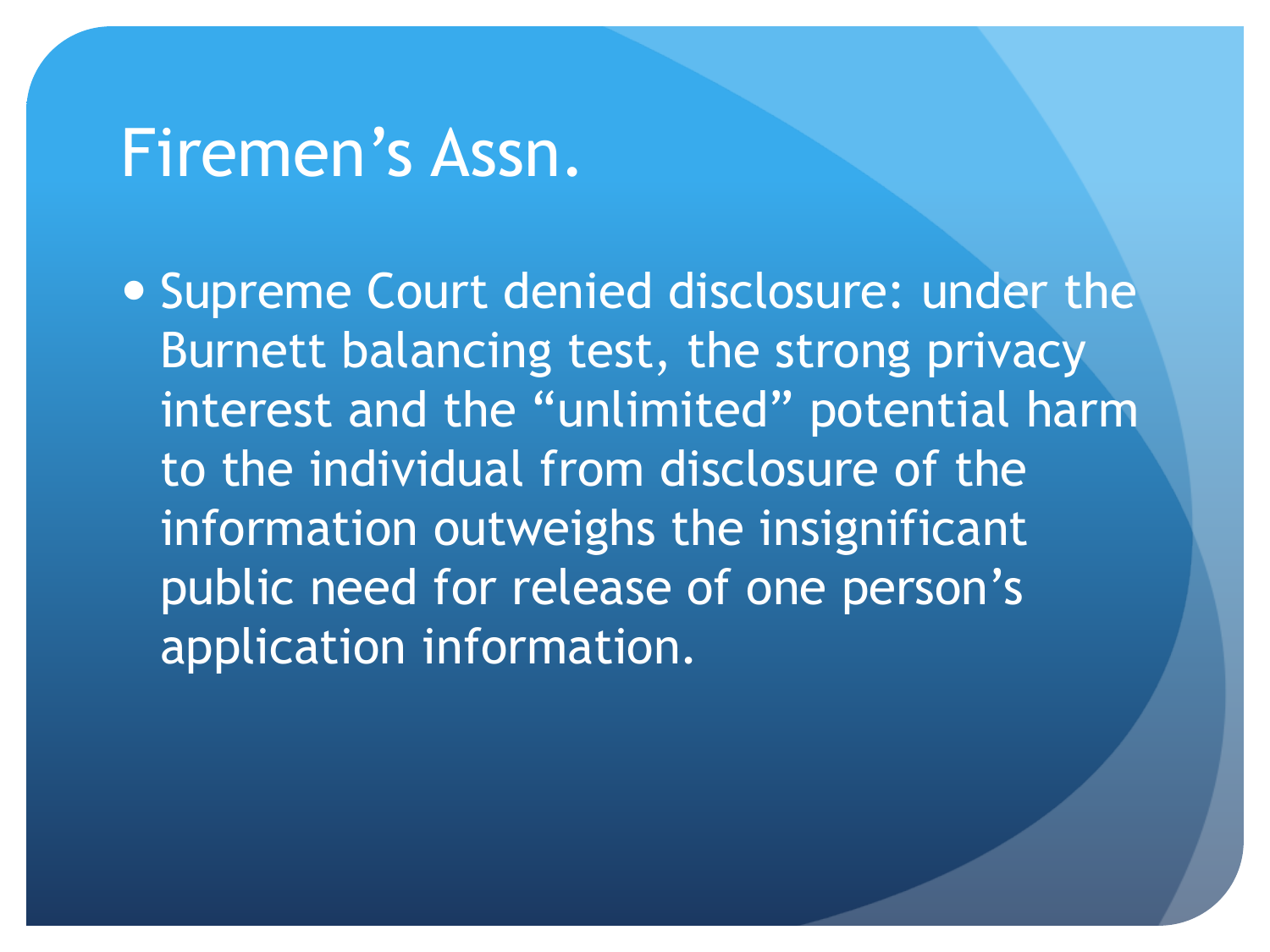#### Firemen's Assn.

- The Court emphasized the strong privacy interest in an individual's financial information in general, and with regard to financial assistance benefits in particular
- The Court said that the harm includes identity theft, embarrassment, loss of privacy, as well as a chilling effect on future applicants who would fear disclosure of their information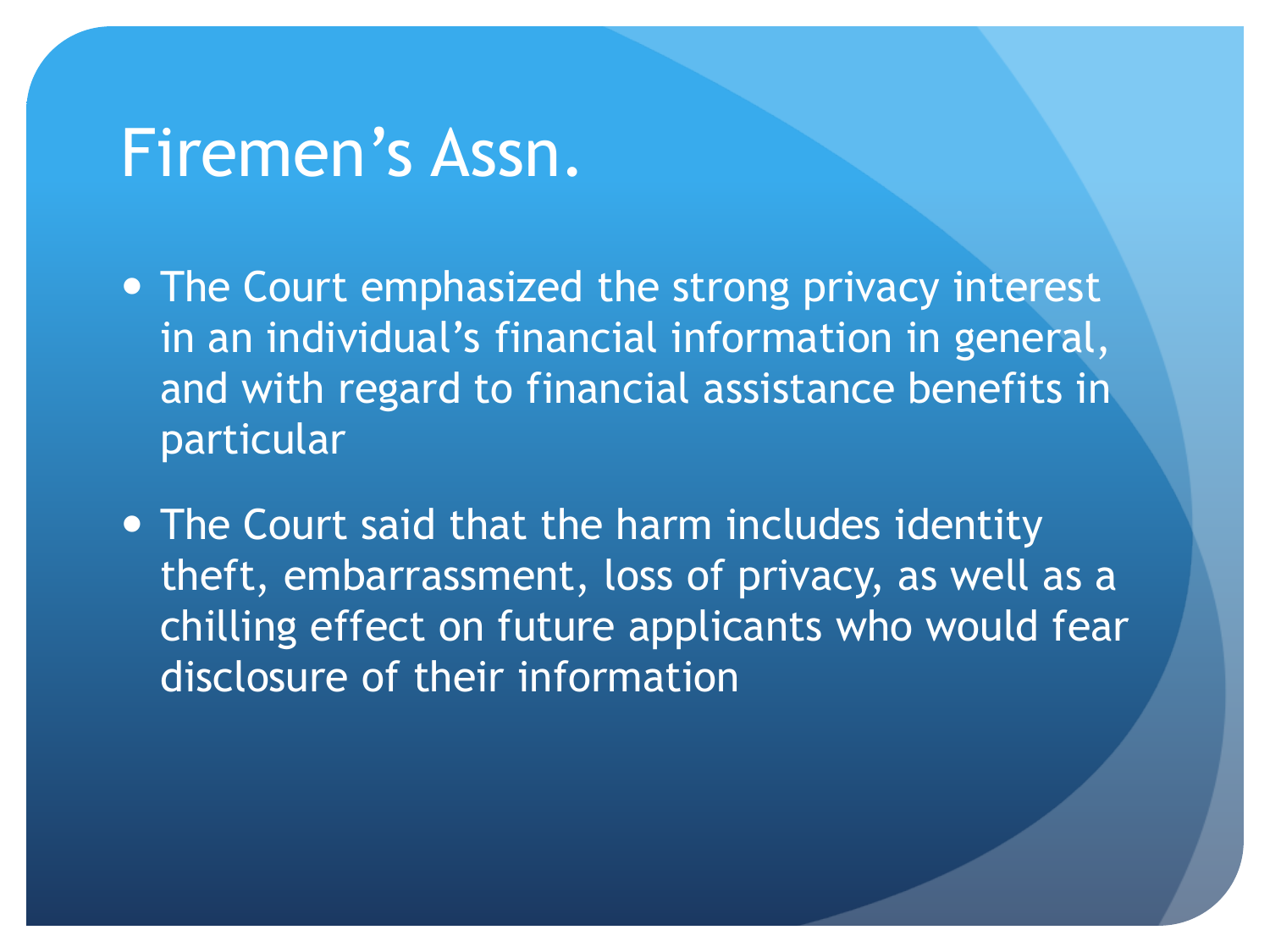#### **Outside Activity Records**

- North Jersey Media v. Bergen County Prosecutor, 405 N.J. Super. 386 (App. Div. 2009): Employees' privacy interest in their outside employment information outweighs public interest in disclosure.
	- **.** Strong privacy interest due to risk of harm for law enforcement employees.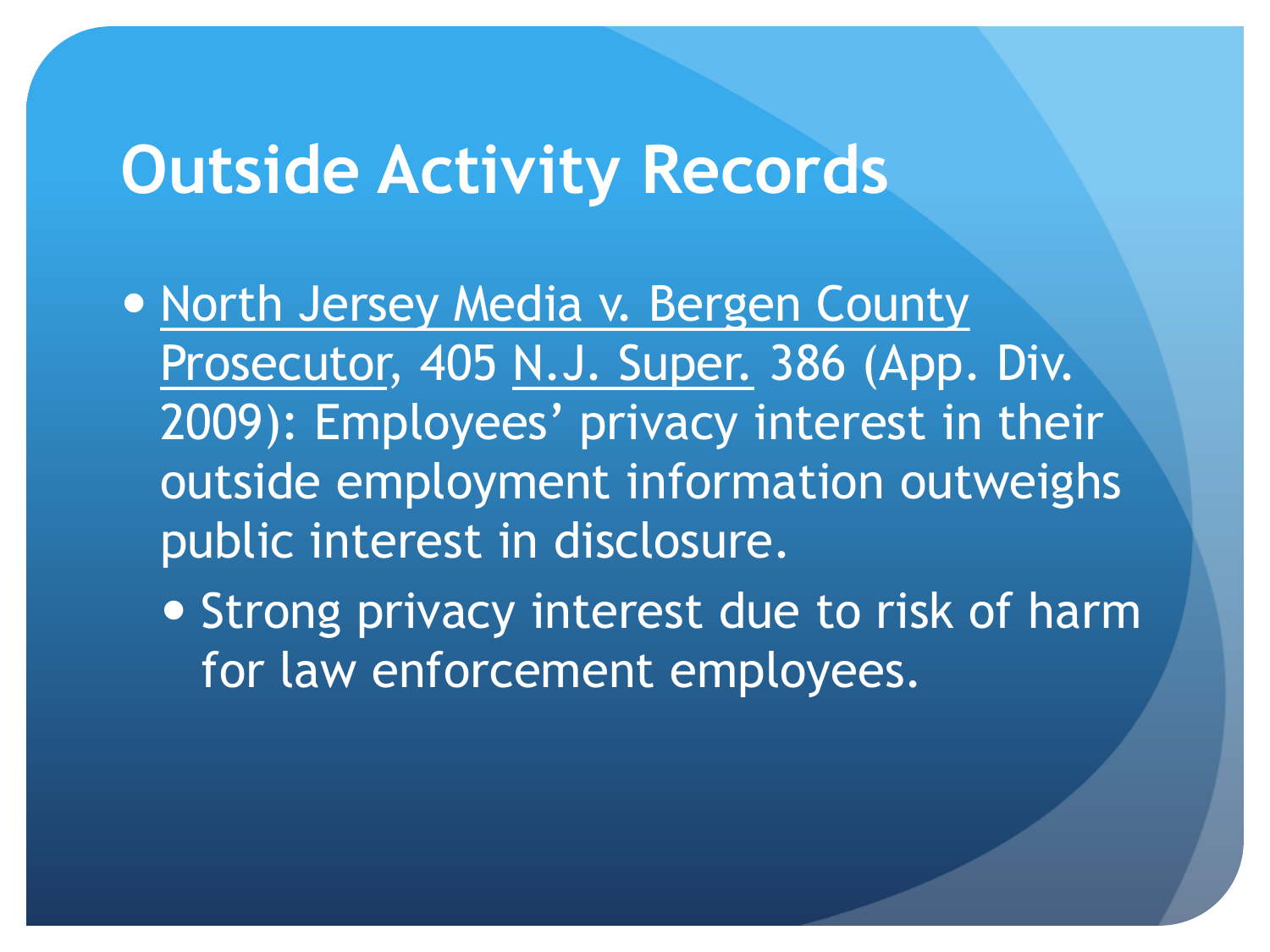### Outside Activity Records

- NY Public Radio v. Office of Gov., App. Div. (2016) (unpublished):
- Confidentiality also applies to non-law enforcement employees' outside activity records access denied under common law, on basis that employees' privacy interest in their personal activities outweighs public interest in disclosure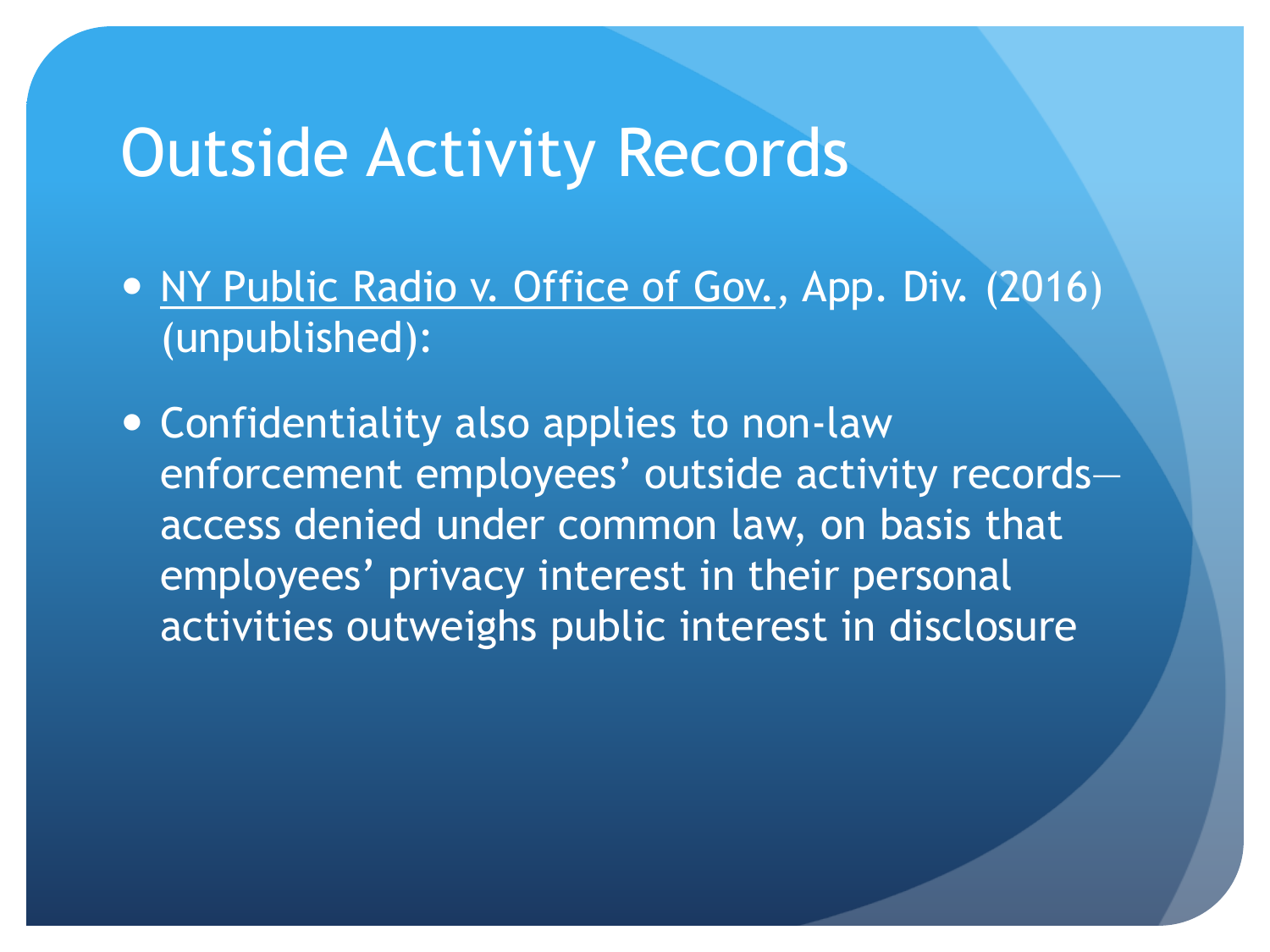### **Telephone Records**

- Both public officials and those who they call have expectation of privacy in these communications; therefore, telephone numbers called are confidential.
	- North Jersey Newspapers v. Passaic Bd. Freeholders, 127 N.J. 9 (1992) (pre-OPRA).
	- **Gannett v. Middlesex County, 379 N.J.** Super. 205 (App. Div. 2005) (OPRA).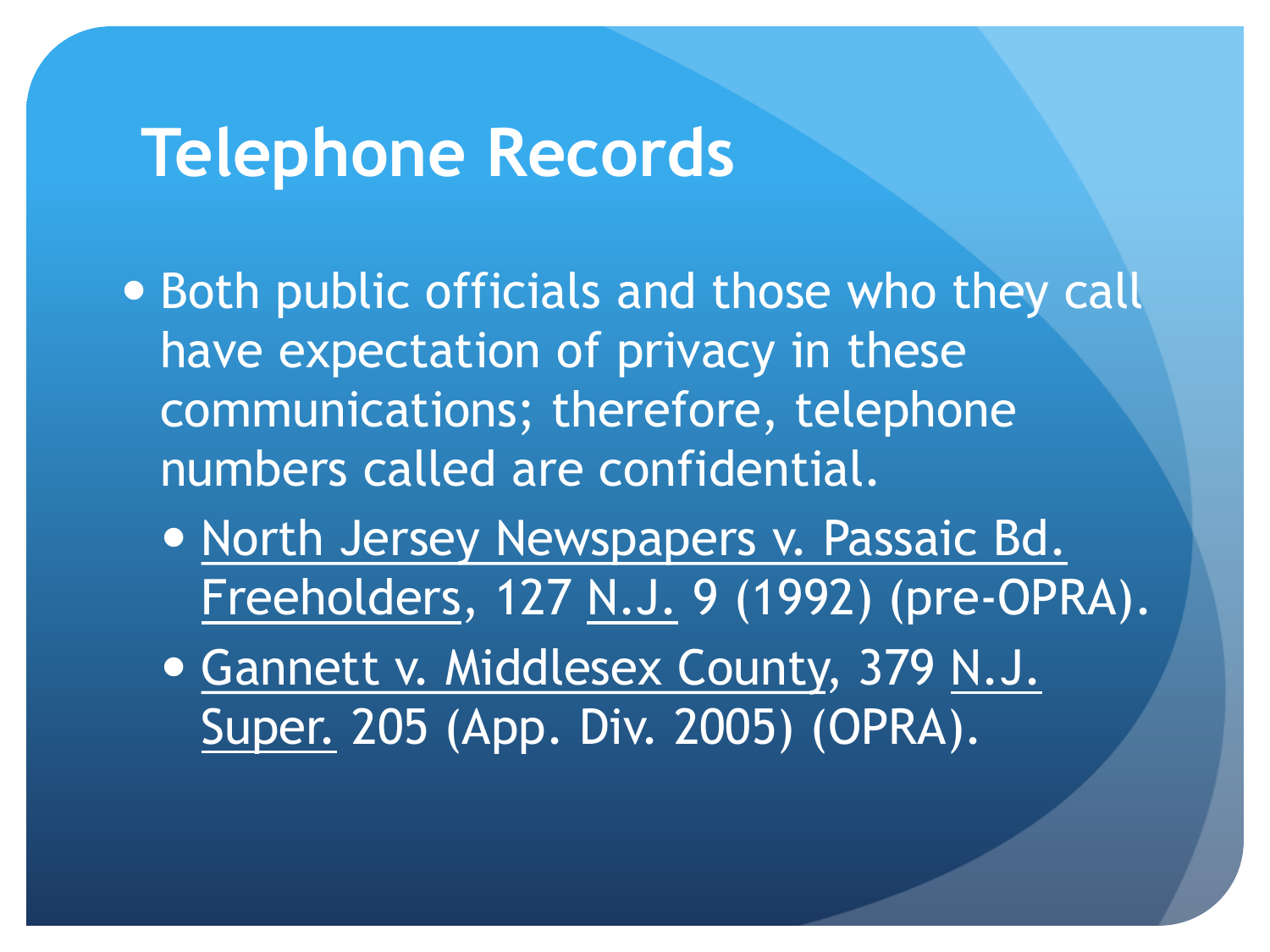#### **Telephone Records**

- Livecchia v. North Arlington, 421 N.J. Super. 24 (App. Div. 2011): Destination—city and state- of calls made and received on public employee's government-issued cell phone ordered disclosed.
- Balancing test favored disclosure. Requestor had legitimate need for access—claim that Boro employees were improperly using cell phones for personal calls—and there's no impact on privacy to reveal the destination of the calls, rather than the numbers.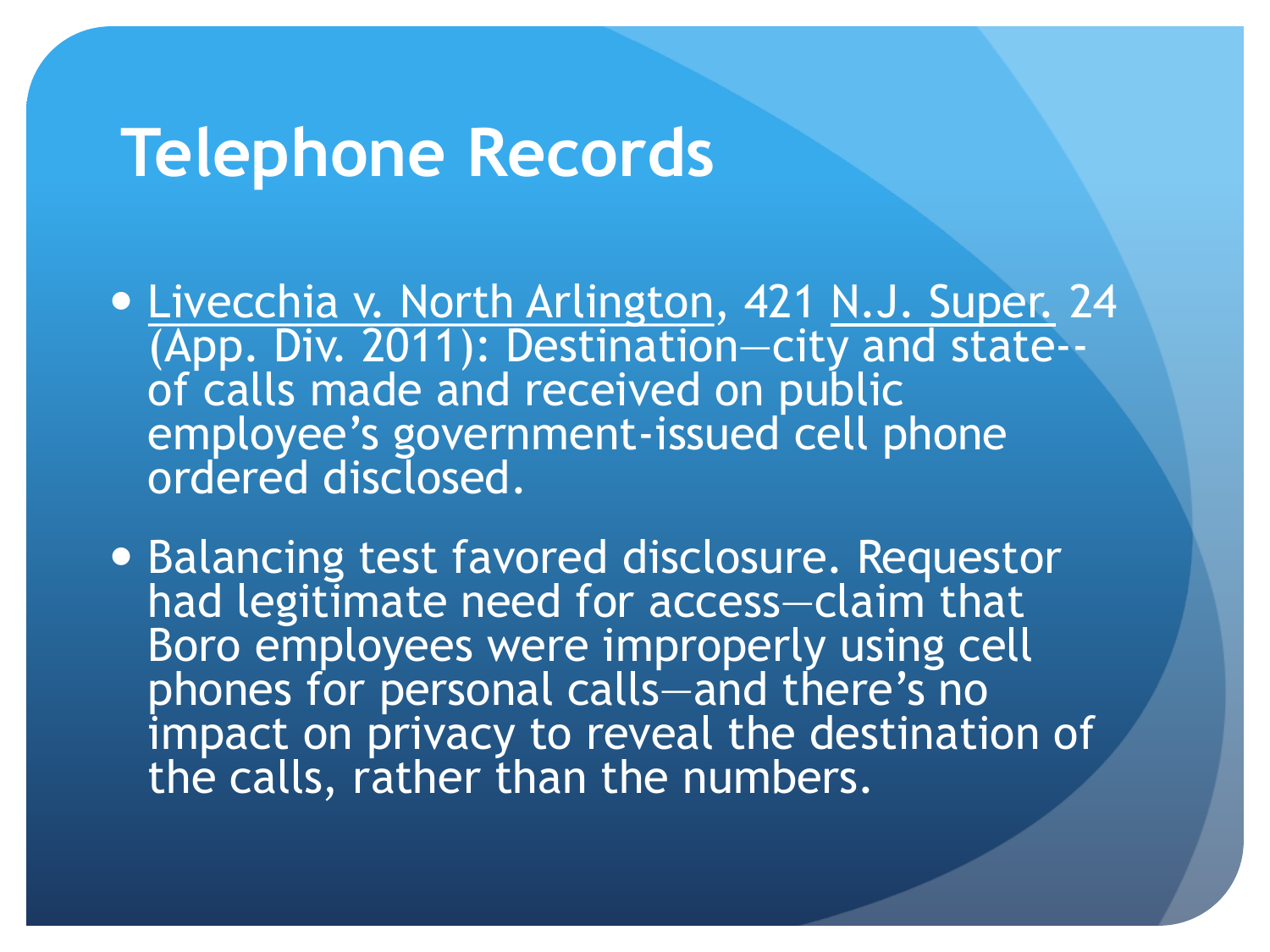### **Personal Cell Phone Records**

• No court case on this, but the GRC has ruled that the destination of calls made and received on public employee's personal cell phone are confidential, despite requestor's claim that employee made public business calls on his personal cell phone. Verry v. Boro of South Bound Brook (2011-280).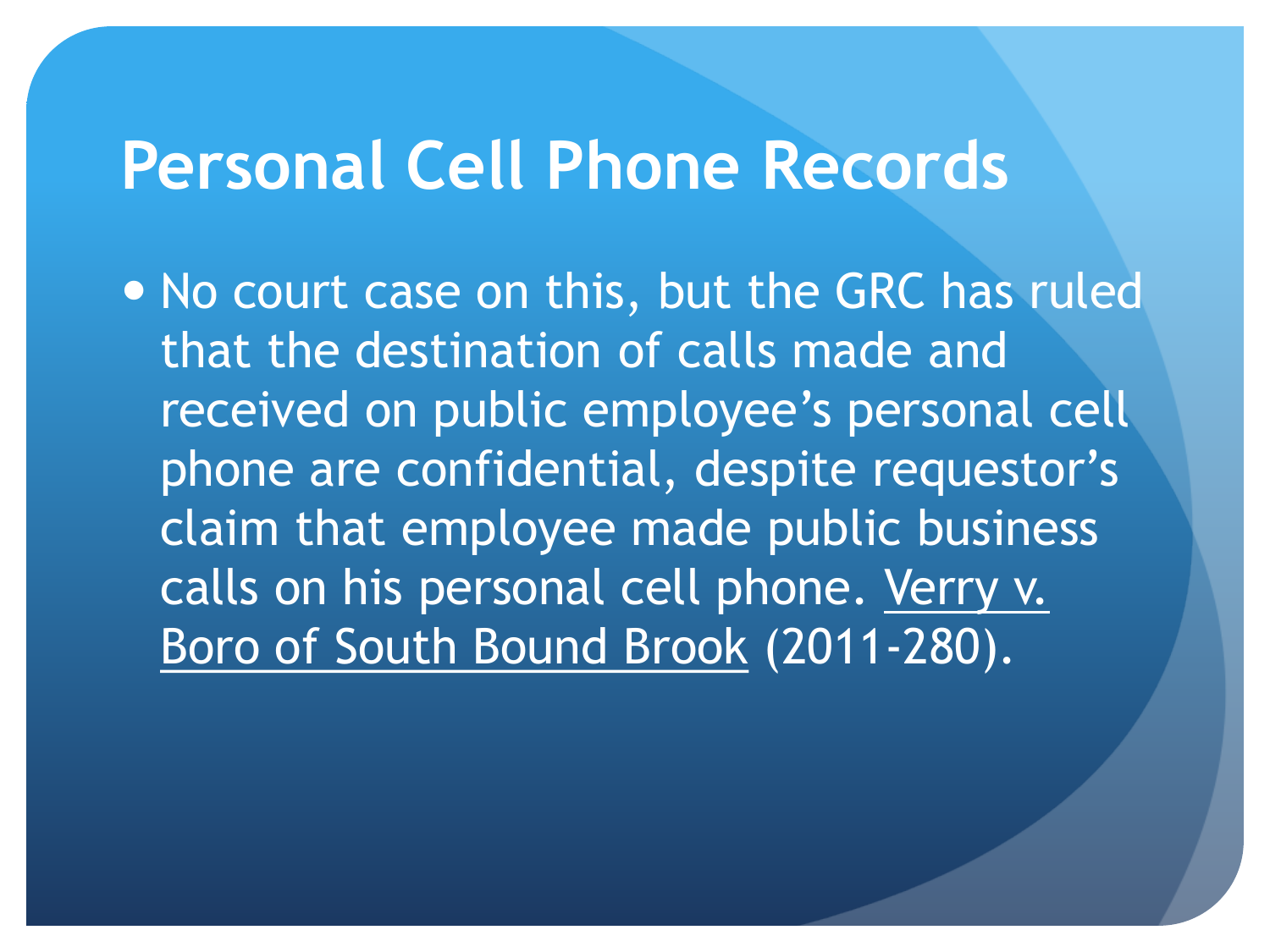### **Personal Cell Phone Records**

- ALJ's Burnett analysis (adopted by GRC):
	- Extremely strong privacy interest in personal phone records.
	- Requestor presented no reason for access to the records.
	- No public interest in disclosure because the employee, not the public, pays for personal cell phone usage.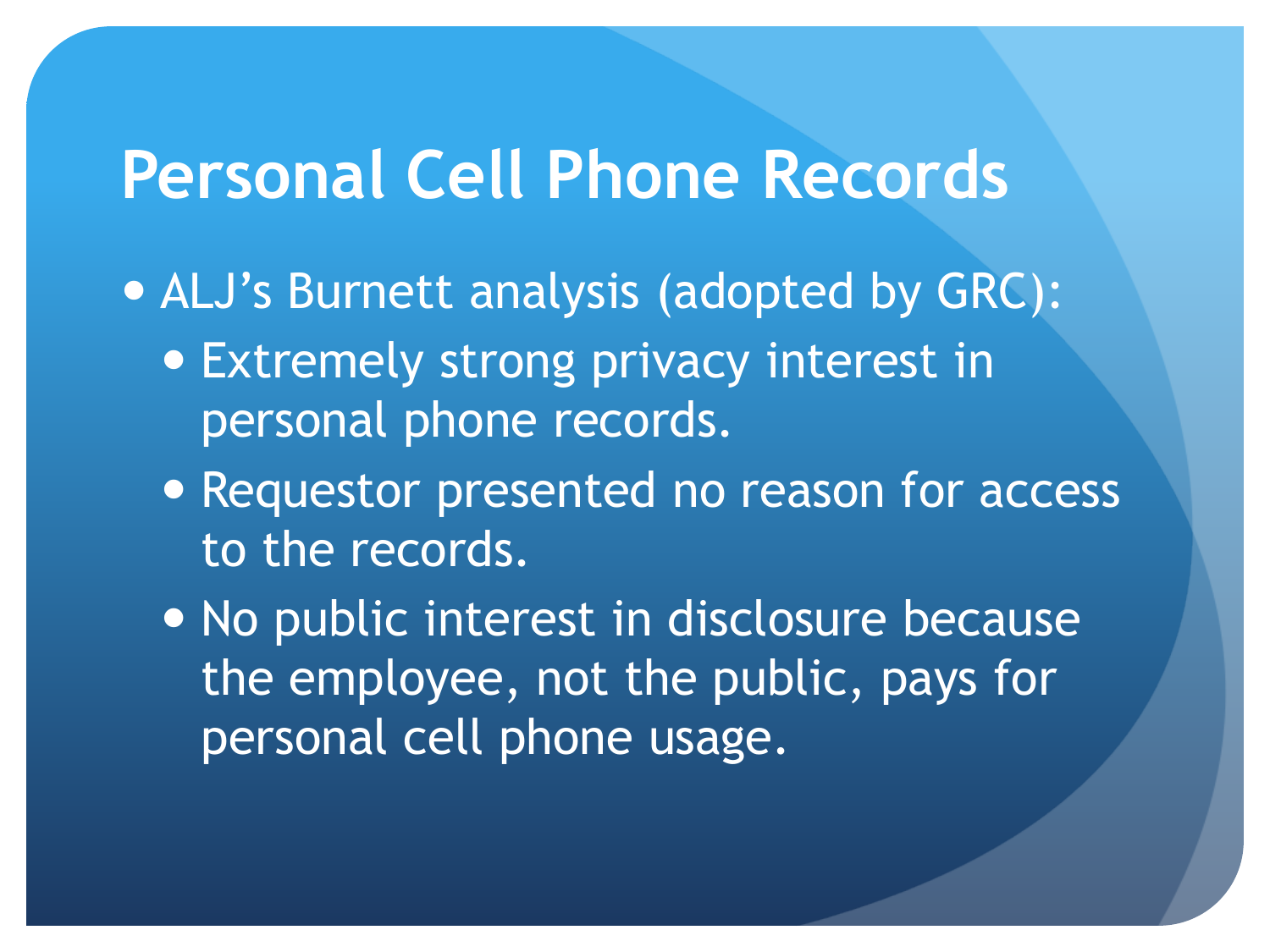#### **Personal Email Addresses**

- No court case has ruled on this. However, the Supreme Court has recognized there's some expectation of privacy.
- Paff v. Galloway Tp. (2017)—held that information in database is government record, so Township must generate log showing sender, recipient, date, subject matter of emails.
- Remanded for trial court to address potential confidentiality of information about official's emails, including the "legitimate concern" raised by some parties about intrusion on privacy rights of release of citizens' email addresses.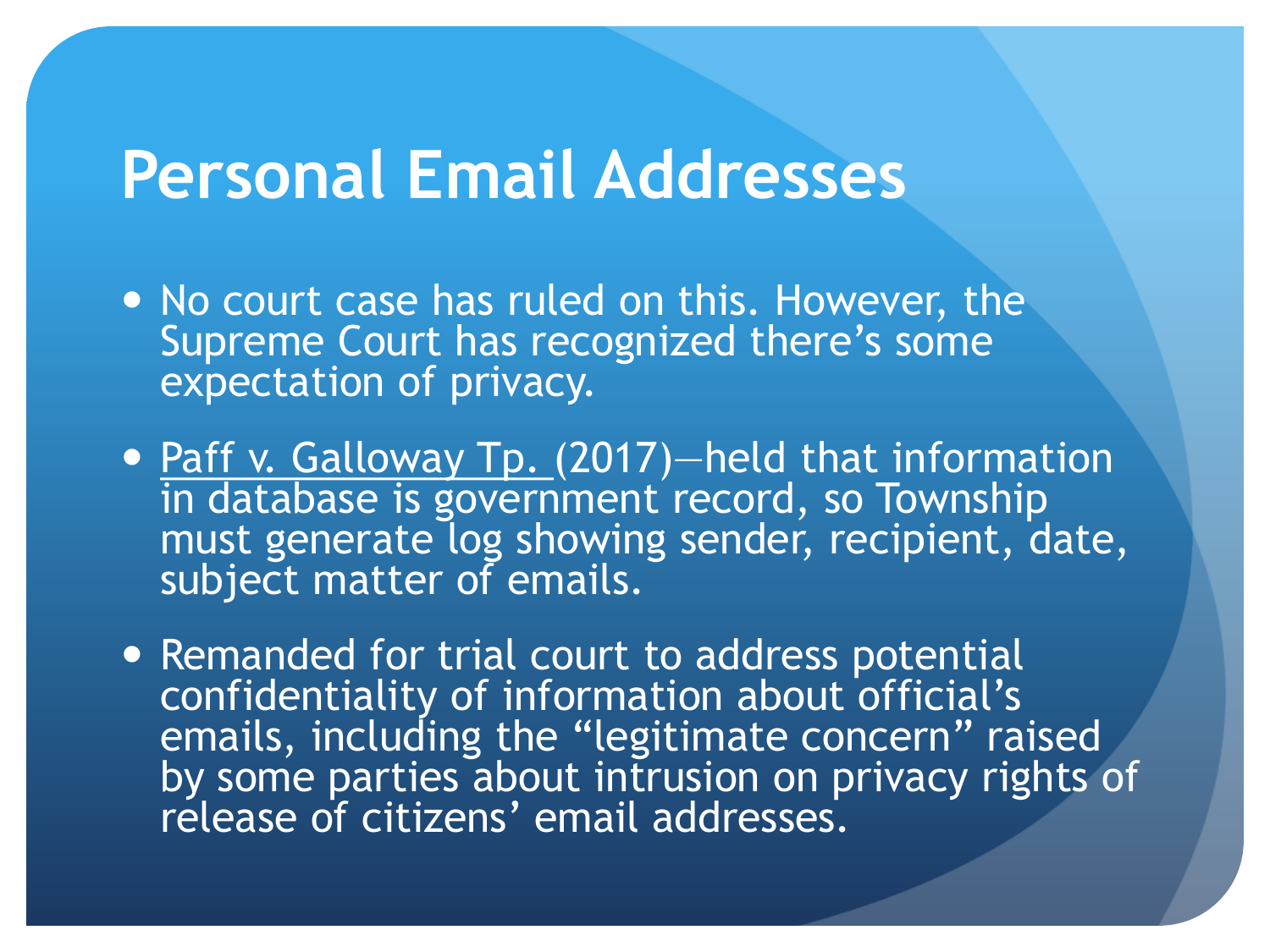#### **Personal Email Addresses**

- GRC has held that personal email addresses of individuals with whom public employee corresponded are confidential under the privacy exemption.Gettler v. Tp. of Wantage (2009-73).
	- Substantial harm from disclosure—risk of spam and cyberattack, and no public need for access to email addresses, because names of the emails' recipients were known
	- Also, public policy favors confidentiality federal law recognizes need for privacy of email addresses.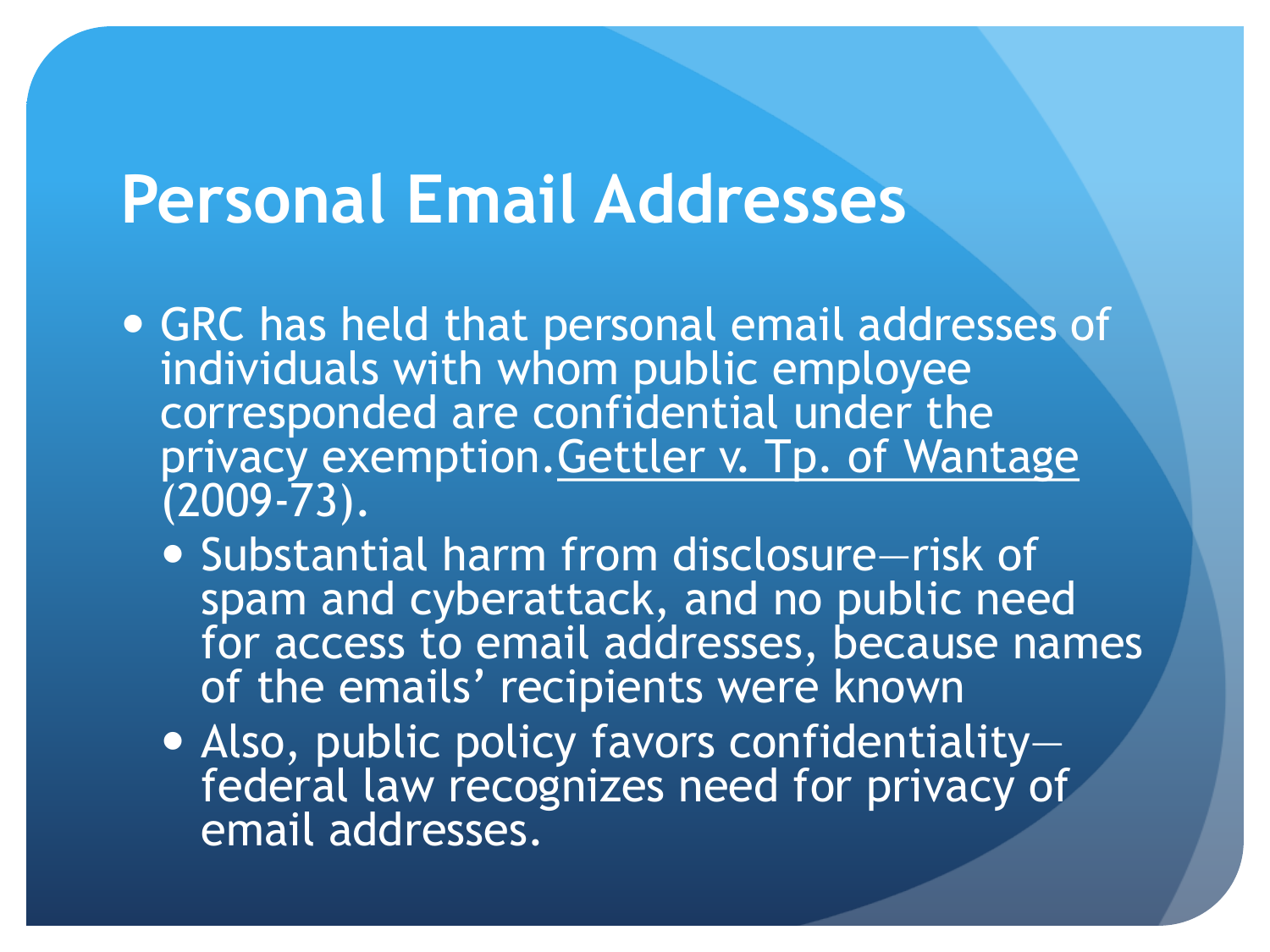#### **Home Addresses**

• No clear precedent as to whether home addresses are entitled to privacy under OPRA; no published court opinions.

**.** Supreme Court will address this issue in Brennan v. Bergen County Prosecutor (argued January 2018)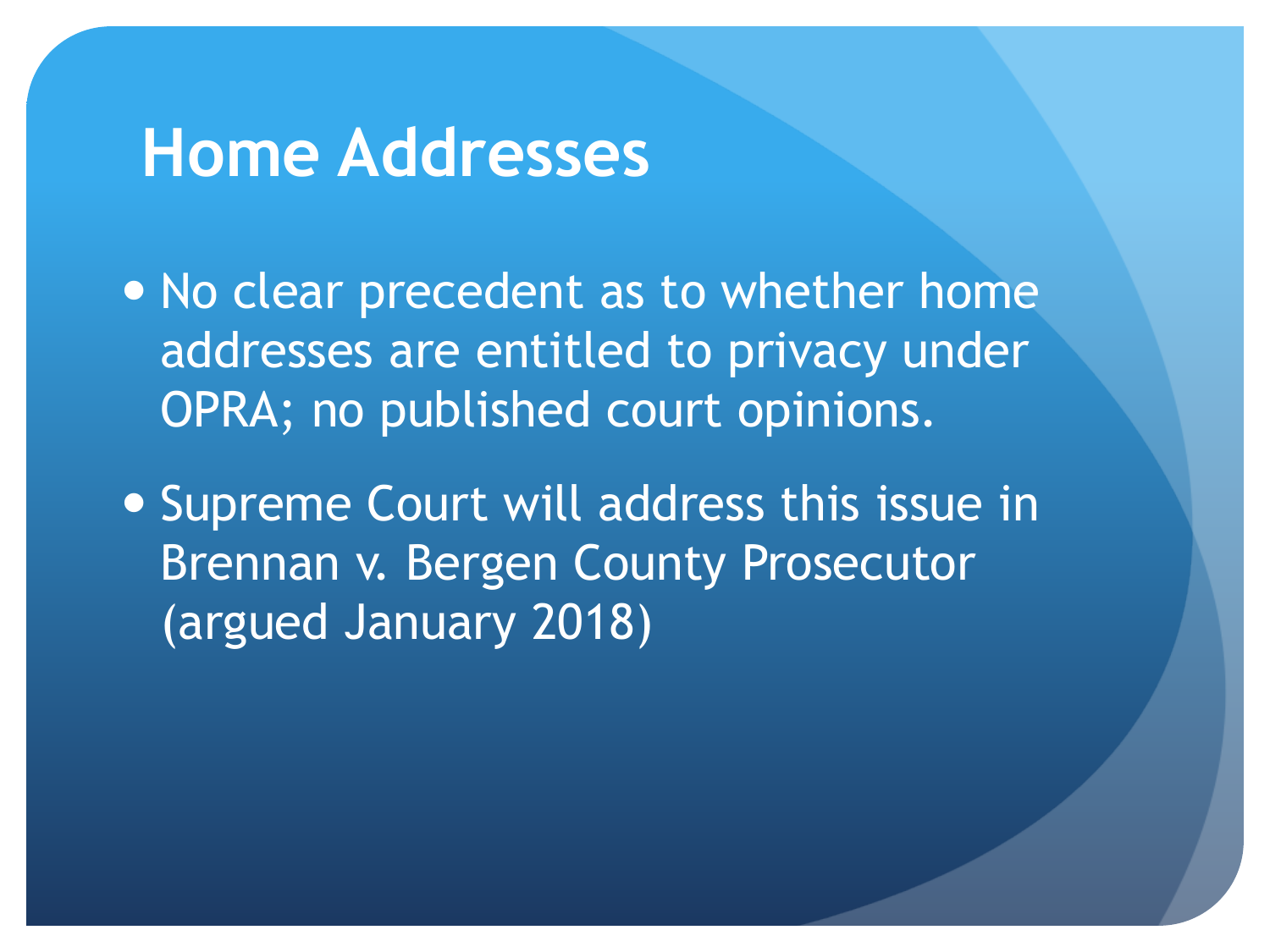# **Home Addresses: Brennan Supreme Court Case**

- Names and addresses of bidders at Countyrun auction of sports memorabilia.
- **Appellate Division applied Burnett balancing** test and held this information confidential:
	- Heightened privacy interest due to linkage of name and address with fact of buying memorabilia, leading to risk that these collectors will be subject to unwelcome solicitation or theft.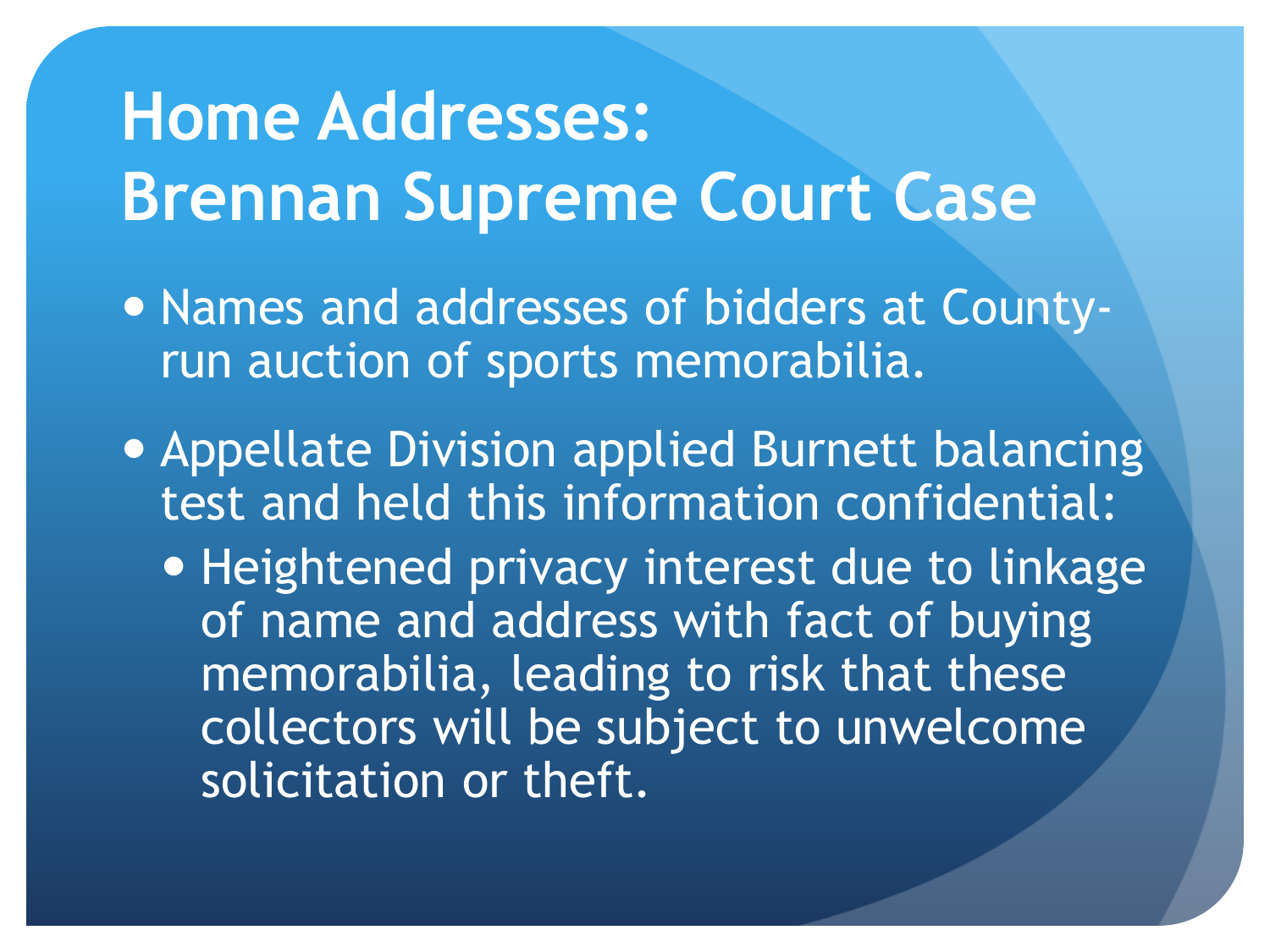# **Home Addresses: Brennan Supreme Court Case**

- Appellate Division's application of balancing test: The privacy interest outweighed the minimal disclosure interests--Requestor did not have clear need for the information, and public access will shed no light on government operations.
- Also, lack of privacy may deter bidders from participating in future government auctions.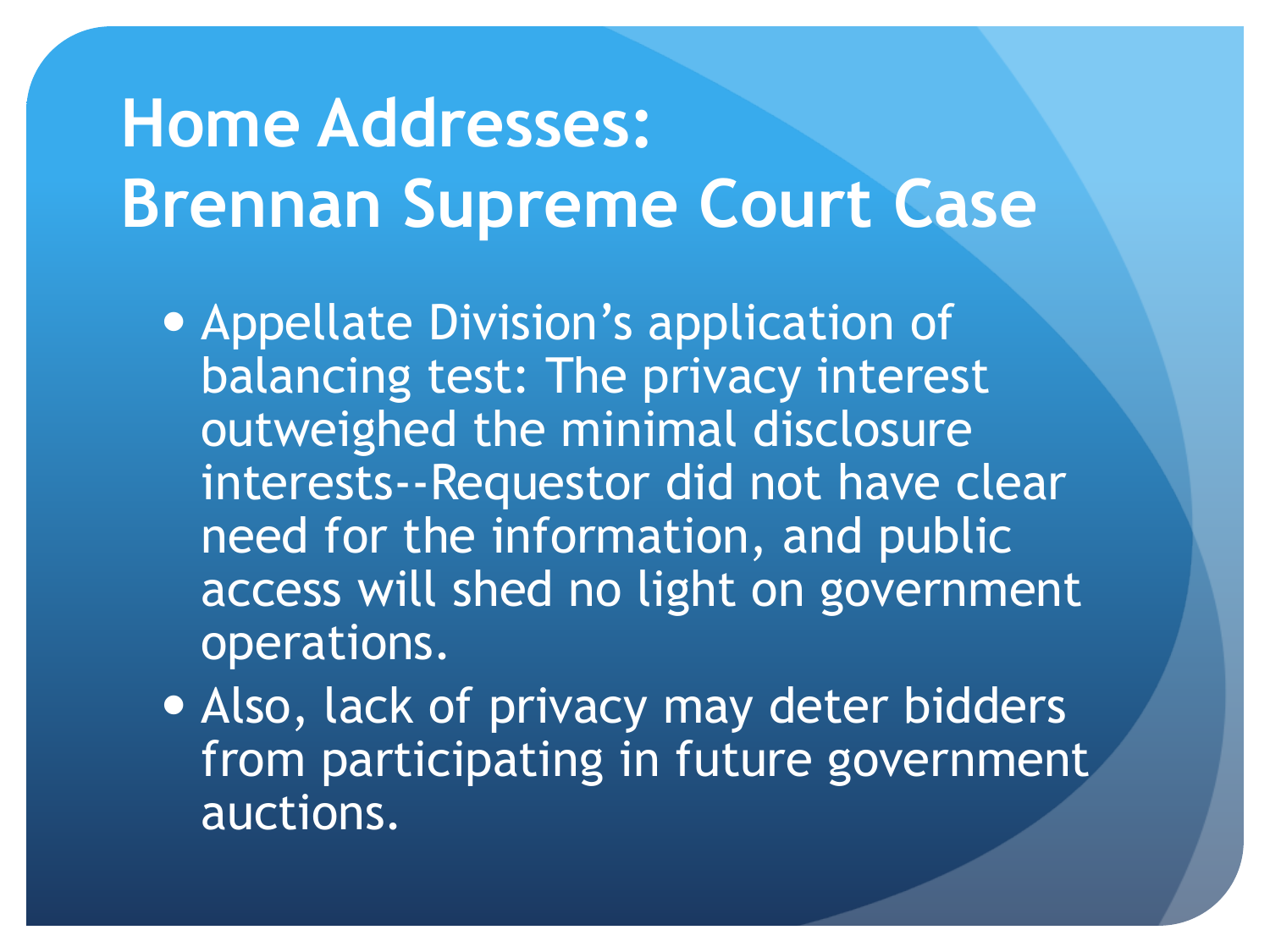#### **Home Addresses**

- GRC decisions generally support confidentiality of address—theme is that potential of unwelcome contact or solicitation heightens privacy interest and outweighs interest in access.
	- Knehr v. Tp. of Franklin, 2012-38--names and addresses of dog and cat owners.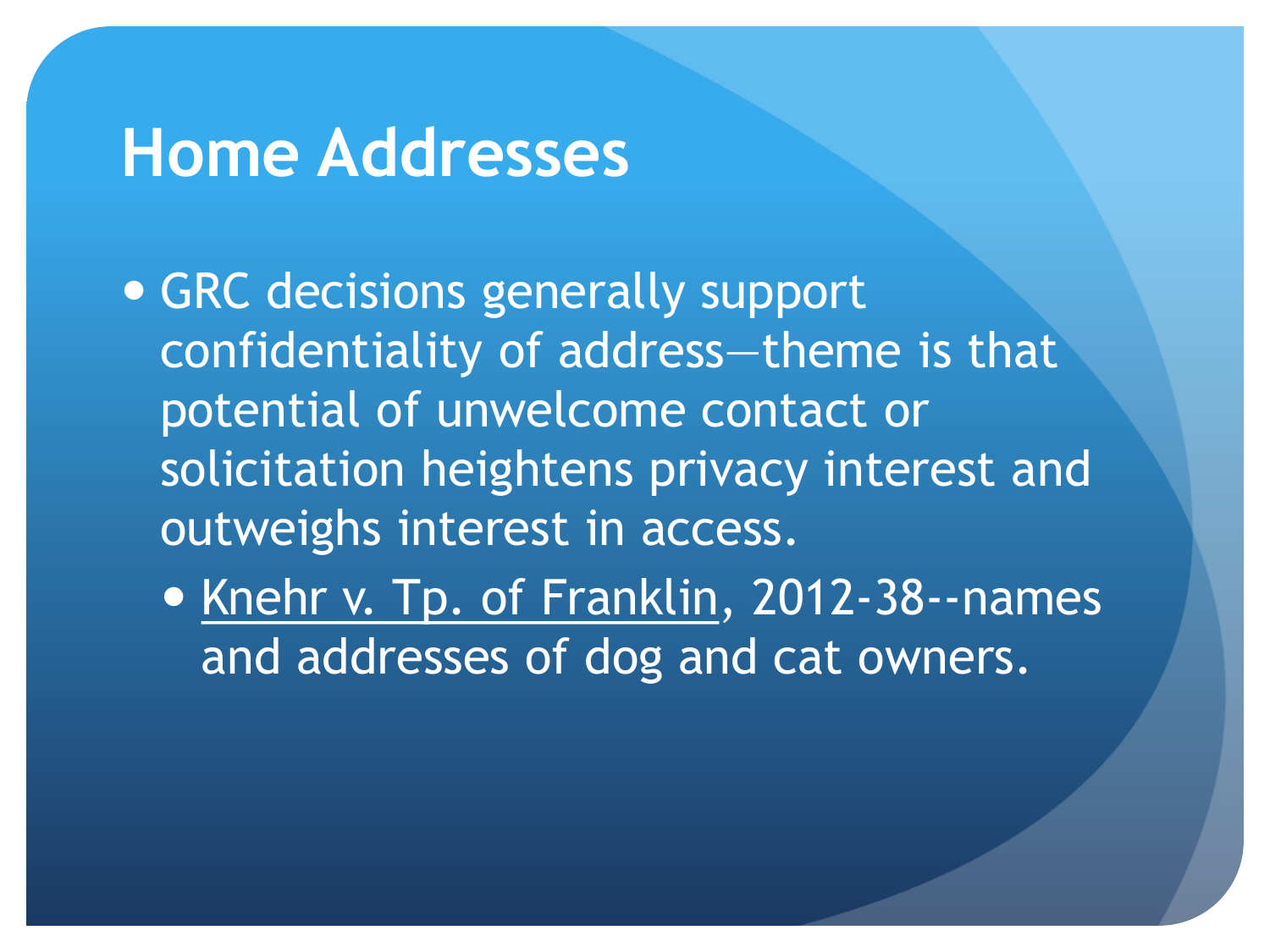### **Home Addresses-GRC Cases**

- Avin v. Oradell, 2004-176—Applicants for permits for fire and burglar alarms.
- Faulkner v. Rutgers, 2007-149—Names and addresses of basketball and football season ticket holders.
- Vargas v. Dept. of Ed., 2012-126— Addresses on financial disclosure forms of school board members.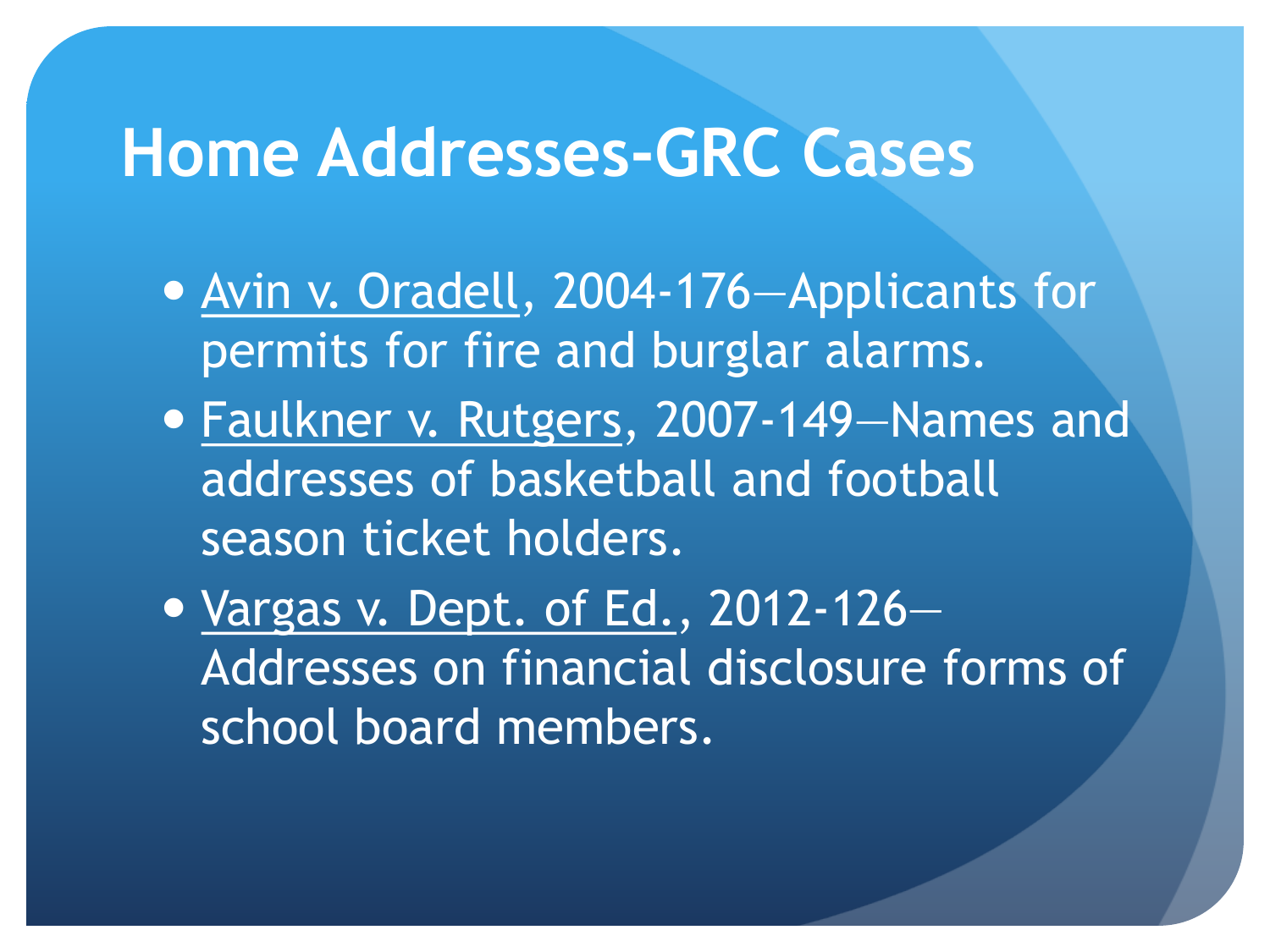#### **Home Addresses**

- Unpublished Appellate Division opinions are mixed as to confidentiality.
- Examples of disclosure ordered:
- Bolkin v. Boro of Fairlawn (2014)–Dog and cat license holders. Requestor wanted to send political literature.
- Renna v. Union County (2012)-Mailing list for newsletter on "senior citizen issues." Requestor (a citizen "watchdog") wanted to provide info about Union County government operations.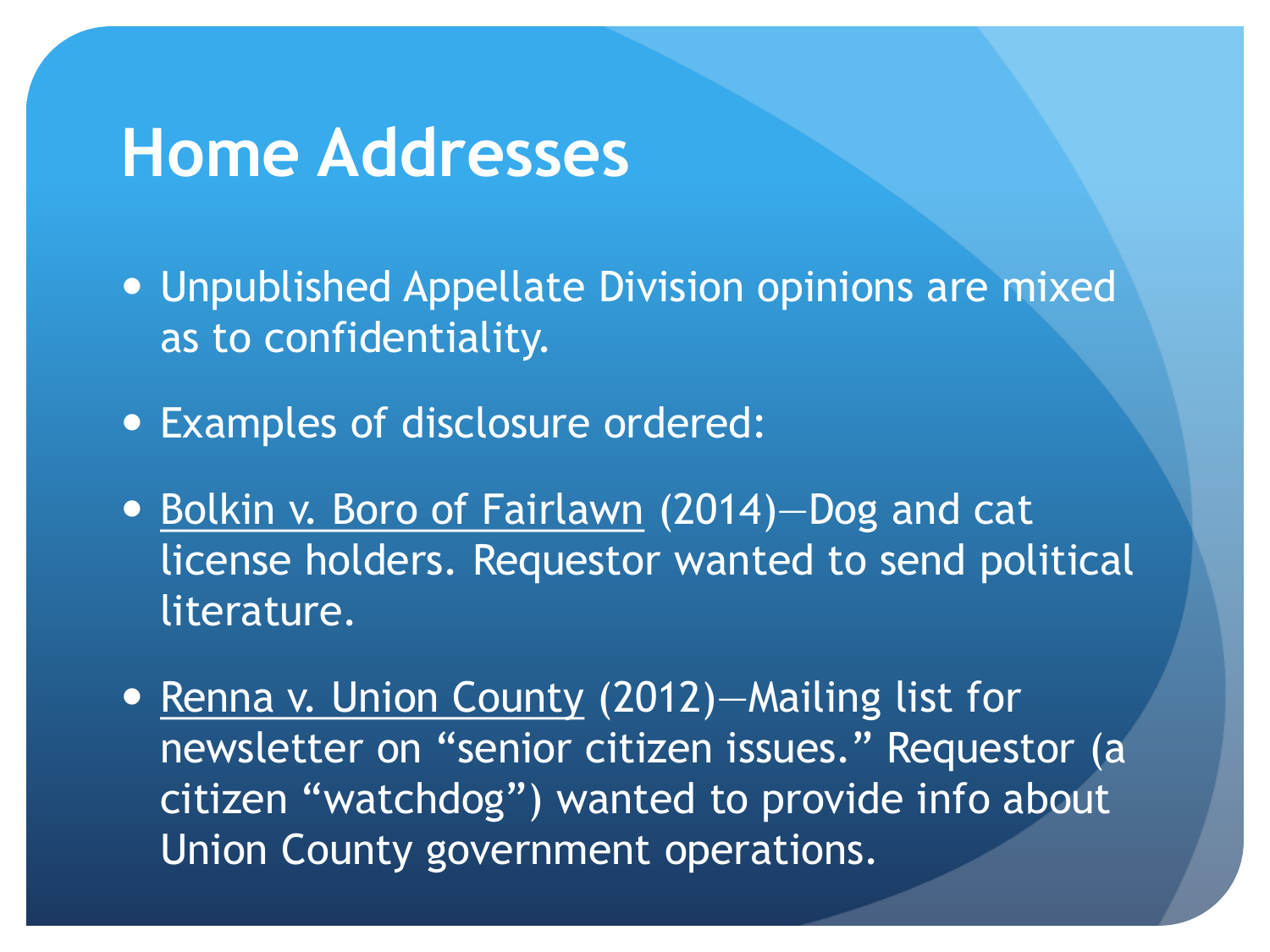#### **Home Addresses**

- Unpublished Appellate Division Opinions Examples of privacy upheld:
- Wolosky v. Somerset County (2017)-Addresses on OPRA requests. Requestor showed no need for contact information of OPRA requestors.
- Scheeler v. NJ Dept. of Ed. (2017)-Addresses of school board members on financial disclosure forms. Strong privacy interest due to linkage with financial information, and requestor had no strong interest in obtaining the addresses.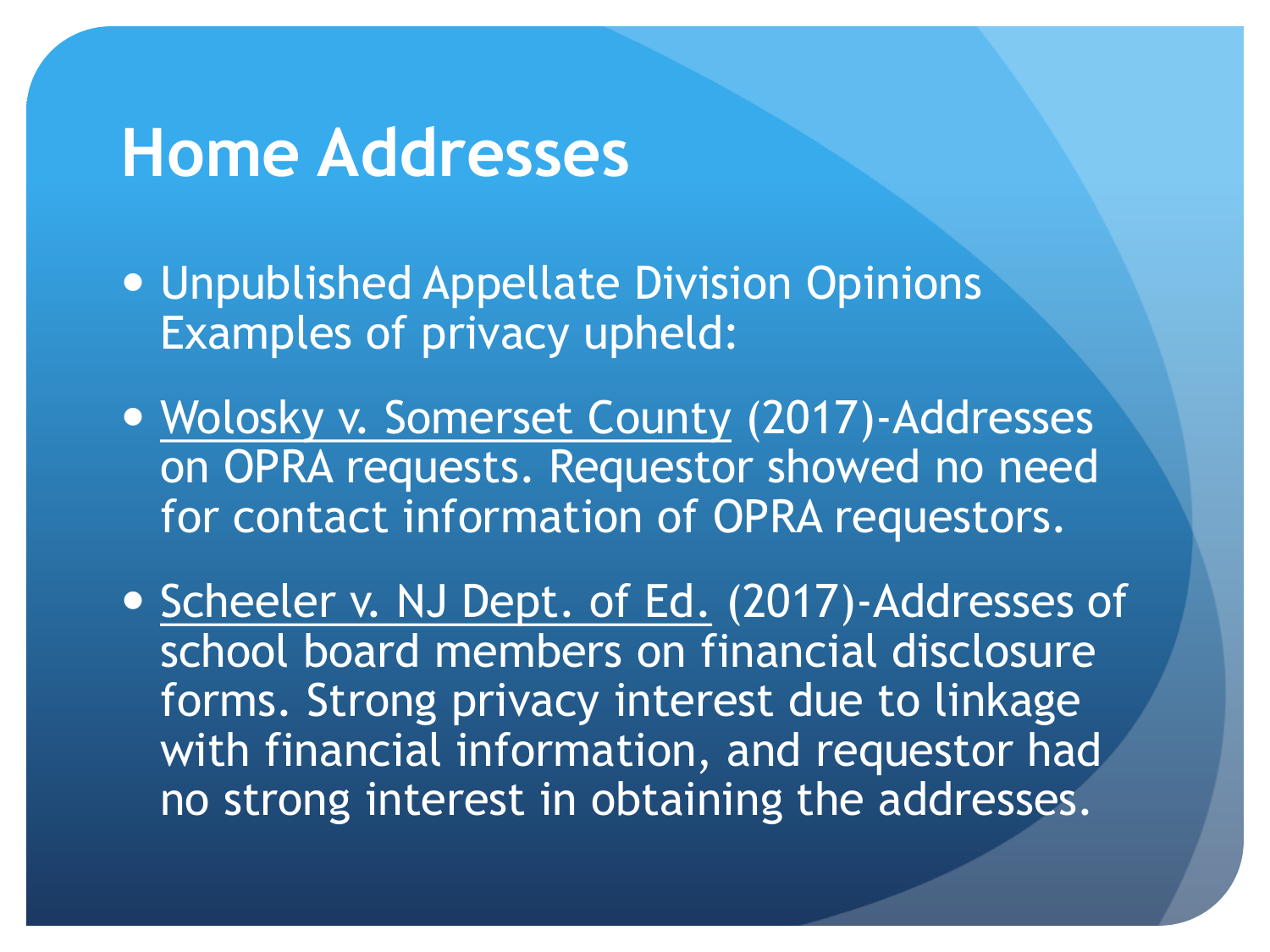### **OPRA Requests**

- Scheeler v. Office of the Governor, 448 N.J. Super. 333 (App. Div. 2017): OPRA requests are public records and there's no general expectation of privacy applicable to requests.
- But, court also said—in an individual case, there may be a reasonable expectation of privacy in the request.
- See Wolosky v. Somerset County, unpublished App. Div. 2017—Names, addresses and email addresses of requestors held private.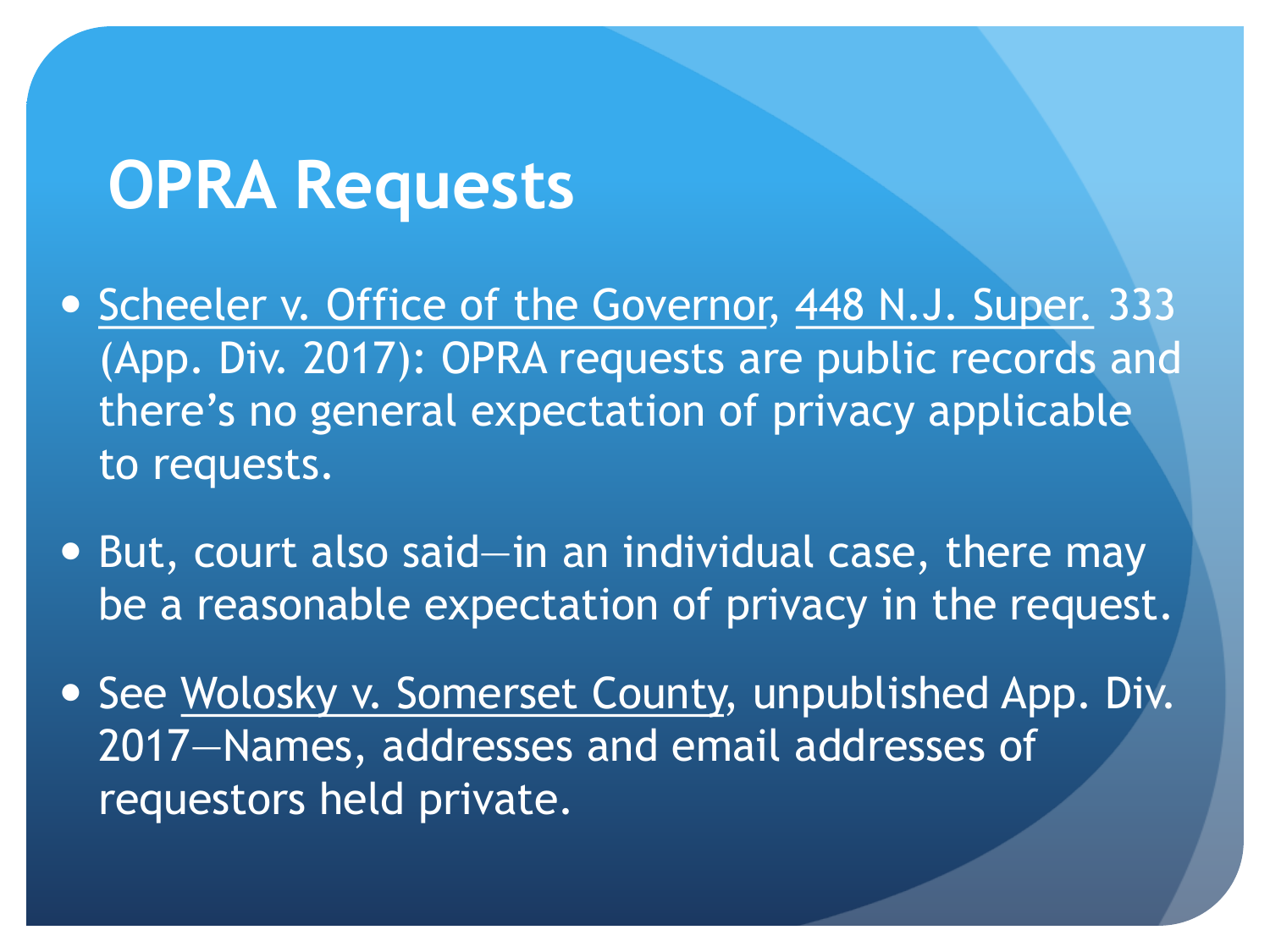# Law Enforcement Records-Investigations

• North Jersey Media v. Bergen County Prosecutor's Office, 447 N.J. Super. 182 (App. Div. 2016): Agency may deny request for records of investigation where the person has not been arrested or charged, by saying it neither confirms nor denies the existence of responsive records.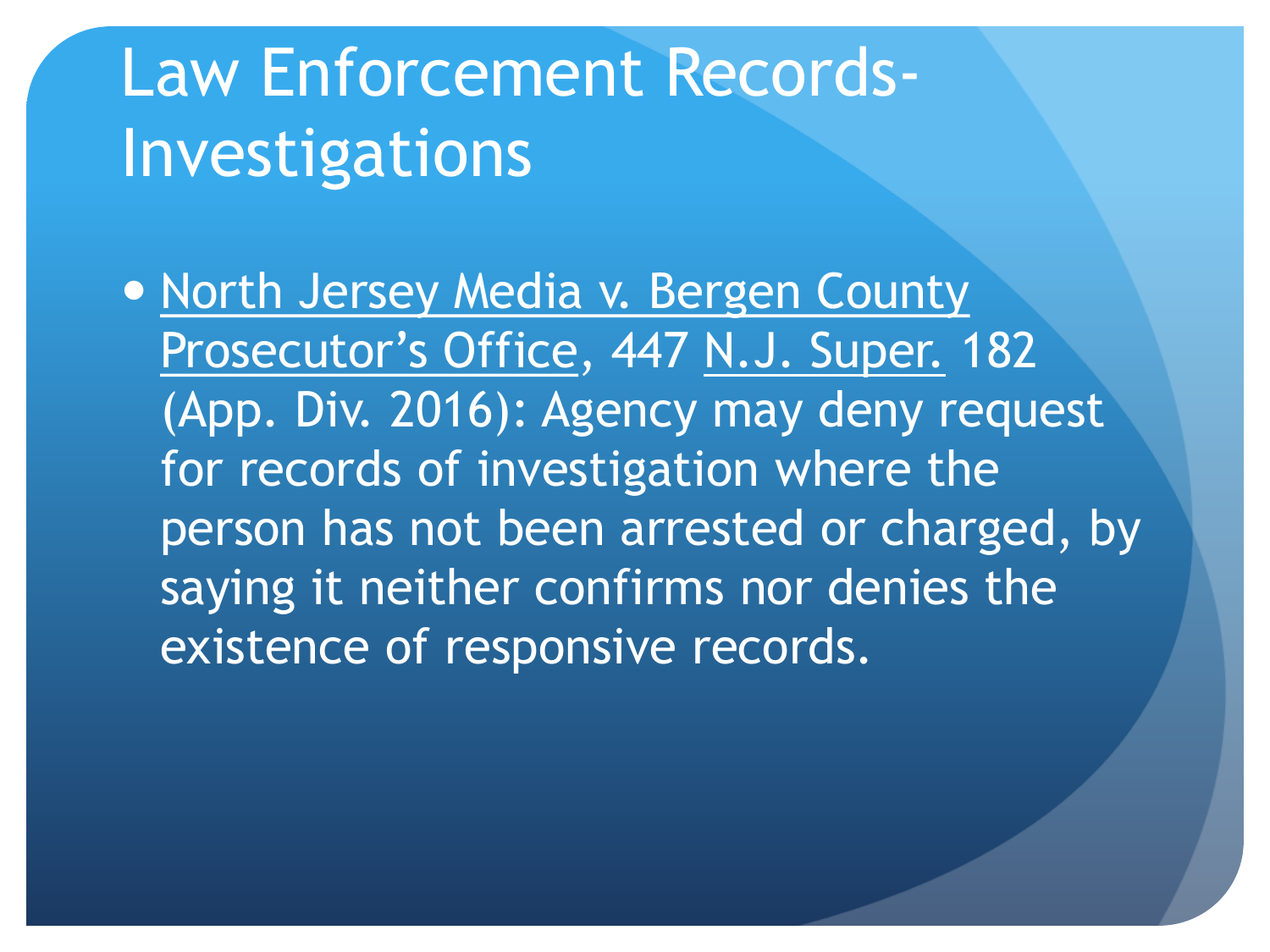# Law Enforcement Records-Investigations

- Holding is based on OPRA's exemption for case law providing confidentiality to investigation where no one has been arrested or charged, not on OPRA's exemption for privacy.
- But court also said that a reason for this confidentiality is to protect the affected person's privacy interest in not revealing that he or she is under investigation.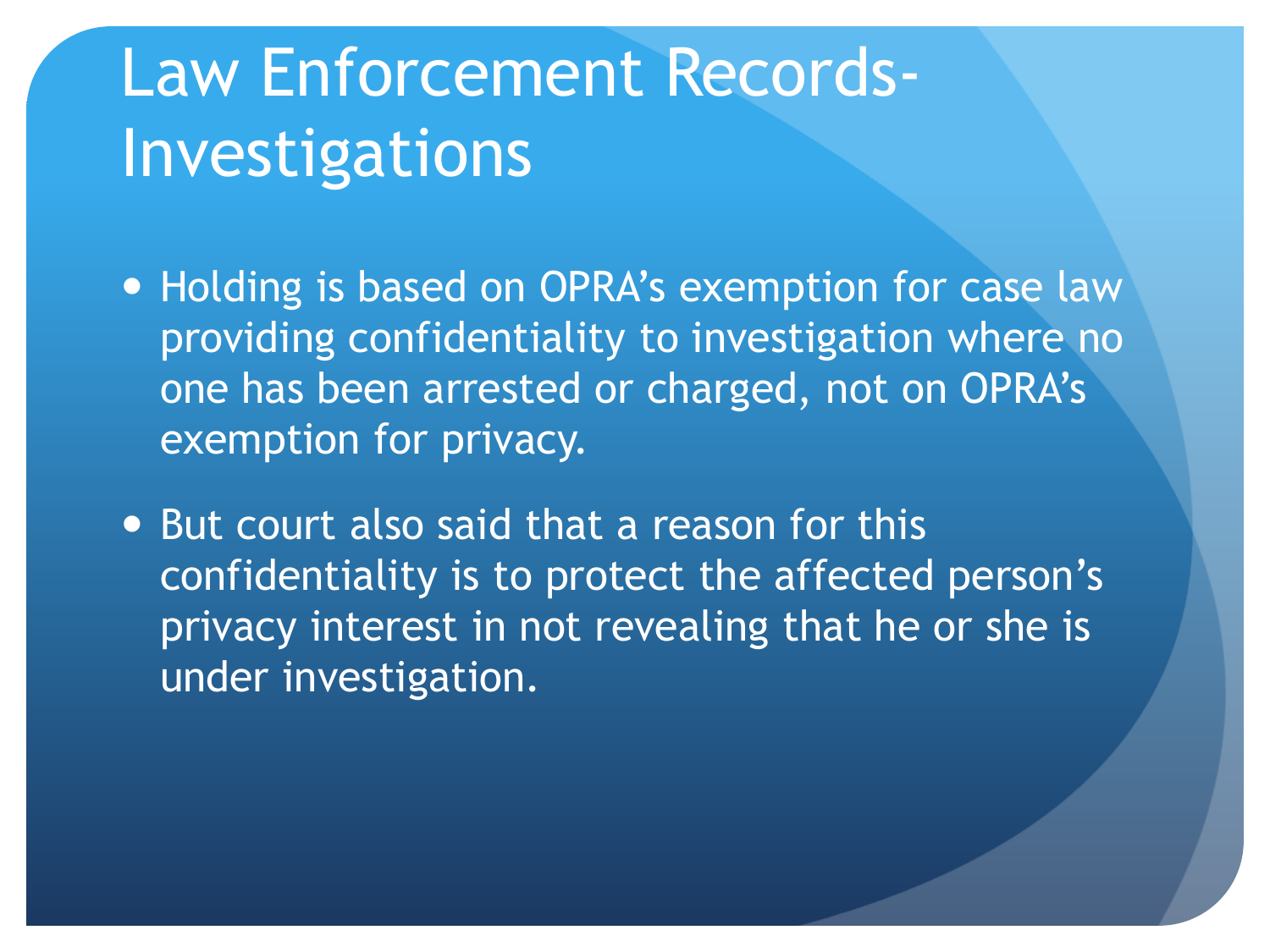### 9-1-1 Calls

 9-1-1 calls are public records under OPRA, but Appellate Division has recognized (in dicta) that victim and family of the victim may have reasonable expectation of privacy in preventing disclosure of the victim's words/sounds of distress.

**• Serrano v. South Brunswick Tp., 358 N.J.** Super. 352 (App. Div. 2003).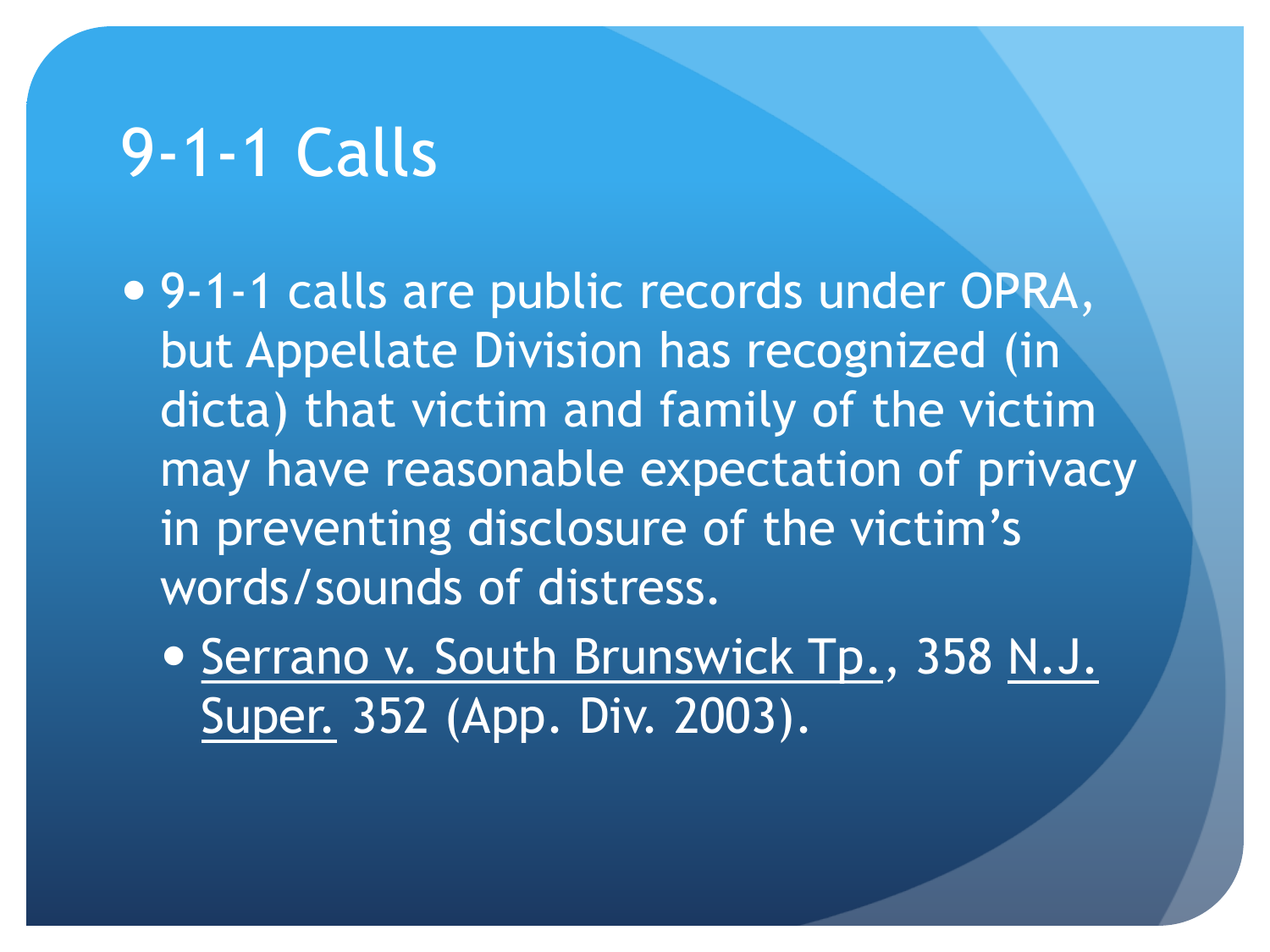### 9-1-1 Calls

- Asbury Park Press v. Ocean County Prosecutor, 374 N.J. Super. 312 (Law Div. 2004)- Denied release of 9-1-1 call on privacy basis.
	- Relatives have expectation of privacy in nondisclosure of the "chilling, wrenching" dying words of homicide victim, and disclosure would not provide any insight into government operations.
	- Note: Cited with approval by Supreme Court in Burnett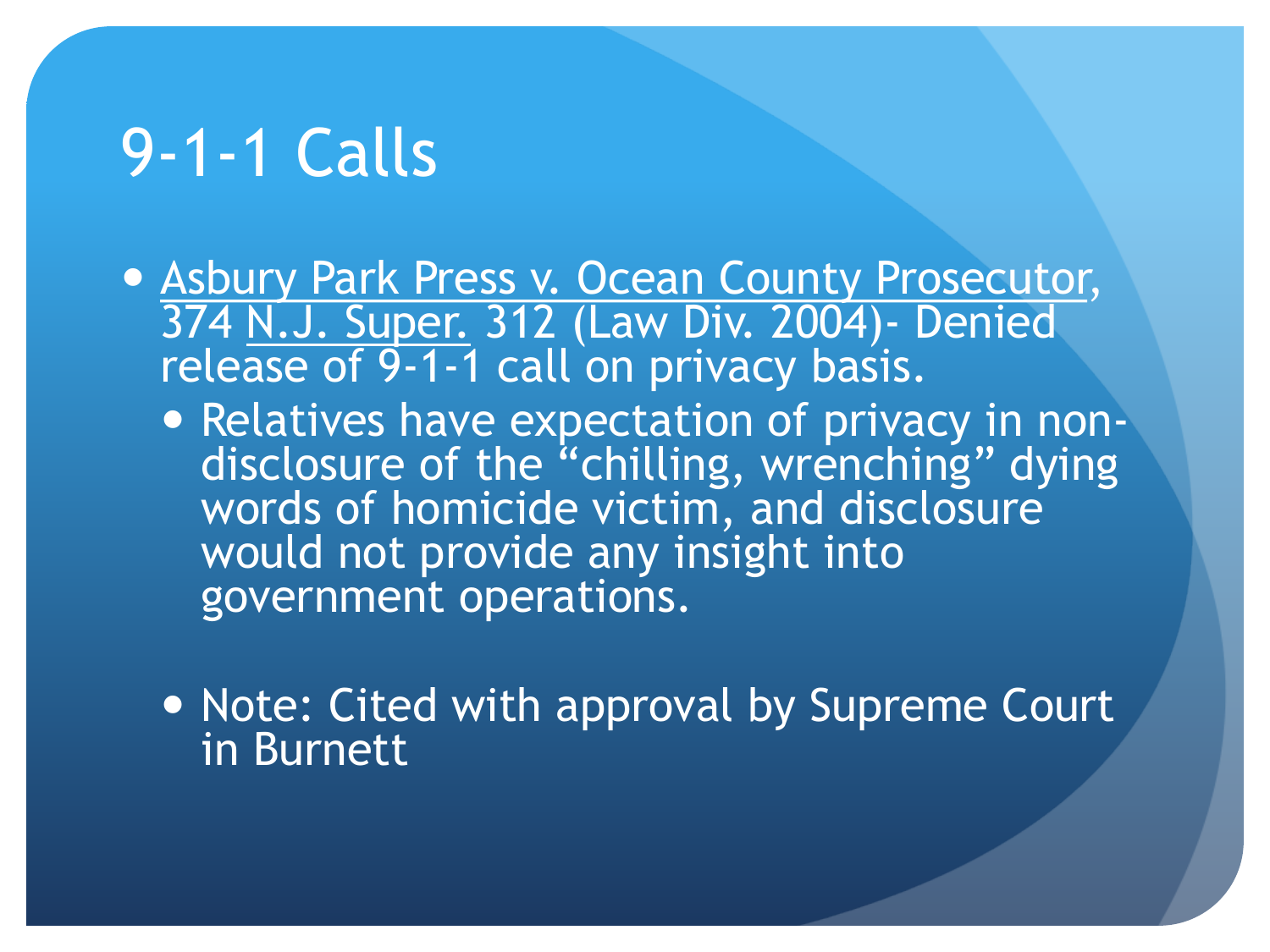#### **Police Videos**

**• Privacy issues raised by motor vehicle** recordings (dashcams) and body cameras.

• Do people shown in video, such as drivers, passengers, witnesses, bystanders, have protectable privacy expectation?

 No definitive case law, but Supreme Court may provide guidance soon in Paff v. Ocean Prosecutor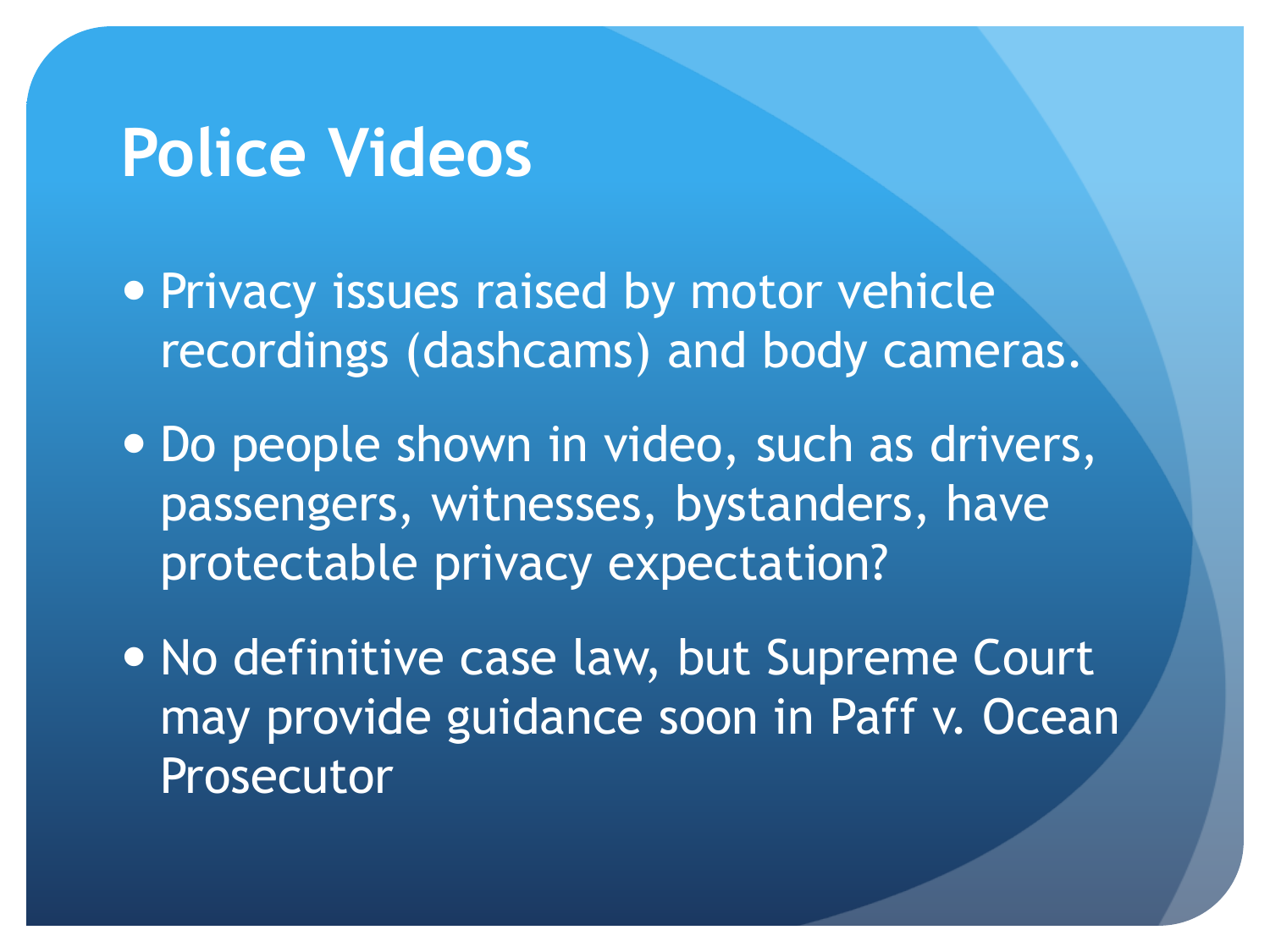### **Police Body Cameras**

- AG Directive (2015) recognizes various privacy issues may arise, where video shows:
	- Crime victim
	- Child
	- Interior of residence
	- Patients at healthcare facility
	- Worshipers at place of worship
	- Person who asked officer to stop recording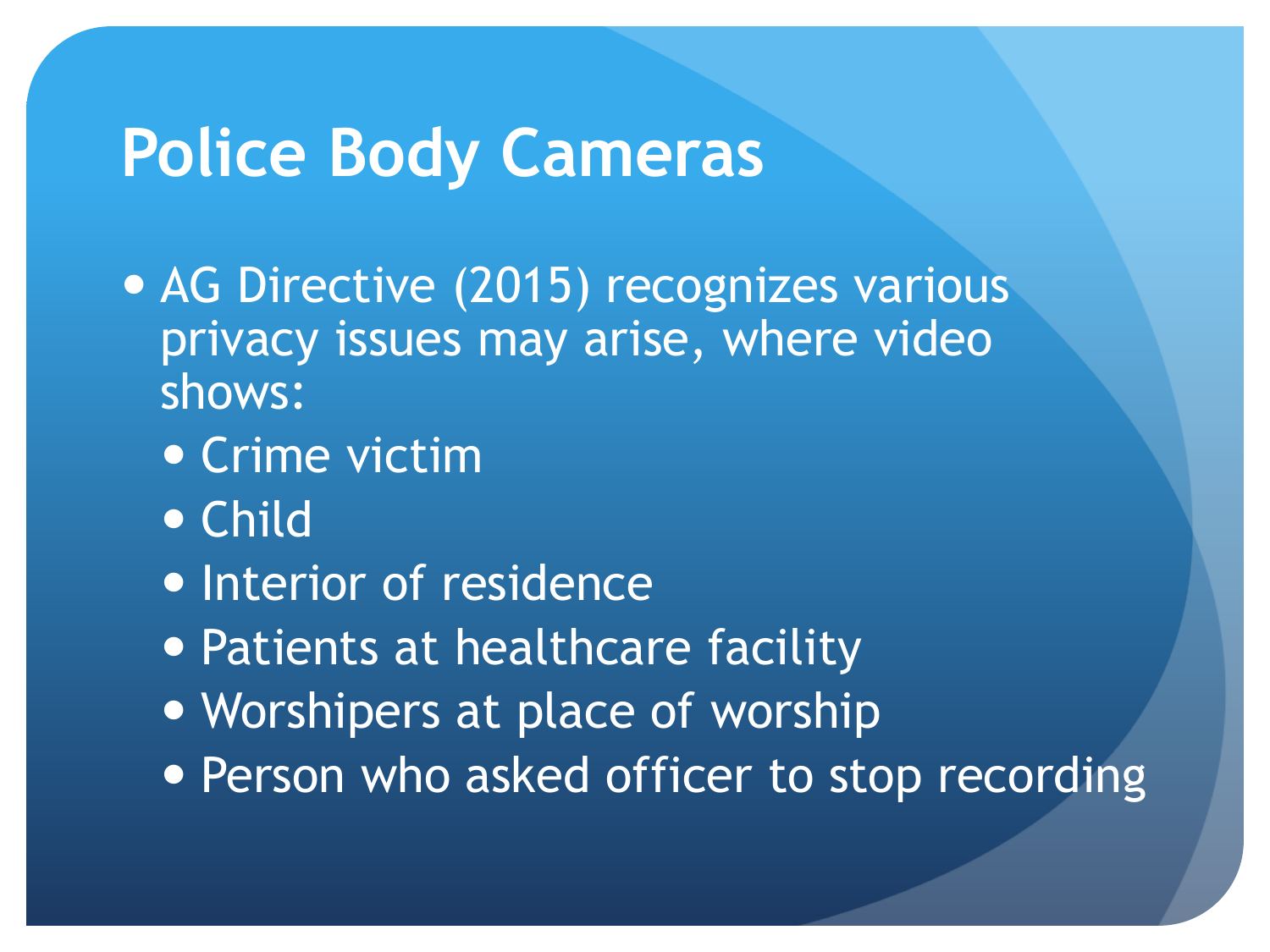### Police Body Cameras

 AG Directive (2018) on Release of Video of Police Deadly Force incidents

• Reiterates these "raise special privacy concerns," by showing victims and witnesses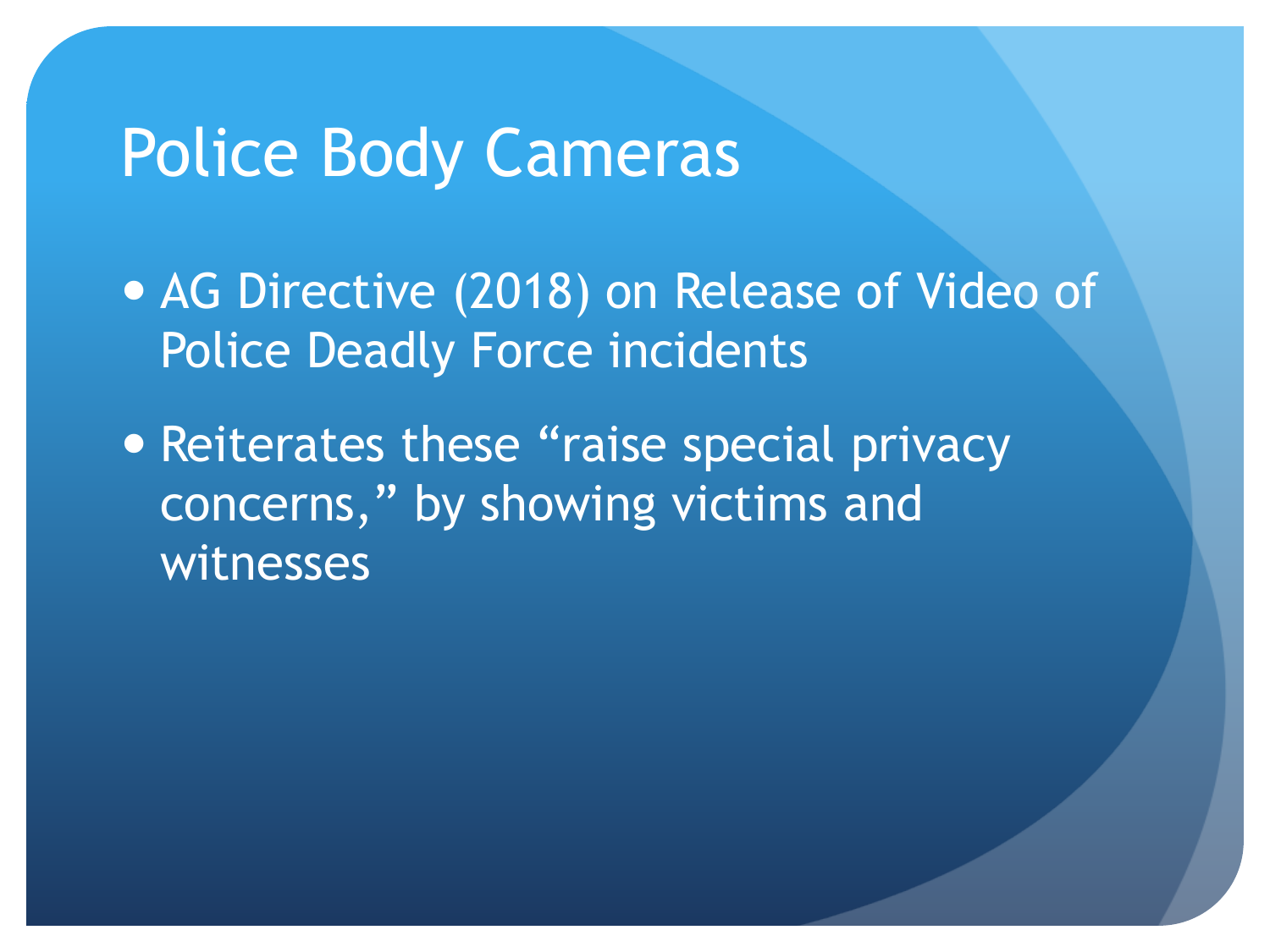#### **Police MVRs**

• North Jersey Media Group v. Lyndhurst, Supreme Court, July 11, 2017—MVRs of fatal police shooting exempt under OPRA, but ordered released under common law. Court did not mention any privacy issues.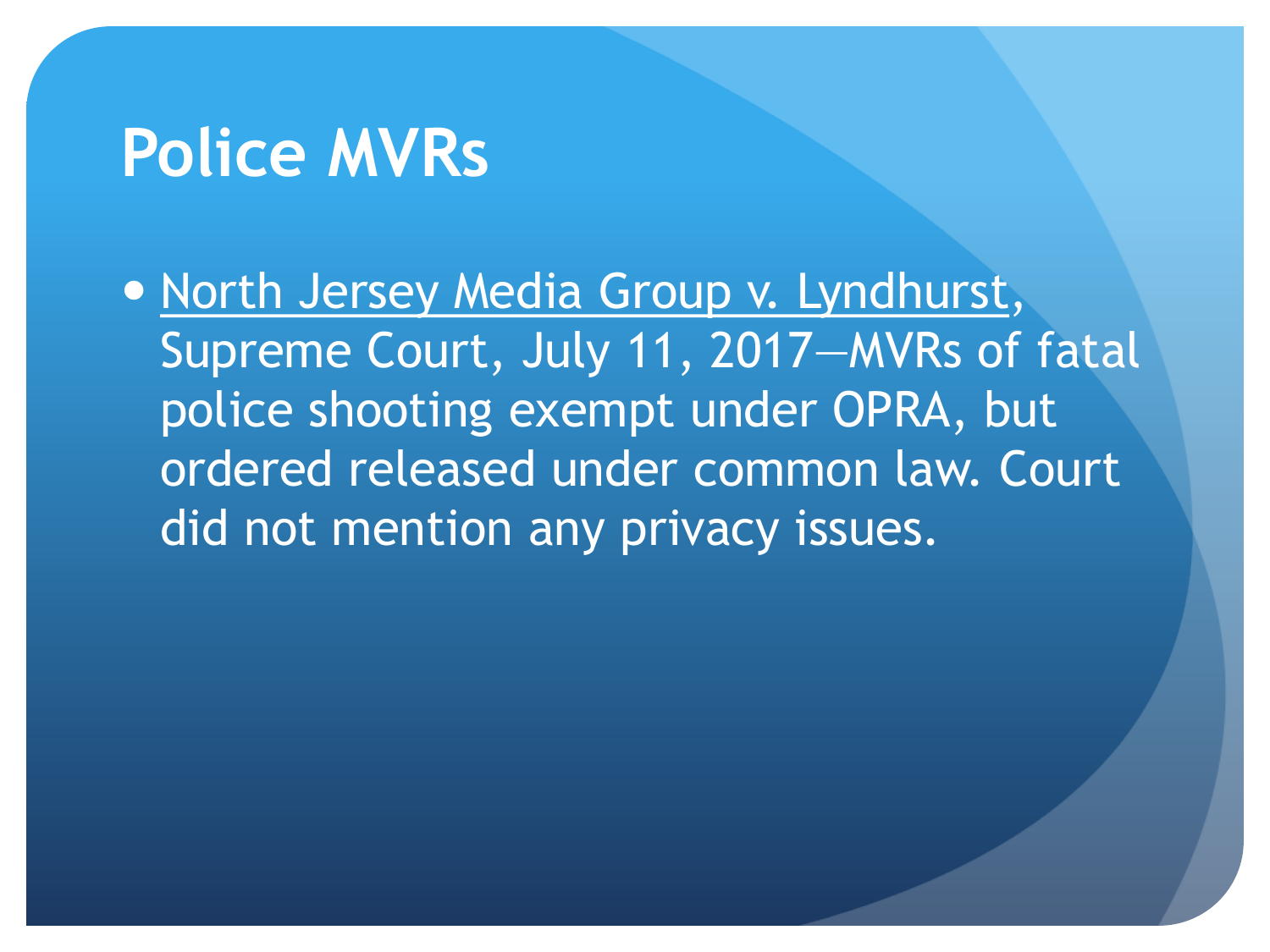# **Police MVRs: Paff v. Ocean County Prosecutor**

• OPRA privacy issue regarding MVRs is directly before the Supreme Court in Paff v. Ocean County Prosecutor (argued Feb. 27, 2108).

• OPRA request for MVRs showing arrest of a driver who had fled when officer signaled to pull over for traffic stop.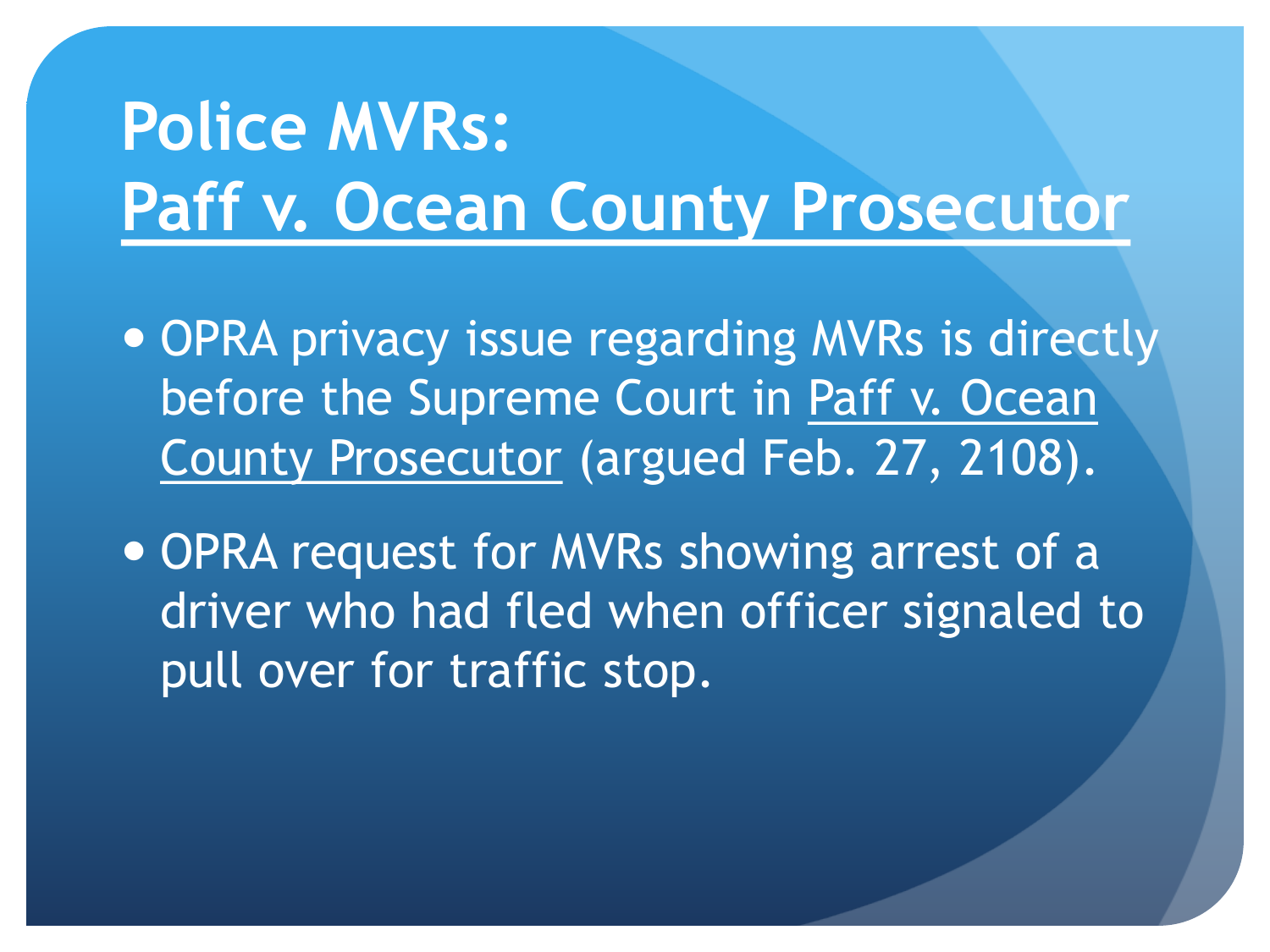### **Police MVRs: Paff v. Ocean County Prosecutor**

• Appellate Division (446 N.J. Super. 163) held that the MVRs were not exempt as criminal investigatory or ongoing investigatory records, and privacy did not justify withholding disclosure.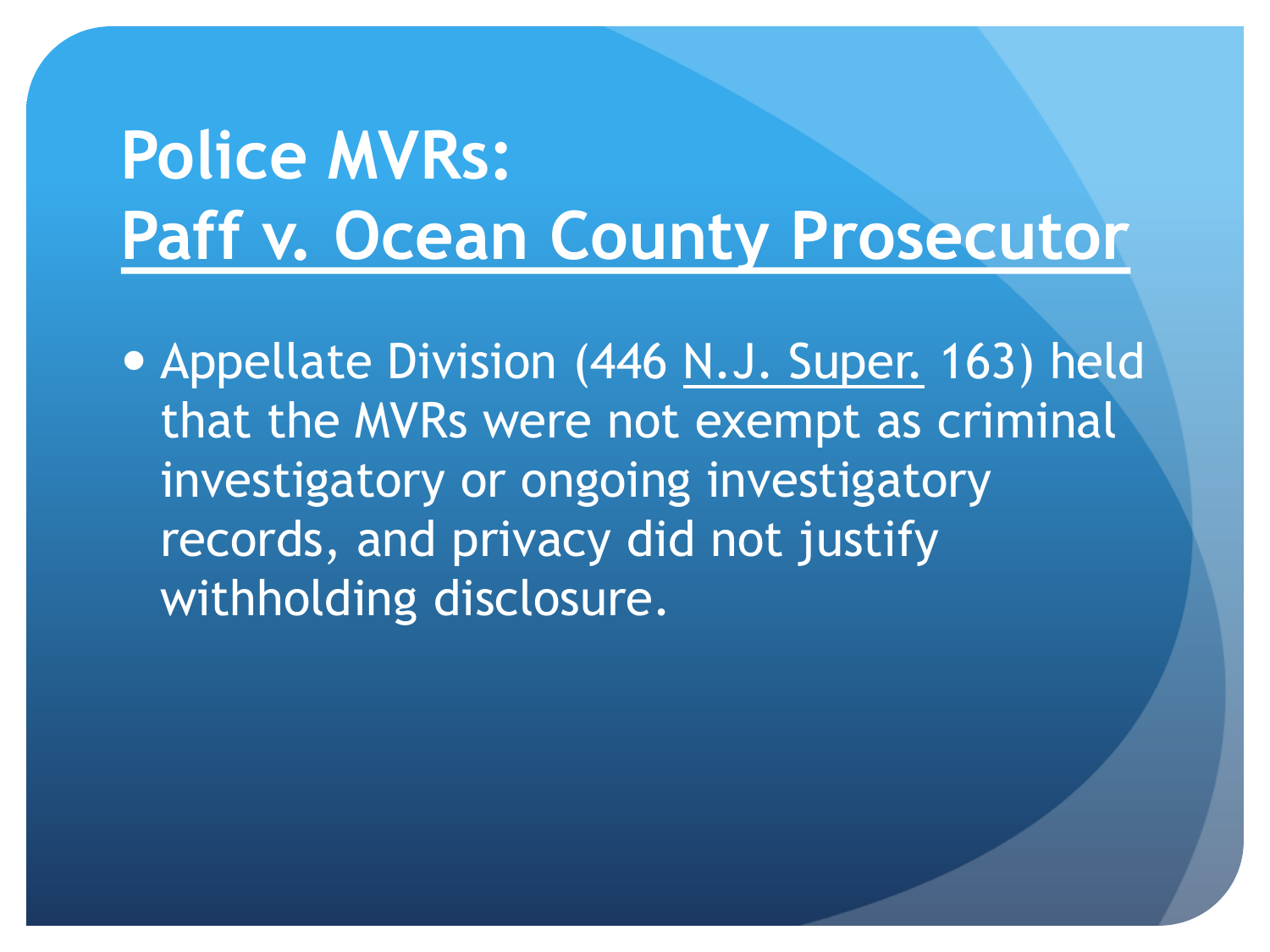# **Police MVRs: Paff v. Ocean County Prosecutor**

- Appellate Division determined that people shown in MVRs have no expectation of privacy:
- "Drivers and passengers in vehicles operating on public roadways do not have a reasonable expectation of privacy in an MVR recording. The reality of modern life is that video recordings are made in many public places."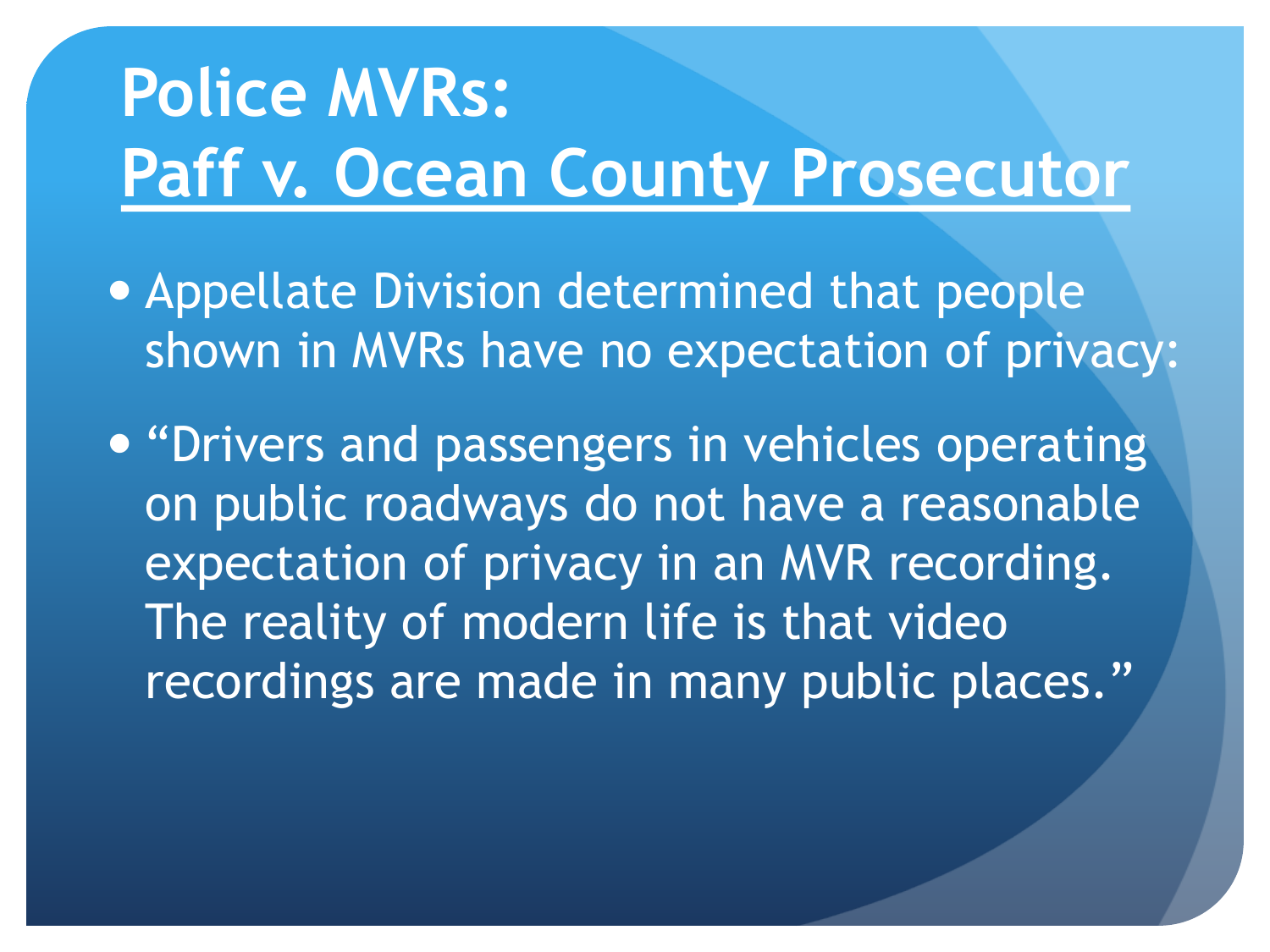### **Police MVRs**

 Doubtful that Supreme Court will agree that there's no expectation of privacy for anyone shown in MVR.

• See State v. Stein, 225 N.J. 582 (2016)-MVRs must be provided to criminal defendant in discovery, and trial judge may redact any portion of the video that "captures people not relevant to the proceedings and whose privacy rights may be infringed...."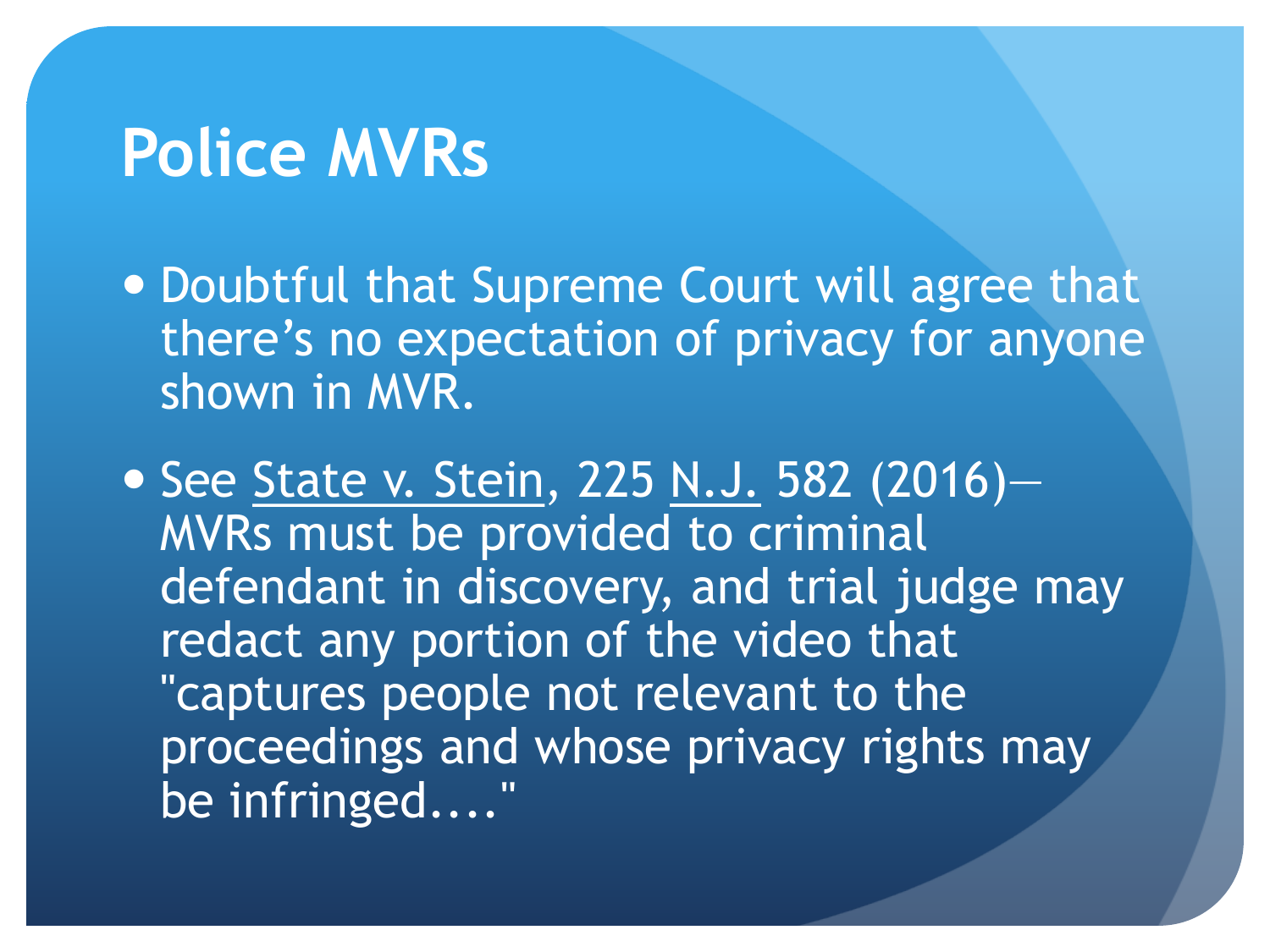# **Handling OPRA Requests That Raise Privacy Exemption**

- Keep in mind government's obligation to protect privacy.
- If possible, give notice of the request to affected person and give him/her the opportunity to submit privacy argument.
- Consider feasibility and cost of redaction to protect privacy.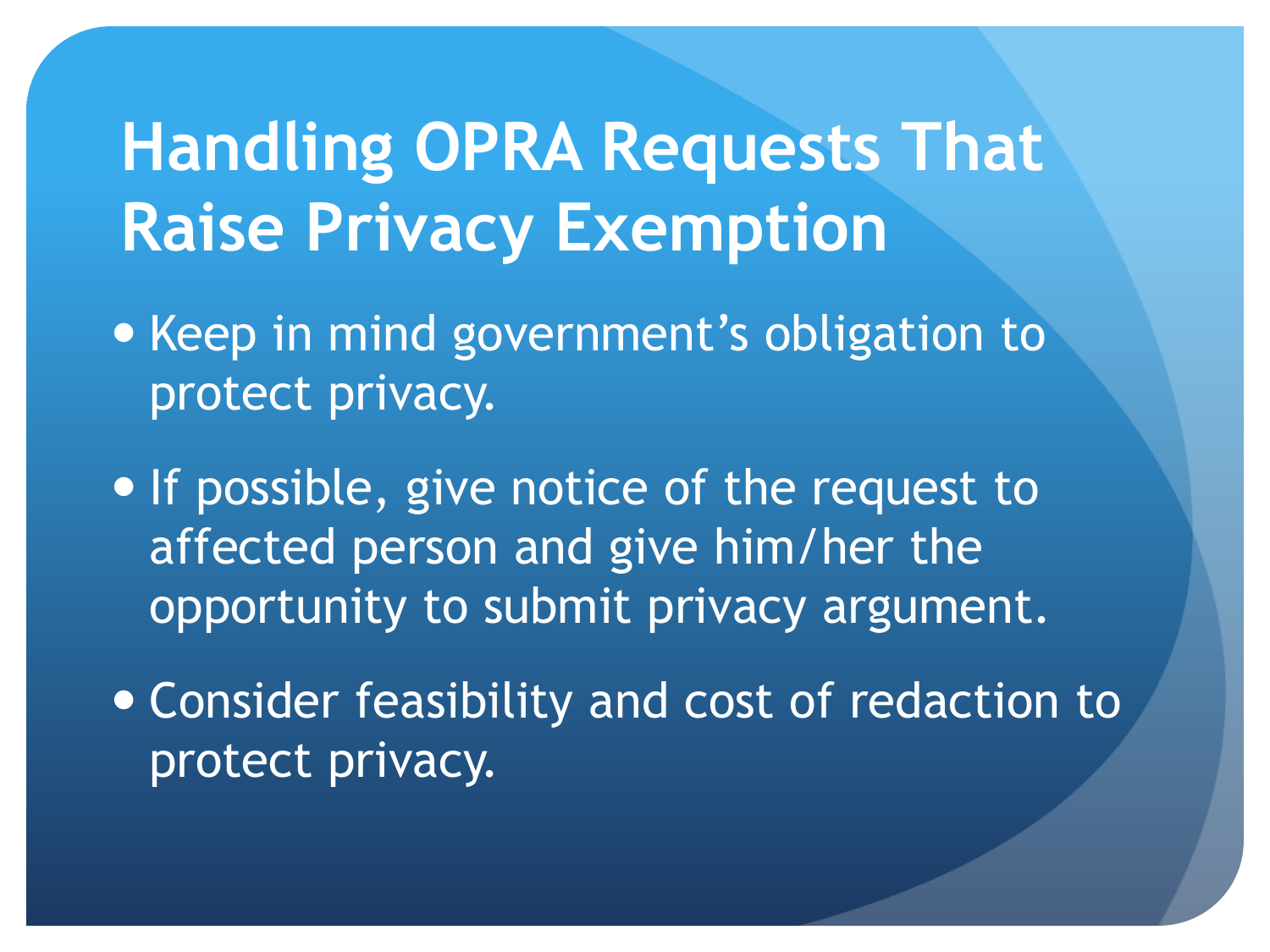# **Handling OPRA Requests That Raise Privacy Exemption**

- Give notice of OPRA request to person with potential privacy interest.
- Case law favors giving notice to party with the confidentiality interest.
- As a practical matter, the party with the privacy interest is in best position to articulate the interest.